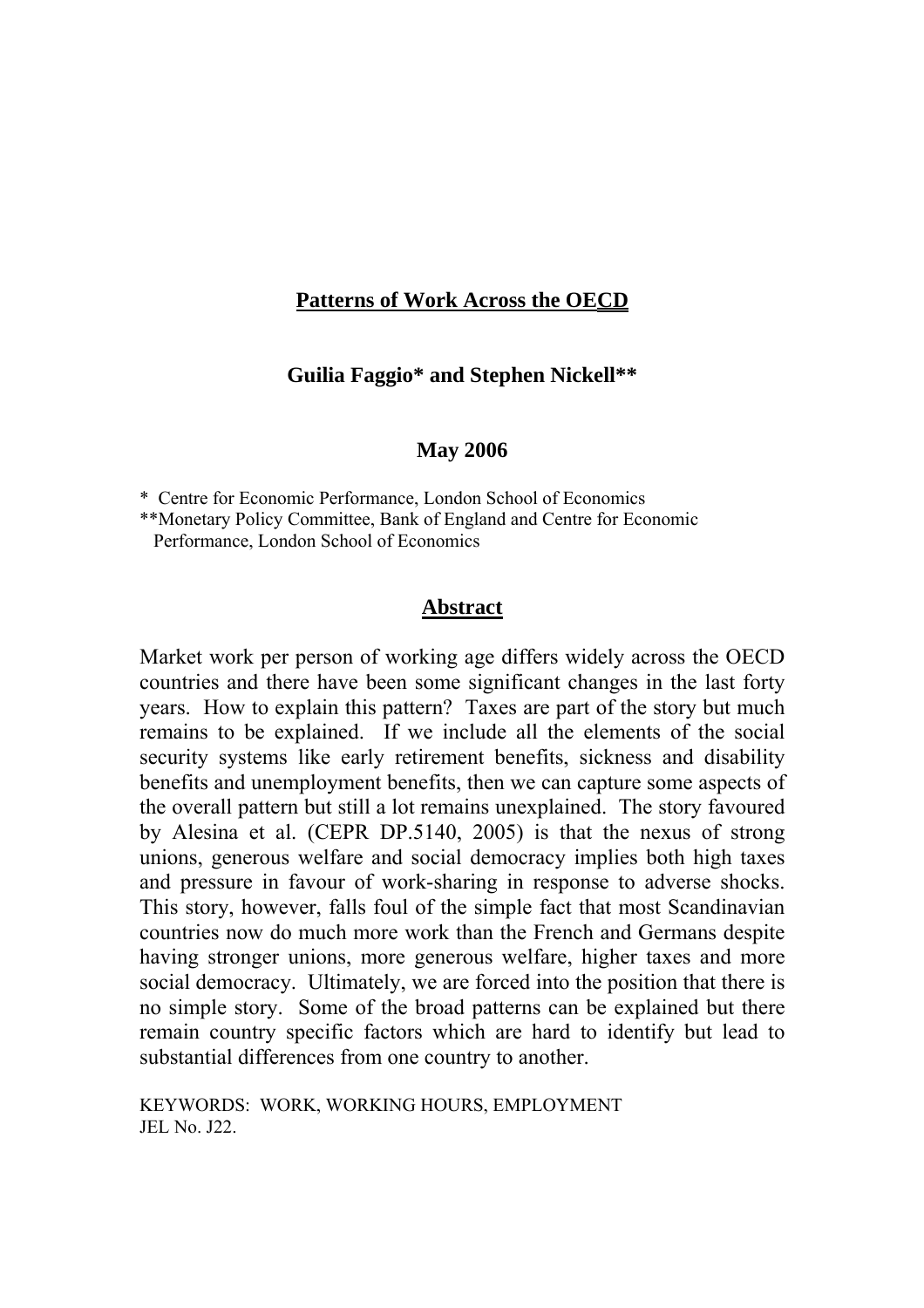### **1. Introduction**

In the early 1970s in France, Germany, the United Kingdom (UK) and the United States (US), more or less the same proportion of the population of working age were actually working (65-70 per cent). And, on average, they were working roughly the same number of hours per year (1850- 1950). By contrast, in Sweden, more people were working (74 per cent) but much shorter hours per year on average (around 1650 in 1973). In Italy, many fewer people were working (55 per cent) but about the same average hours (1868 in 1970).

Three decades later some things have changed a lot, others very little. In France and Germany, average employment rates have fallen a little and average hours per year have fallen dramatically to just over 1400 hours. In the UK employment rates are much the same but average annual hours have fallen slowly but steadily to below 1700 hours. In the US, the employment rate has risen a little and average annual hours have fallen a little. Interestingly, US employees now work more hours per year, on average, than employees in any of the rich countries of the  $OECD<sup>1</sup>$ . Little has also changed in Sweden over the last thirty years, with the employment rate remaining high and annual hours falling only very slightly. Italy also still has an exceptionally low employment rate but annual hours here have fallen a fair bit (to around 1600) but not to the levels reached in France and Germany.

Overall, as we shall see, the picture with regard to market work is quite complicated. Generally, the Scandinavians, along with the Dutch and Swiss have the highest employment rates. The Americans, Australians

1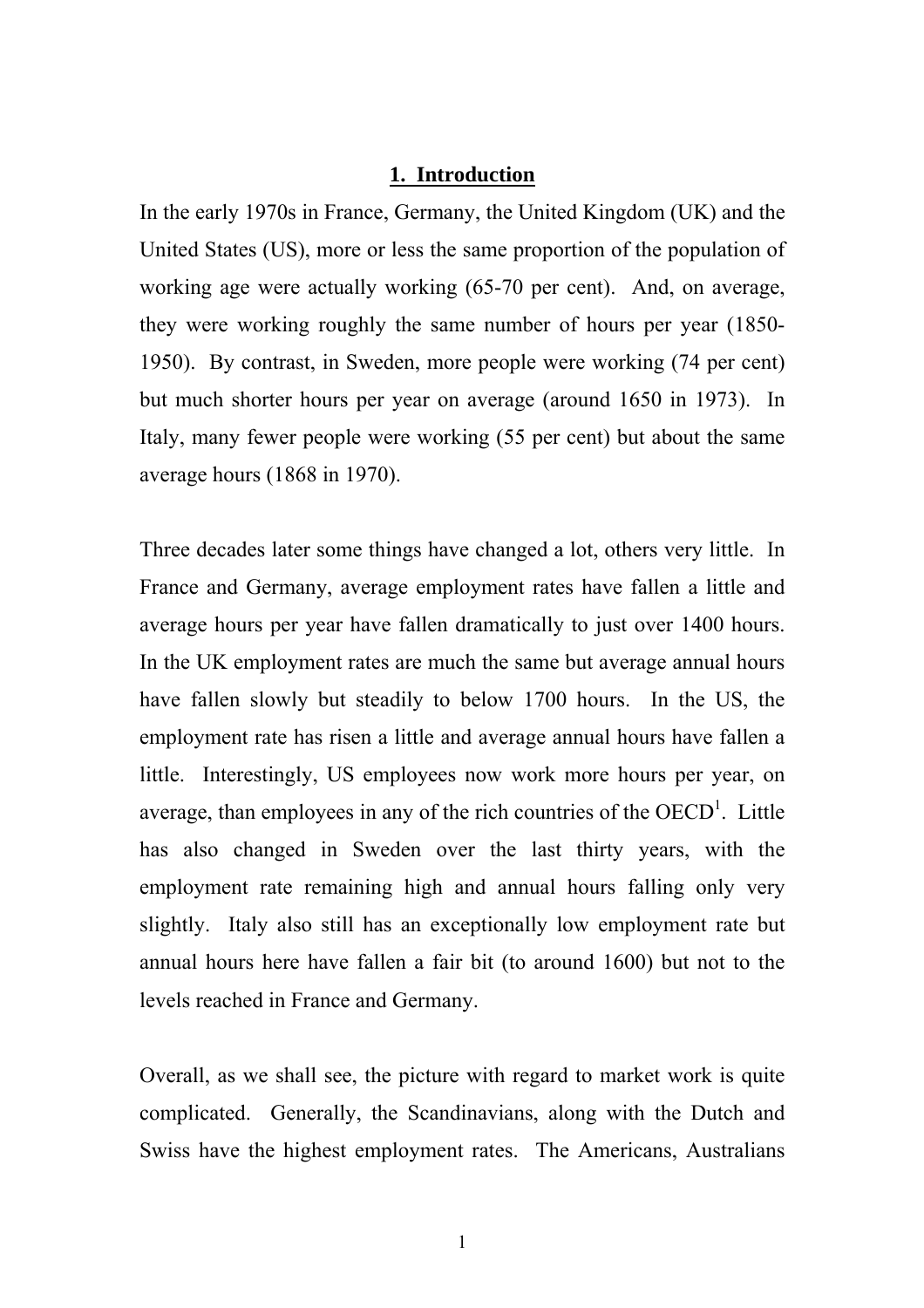and Japanese work more hours per year than the rest. The Southern Europeans (and the Belgians) generally have the lowest employment rates but not the lowest annual hours which may be found in Denmark, France, Germany, the Netherlands and Norway. Adding employment and hours together, we find that Americans, Australians and New Zealanders are the hardest workers, on average, and the French, Italians and Belgians work least hard<sup>2</sup>. The hardest working countries work about 40 per cent more than the least hard working.

The fact that this number is so large has instigated a significant body of research which has often focused on why, in particular, Americans work so much harder than the average European. An empirical overview may be found in Nickell (1997) (Table 2 and Table 7, col. 3) and this suggests that employment protection, taxes and unco-ordinated unions tend to be associated with lower labour input. On top of this, there is a great deal of empirical evidence on the determinants of overall employment rates including Nicoletti and Scarpetta (2002) and Nickell et al. (2003). By and large, they come to similar conclusions, namely that unions, taxes and employment protection are associated with lower employment rates but if union activity is co-ordinated, the impact of unions and taxes is moderated. Furthermore, there is some evidence that low levels of competition in product markets is also associated with low employment rates.

More recently, Prescott (2004) argued that taxes are the key, explaining more or less all the variations in labour input across countries. Davis and Henrekson (2004) also emphasise the importance of taxes. Both these papers echo the results of Daveri and Tabellini (2000) who find that labour taxes can explain most of the fluctuations in unemployment in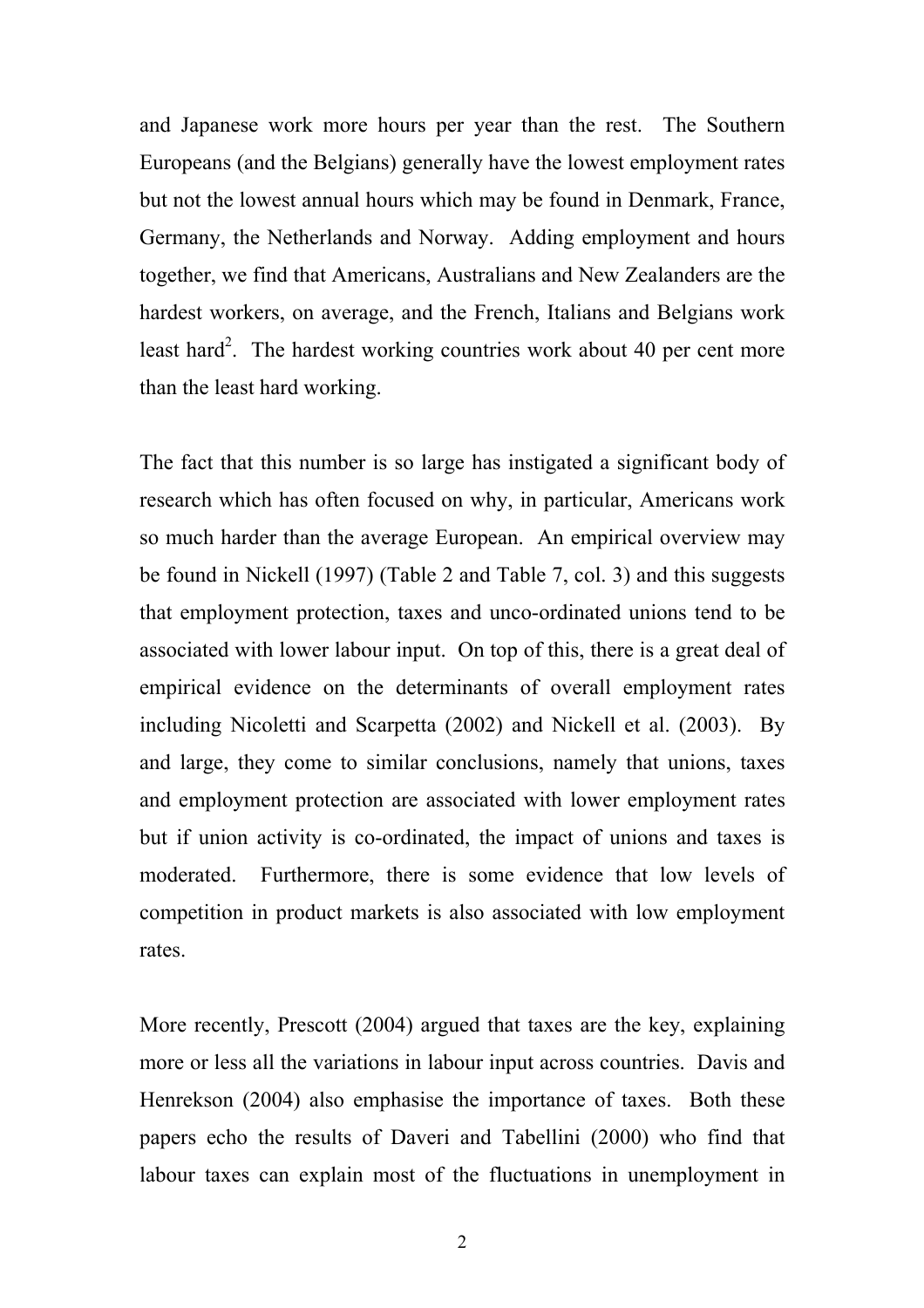those countries which do not have co-ordinated pay bargaining. This strong emphasis on the role of labour taxes has been criticised on the grounds that it is inconsistent with the bulk of the cross-country evidence, basically because of omitted variable bias (Nickell, 2003), or on the grounds that it is inconsistent with the evidence on labour supply elasticities (Alesina et al., 2005).

Alesina et al. (2005) then go on to note that labour inputs have fallen especially in countries characterised by strong unions, extensive welfare, high taxation and social democratic governments. As they remark "The bottom line is that hours worked fell in countries that can be characterised by the Continental European model and did not fall in the countries with the American model (with Britain and Ireland in between)" (p.23). The basic argument is that trade unions respond to adverse shocks by trying to protect employees, pressing for work sharing as well as employment protection more generally, which tends ultimately to reduce overall labour input. This is reasonably plausible although the fact that Sweden, the home of social democracy, strong unions and the welfare state, has seen only very modest reductions in labour input over the last thirty years gives pause for thought. Furthermore, Australia, where over 80% of individuals still have their pay determined by union bargaining, has seen little or no reduction in labour input. By contrast, in the UK, where both union membership and coverage have collapsed since 1980, annual working hours have fallen by 250 hours (14%) since 1973, whereas hours in Sweden fell by a mere 79 over the same period.

In the light of this, it is perhaps worth pursuing the forces underlying fluctuations in the volume of market work per capita a little further. In the next section, we look at the current overall picture and how it divides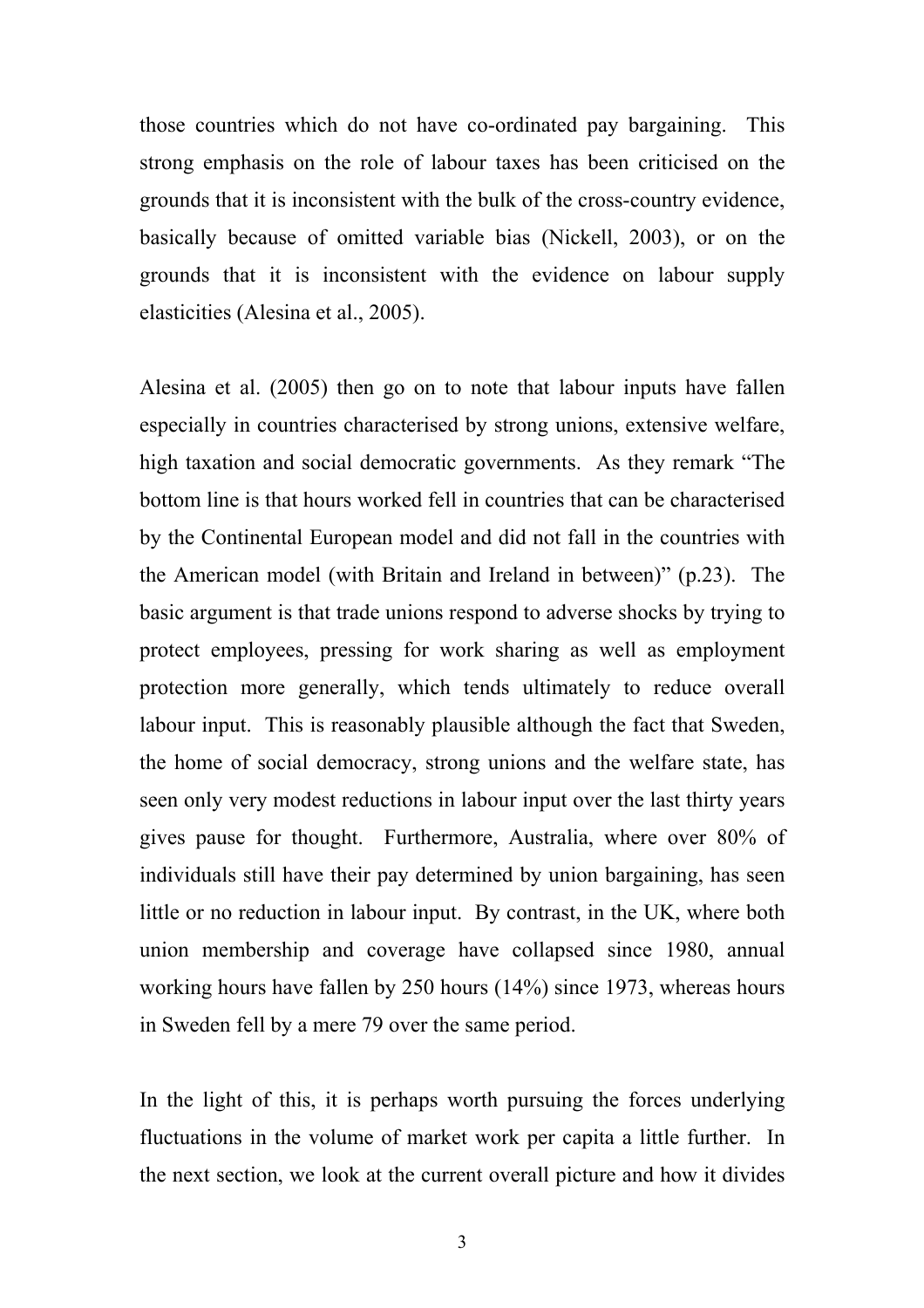into annual hours and employment rates. We then look at the history of both these, emphasising the huge variations across the different countries. In Section 3, we focus on changes in the participation rates of different sub-groups of the population, notably, prime-age men and women as well as older men. We also consider overall unemployment rates. In Section 4, we analyse annual working hours, trying to explain the large differences in the changes since the early 1970s. Finally, in Section 5, we summarise our findings and provide a synthesis of the various explanations of changes in labour input over the last thirty years.

## **2. The Overall Picture**

In Table 1, we present a picture of labour input in 2002 in the richer OECD countries, showing the division between employment rates and hours. The big three countries of Continental Europe (France, Germany, Italy) plus Belgium has the lowest input levels and many of the "Anglo-Saxon" economies plus Japan have the highest input levels. Denmark, Switzerland, Sweden, Portugal and Finland tend towards the high input end of the spectrum. Turning to the division between employment rates and annual hours, significantly more people work in Denmark, Norway, Sweden and Switzerland than elsewhere. The big countries of Southern Europe, Spain and Italy have many fewer people in work than the remainder. Looking at annual hours, we see from column 3, annual hours tend to be high in the Anglo-Saxon economies and particularly low in the Netherlands and Norway with France and Germany on the low side.

In Table 2, we divide annual hours into hours per week and weeks per year. An alternative picture, based on different data, may be found in the Appendix. Broadly speaking, the outcome is much the same although there are large differences for one or two countries. Hours per week vary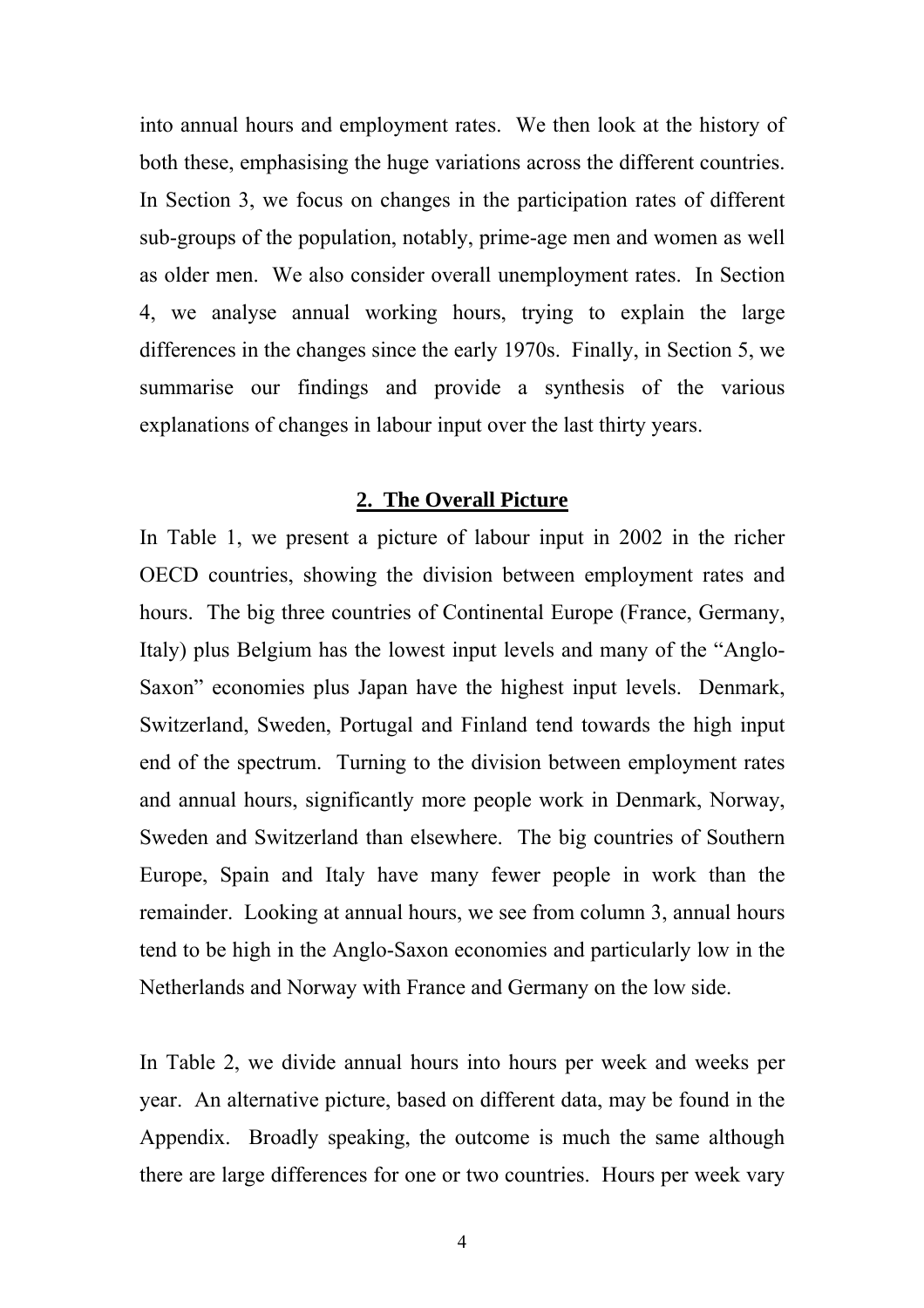relatively little across countries except for the Netherlands which has by far the highest number of part-timers. More interesting is weeks worked per year, where there is much variation. Weeks not worked generally consist of either of holidays and vacations or of absences due to sickness or maternity leave. In practice, absences due to labour disputes, training and so on are of minor significance. Looking first at vacations and holidays, what stands out is that these are between two and four weeks lower in the US than in any of the other countries. This is possibly due to the differences in data sources, but it is also consistent with the fact that many workers in the US only have one or two weeks paid vacation per year, which would be illegal in nearly all OECD countries. Unfortunately, we do not have comparable data for other non-European countries but we do know that Australian workers, for example, have a legal minimum of 5.8 weeks holiday and vacation time each year (see Table 15, below).

Other absences are a residual and consist mainly of sickness or maternity leave. There is a good deal of variation here which may, in part, be due to measurement error. The data in two tables in the Appendix present some alternative numbers which again show significant variations in sickness and maternity leave. These we investigate further below. Overall, we see that annual holidays and vacations are much the same in most countries with the notable exception of the United States. On top of this there are wide variations in weeks of other absence, mainly sickness and maternity leave.

### **Some History**

Having seen how labour inputs vary across countries, it is worth looking at how employment rates and annual hours worked have changed over the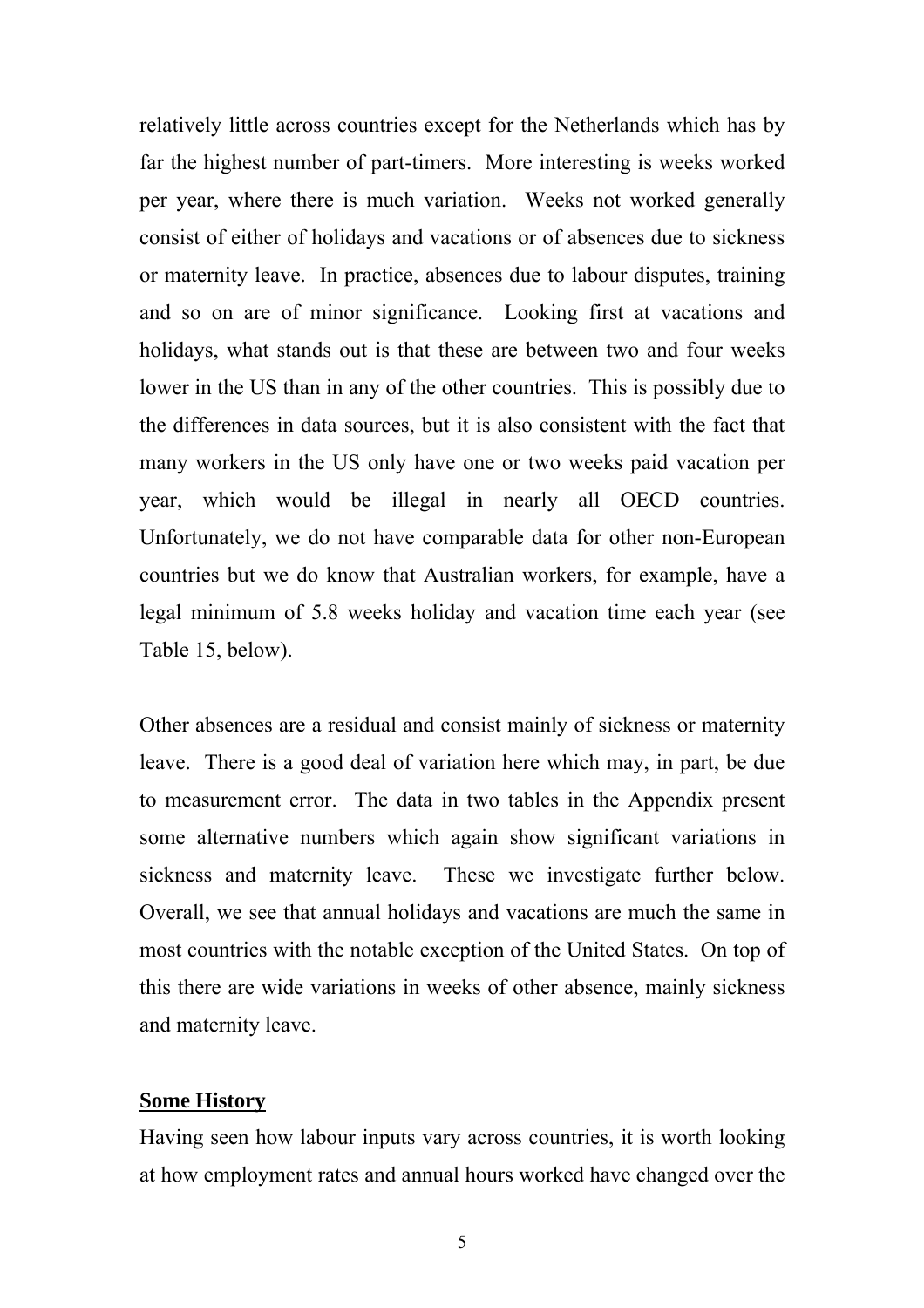last three or four decades. Starting with employment rates, a striking feature of the numbers in Table 3 is that in the early 1970s, the pattern of employment rates across countries was much the same as it is today. The Scandinavian countries plus Switzerland have always had the highest employment rates and still do. Spain, Italy and Belgium have always had the lowest employment rates and still do. Some countries have seen significant increases, most notably the Netherlands, with smaller increases in Norway, Canada, New Zealand and the US. In every country, the employment rate of women has risen, by anything from 10 to 35 percentage points. Finland is the exception here, partly because it had high rates of female participation even in the 1960s. Typically, therefore, the employment rates of men have declined over the same period. Finally, of course, these employment rates have been affected by the dramatic fluctuations in unemployment in the 1970s to the early 1990s.

Underlying this relatively stable pattern are some significant changes in the employment rates of a variety of different sub-groups which we shall pursue below. Turning to the history of annual hours in Table 4, the changes over the last three or four decades are much larger than the changes in the employment rates. In 1970, in nearly all countries for which data are available, annual hours were typically between 1850 and 1950. However, in Sweden and Norway, annual hours were already well below this level despite a very buoyant demand for labour, with unemployment rates in the two countries being 1.2 and 1.6 per cent, respectively. By 2004, some countries had seen dramatic changes. In France, Germany and the Netherlands, annual hours fell by around 500 from 1970 to 2004, in Norway and Japan, the fall was around 400 and in Ireland and the UK the fall was close to 300. By contrast, in Sweden Australia, Canada and the US, the fall over this same period was between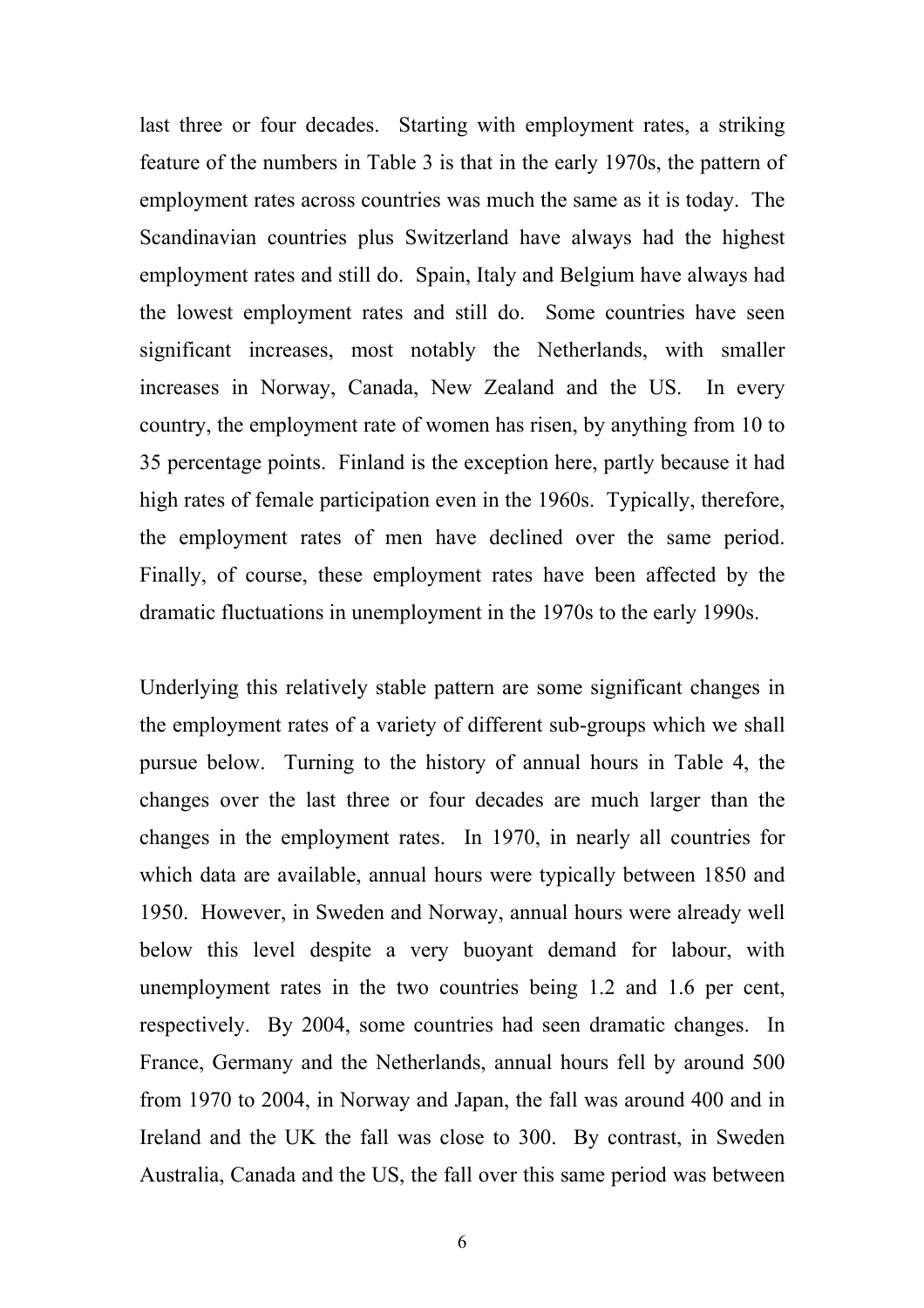100 and 150. These differences are striking and we shall pursue them further below.

In the next section we consider various components of the employment rate.

## **3. Aspects of the Employment Rate**

First, we can see in Table 5, how employment and inactivity rates differ across both men and women and different age groups. We focus here on the over 25s because we do not wish to pursue questions about participation in education.

There are a number of interesting features of Table 5 which are worth following up. First, while the employment rates of prime age men (25- 54) do not appear to vary very much, there are some quite striking differences in inactivity rates for this group. Furthermore, the inactivity rate now exceeds the unemployment rate in nearly every country. Second, the inactivity rates of older men (55-64) differ significantly across countries from Belgium, France, Italy and Austria where over half of older men are inactive to Sweden, Switzerland, Japan and New Zealand where less than one quarter are inactive. Third, inactivity rates among prime age women are over 30 per cent in Ireland, Italy, Spain and Japan and around 15 per cent in Scandinavia. Interestingly enough, inactive women are not specifically looking after children. Since the 1990s, the inactivity rates of women are inversely correlated with fertility rates across countries. So in what follows, we focus on each of these three issues, starting with inactivity among prime age men.

## **Inactivity among prime age men**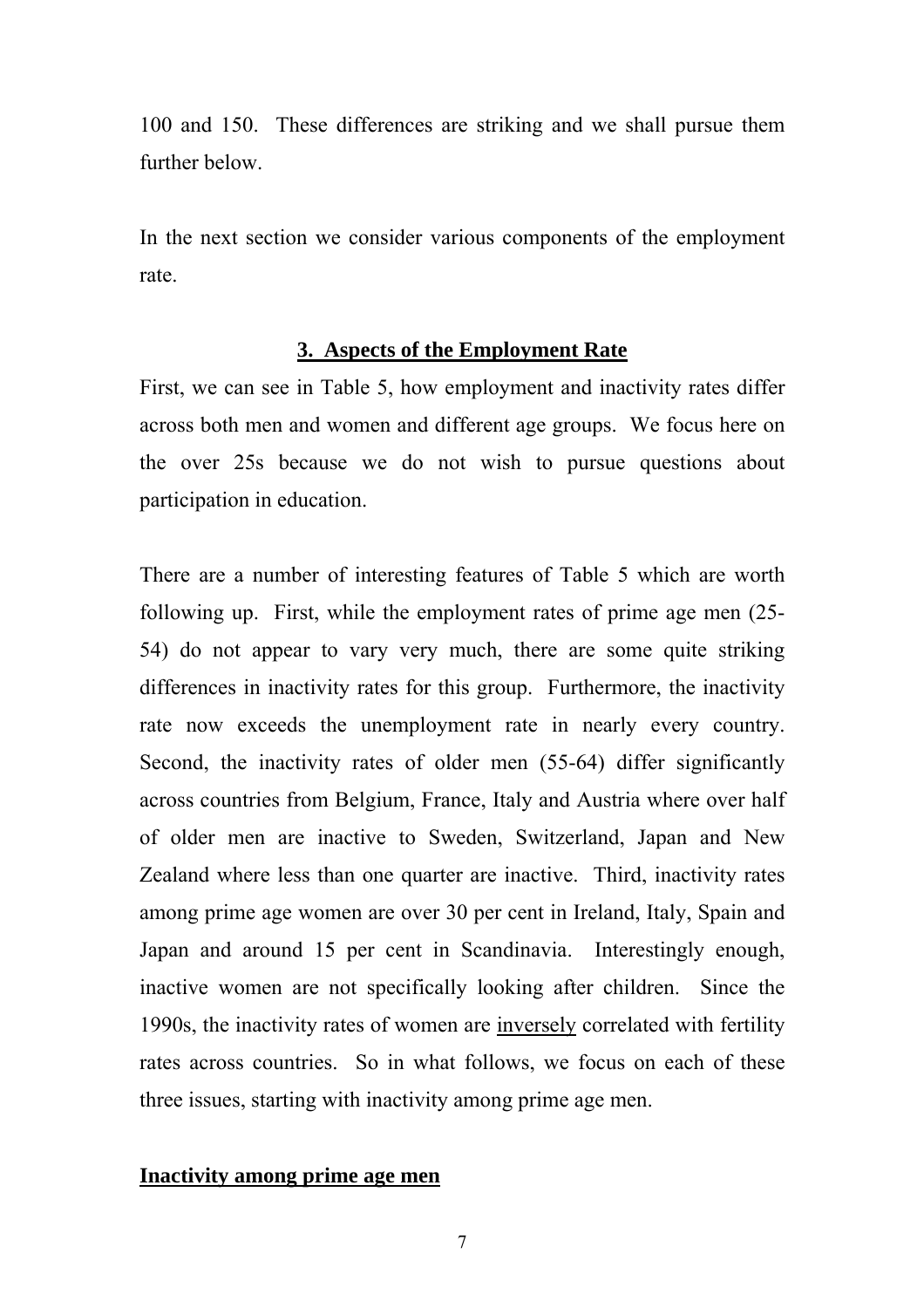The history of this aspect of labour input is set out in Table 6. Back in the 1960s and early 1970s, prime age male inactivity rates rarely exceeded 5% by any significant amount. By 2004, only two countries have rates below 5%. Countries where prime age men have inactivity rates exceeding 9% today include Finland, Norway, Sweden, UK, Australia and the US. This is an odd group of countries because, by and large, they are noted for their relatively high levels of labour input. Thus, by contrast, France and Germany have particularly low levels of prime age male inactivity and the EU average is only 7.6%. The evidence which we have on this issue suggests that a significant proportion of these inactive men are categorised as long-term sick or disabled (European Labour Force Survey). Furthermore, we know that the rules governing entry into the disability benefit system are crucial, because exit rates are generally very low. In some countries, these rules were significantly weakened in the last thirty five years, in others not. Thus in Bound and Burkhauser (1999), Table 17 we find the following:

| Disability transfer recipients per 100 workers |      |       |       |      |  |  |  |  |  |
|------------------------------------------------|------|-------|-------|------|--|--|--|--|--|
| Age                                            |      | 15-44 | 45-59 |      |  |  |  |  |  |
|                                                | 1970 | 1995  | 1970  | 1995 |  |  |  |  |  |
| US                                             | 11   | 3.9   | 33    | 10.3 |  |  |  |  |  |
| Sweden                                         | 1.8  | 3.2   | 6.6   | 15.1 |  |  |  |  |  |
| Germany (W)                                    | () 7 | 0.6   | 75    |      |  |  |  |  |  |

So in the US and Sweden, the numbers more than double from 1970 to 1995 whereas in Germany they barely change. In the UK, they rise even faster (see Faggio and Nickell, 2003).

## **Inactivity among older men**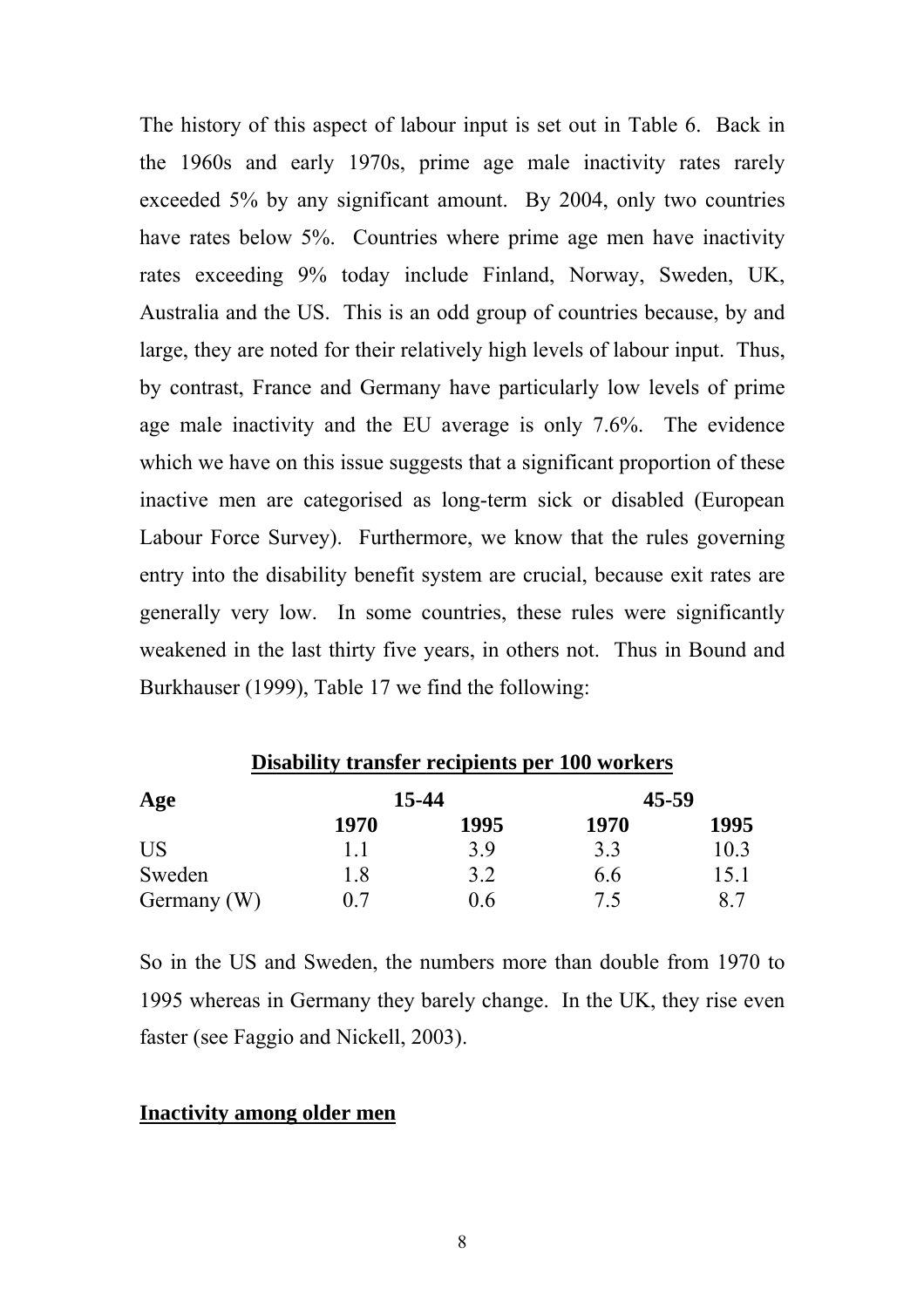The history of inactivity among older men is presented in Table 7. Back in the early 1970s, these inactivity rates rarely exceeded 25% with the notable exception of Italy. The situation here was exceptional because at that time Italian men were entitled to a generous public pension at age 60. By the early 1990s, inactivity rates among older men exceeded 25% in all countries except Japan and were above 45% in many Continental European countries outside Scandinavia. Why did this happen? Basically, much of this change can be explained by the increase in financial incentives to retire early. And, by and large, these incentives were introduced to remove older workers from the labour force under the mistaken belief that this reduction in effective labour supply would help reduce high levels of unemployment. For example, in 1979, Italy introduced "unemployment pensions" at age 57+, if unemployment was due to severe economic conditions or industrial reorganisation. In France, unemployment benefits were paid to those over 56 with no requirements to seek work or retrain.

Blondal and Scarpetta (1998) present a detailed analysis of the incentive issue and their panel data regressions reveal the importance of financial incentives in determining early retirement. In the 1995 column in Table 7, we present, in parentheses, the estimated inactivity rates were pension systems to be made actuarially neutral up to age 64. In many European countries, this makes a substantial difference. Duval (2003) extends this work and in Table 8, we report the implicit tax rates on those working between 55 and 64 generated by the early retirement and pension systems. Then, in Table 9, we show some of Duval's regressions simply to illustrate the importance of implicit tax rates in determining early retirement. For example, an implicit tax rate at age 60 of 50 per cent will generate a fall in participation of 8.5 per cent. In the parentheses after the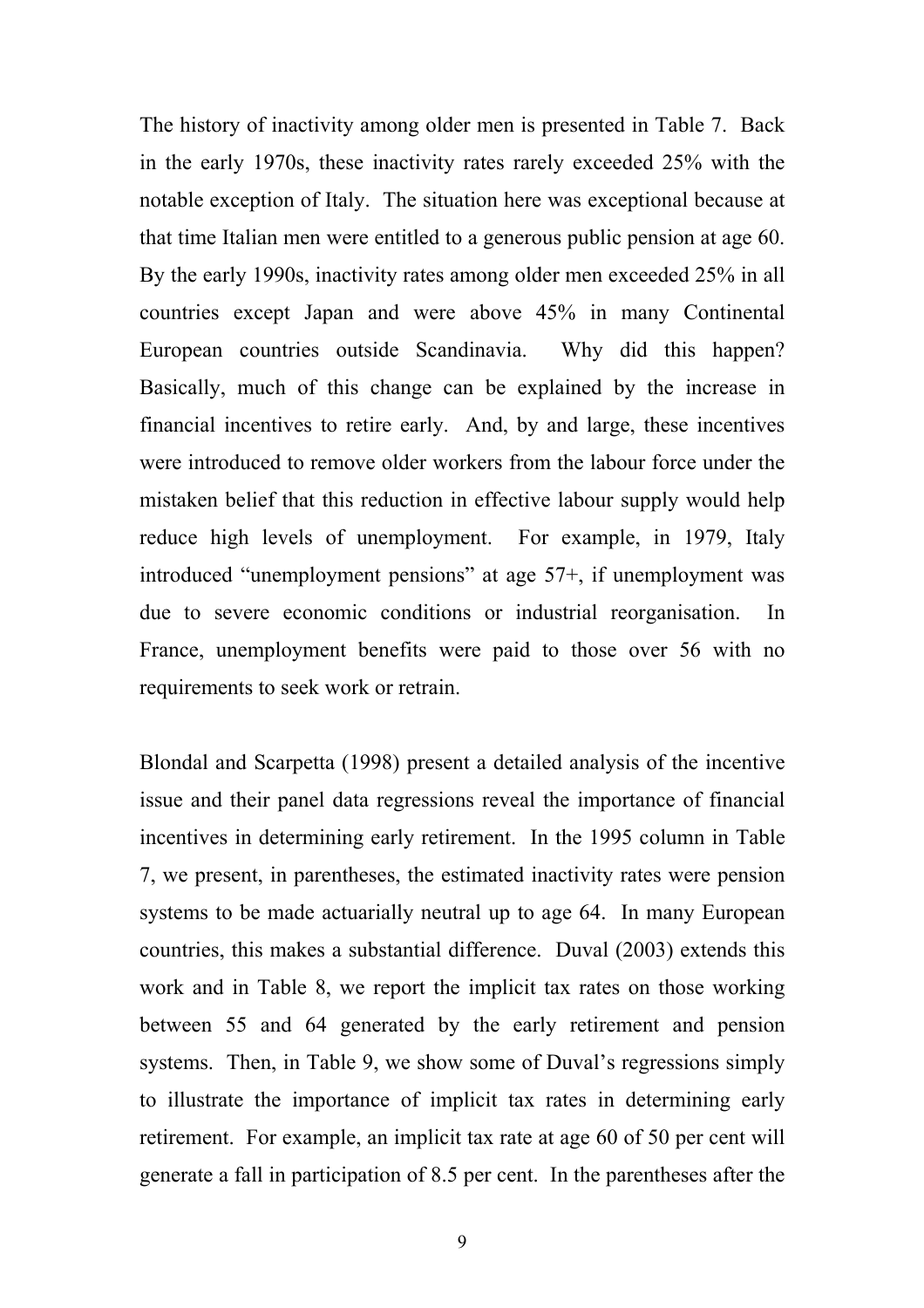1999 column in Table 7, we show Duval's estimates of the inactivity rate were early retirement schemes to be removed and actuarial neutrality introduced up to 64. Again, they show big effects for many countries taking the inactivity rates back to 1970s levels. Interestingly, by 2004, we can see that inactivity among older men has started to fall in a significant number of countries, particularly those where early retirement incentives have been reduced, notably Finland, Denmark and the Netherlands.

### **Inactivity among prime age women**

The overall picture is provided in Table 10 and this shows that there has been a continuing fall in inactivity among prime age women in nearly every country. But inactivity rates are still high in Ireland, Italy, Japan and Spain. Indeed, far higher than in much of Scandinavia in the 1970s. Furthermore, whereas in the 1970s, fertility was positively correlated with inactivity across OECD countries, it is now negatively correlated. So in the low inactivity countries, women not only work more, they also have more children.

Much micro-econometric work and the cross-country analysis in OECD (1990), Chapter 6 and Jaumotte (2003) suggest that marginal tax rates may be important here. So in Table 11, we present the marginal rates facing married women at zero hours and when they are earning 67% of average earnings given their spouses are earning 100% of average earnings. Here, we see some significant cross-country variations, particularly at zero hours. If, by some mechanism or other, married women have their own tax allowance, their marginal rate at zero hours will be zero. At the other extreme, their earnings may simply be added to their husband's for tax purposes, so their marginal rate will be the same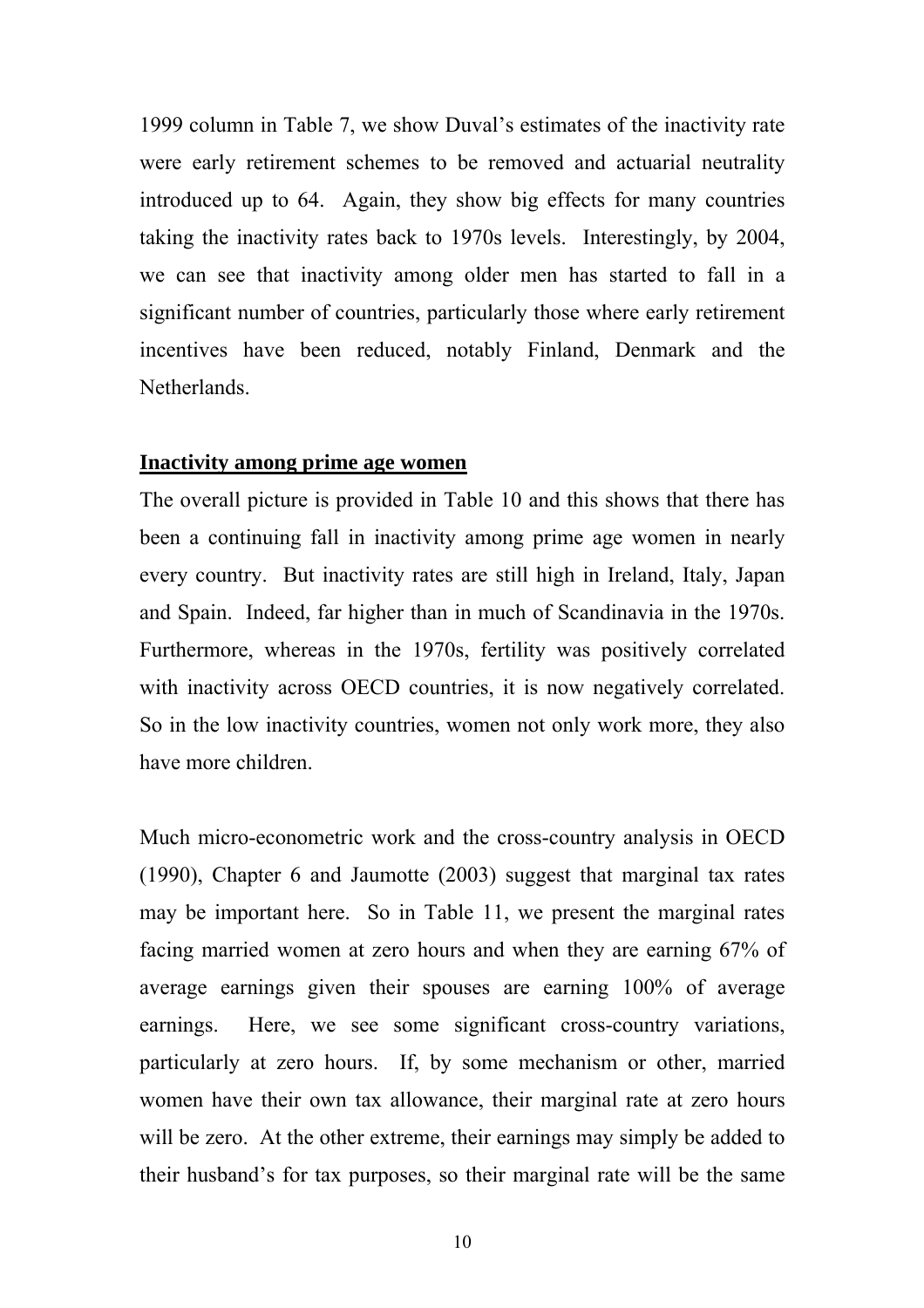as their husband's. It is plain that high marginal rates at zero hours generate a strong disincentive to working a low number of hours per week. Even at more normal hours, however, there are large variations in marginal rates across countries.

The implications of these and other variables may be found in the panel regressions explaining participation in Table 12. Marginal tax rates have important effects, as might be expected, with 10 percentage point increases in both the rates included in the regression reducing participation rates by around 3 percentage points. The strictness of employment protection laws on regular employment has a significant negative effect as does union density. Introducing measures of business sector labour productivity and male unemployment in column 2 has little impact on the key variables noted above. The negative impact of these new variables is not easy to interpret because they are potentially endogenous<sup>3</sup>. They are only introduced because they have been included in other work (eg. OECD, 1990, Table 6.3 and Jaumotte, 2003, Table 5) and it is worth checking that they do not change the key results. The same argument applies to the inclusion of variables capturing public expenditure on children and parental leave. These will also tend to be endogenous but their inclusion has little impact on the marginal tax rate and employment protection effects. The impact of union density is, however, eliminated.

Overall, marginal tax rates and employment protection seem to have relatively robust negative effects. However, the time dummies in the regression in column 1 reveal a background rise in female participation by 14 percentage points and this is even bigger after we add in further variables in column 3. The implication of this is that there are further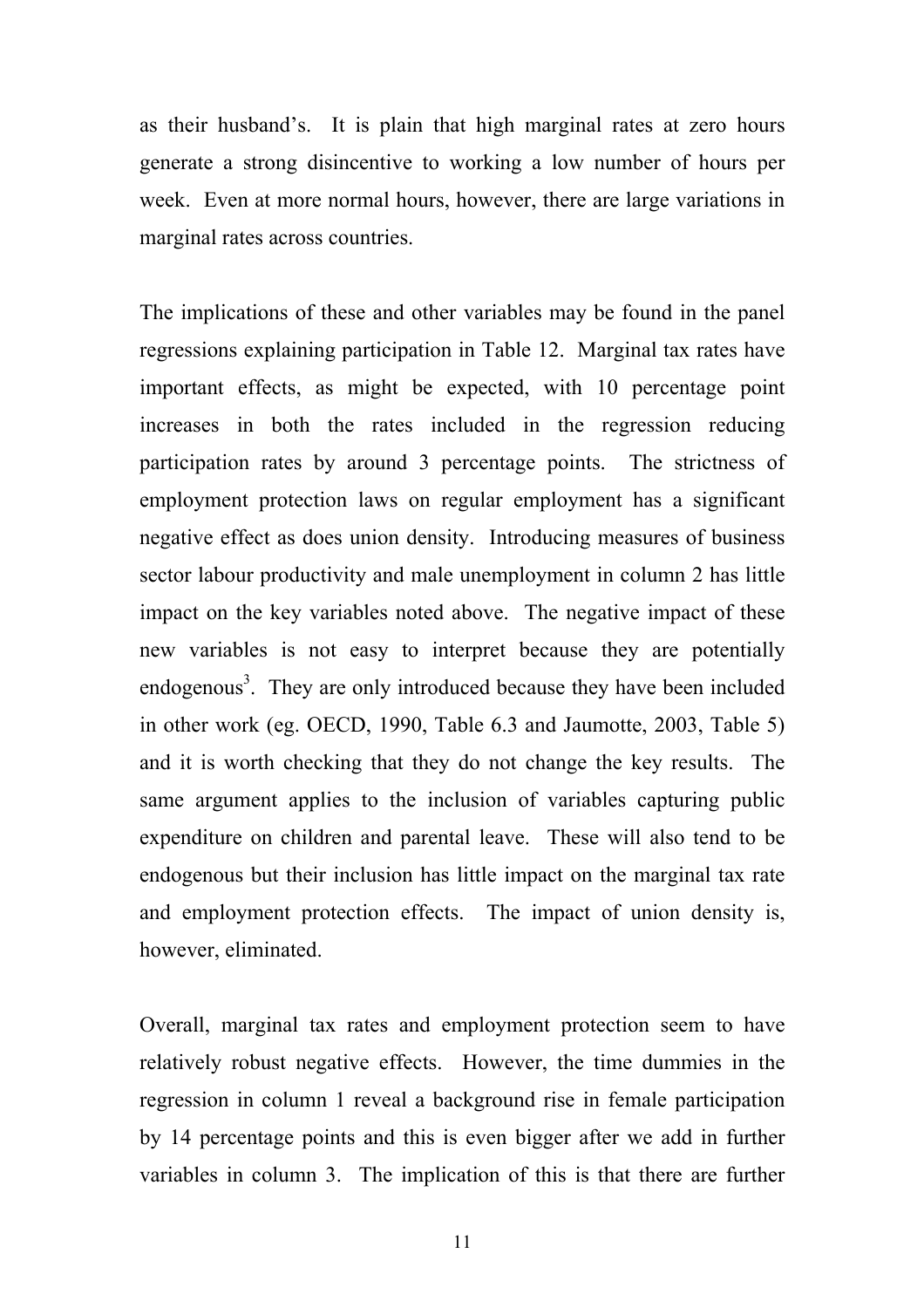factors driving female participation which we are not able to capture. Furthermore, looking at the trends in inactivity implicit in Table 10, it is plain that there are large differences across countries. For example, there are very significant differences in apparent preferences about part-time work. This is important, because a willingness to work part-time clearly helps in obtaining a job. In Table 13, we show the percentage of these who work part-time and the percentage of these who do so voluntarily. Thus in Finland and Spain, few women work part-time despite married women facing zero marginal tax rates at zero hours. Furthermore, around half of these do so "involuntarily". By contrast, in the Netherlands, more than half the working women are part-timers and the vast majority of them wish to be so.

In summary, we can identify certain variables such as marginal tax rates and employment protection, which impact on the participation rates of prime age women. But explaining why the vast majority of prime age women in Scandinavia were active in the labour market by the early 1970s when only a small minority were economically active in Italy and the Netherlands, and why the changes in subsequent decades differ so much, is not easy on the basis of standard economic variables. In all the countries, there are a number of causally interacting trends among women going at different speeds in different countries – rising education, falling fertility, rising participation, rising expenditures on child care, rising productivity, rising wages. Sorting out these interactions remains to be done.

### **Overall unemployment rates**

Since a great deal is known about the subject (see Nickell, 2003 or Nickell et al., 2005 for example), we comment only briefly on overall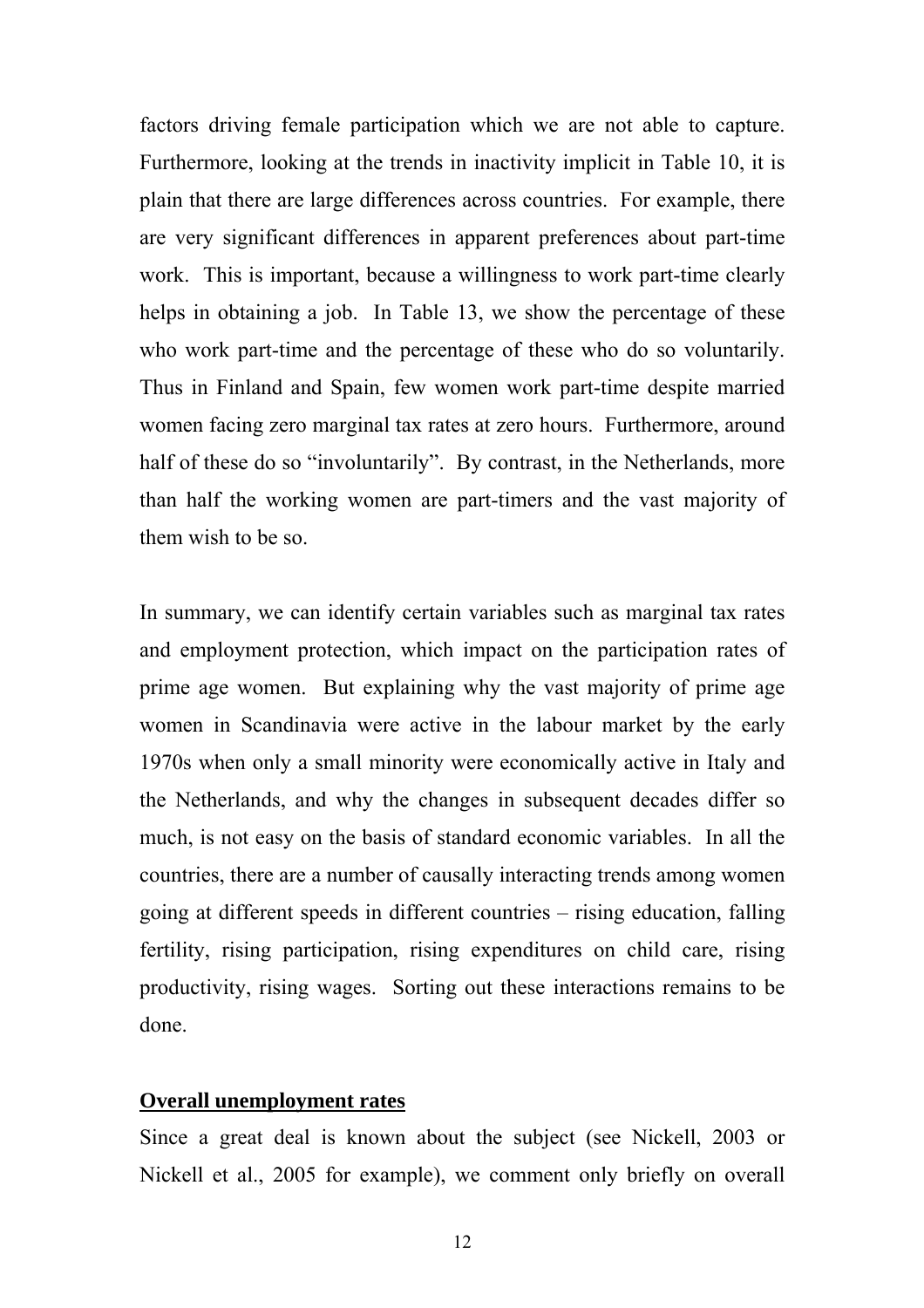unemployment rates. In Table 14, we show the overall trends. The basic picture is one where unemployment rose across the OECD from the 1960s to the early 1980s, peaking then or in the early 1990s before falling back to 1970s levels in most countries or remaining stubbornly high in some, notably the big four of continental Europe (France, Germany, Italy, Spain). In 2004, around half of the European countries in our list had lower unemployment than the United States, thereby emphasising that only a part of Europe suffers from the slightly mythical "European unemployment problem".

To avoid high levels of unemployment, the following policies seem to work. First, a social security system which concentrates on placing individuals in jobs. It is important that specific people in the employment service are responsible for specific workless individuals. Further, employees of the employment service must be well trained and have the correct incentives. They can employ a mixture of carrots and sticks. The actual level of benefits is not particularly important. Second, having the right sort of wage determination system. If there is a high level of collective bargaining coverage, some degree of co-ordination of bargaining is required. High coverage alongside low union membership as well as decentralised and adversarial bargaining typically results in high unemployment. Also helpful are relatively low labour taxes and the absence of very strict employment protection legislation. Finally, a deregulated service sector helps to sustain a buoyant labour market when, inevitably, manufacturing employment is on a downward trend.

This completes our discussion of the important factors determining employment rates. We next turn to hours worked per year by the employed.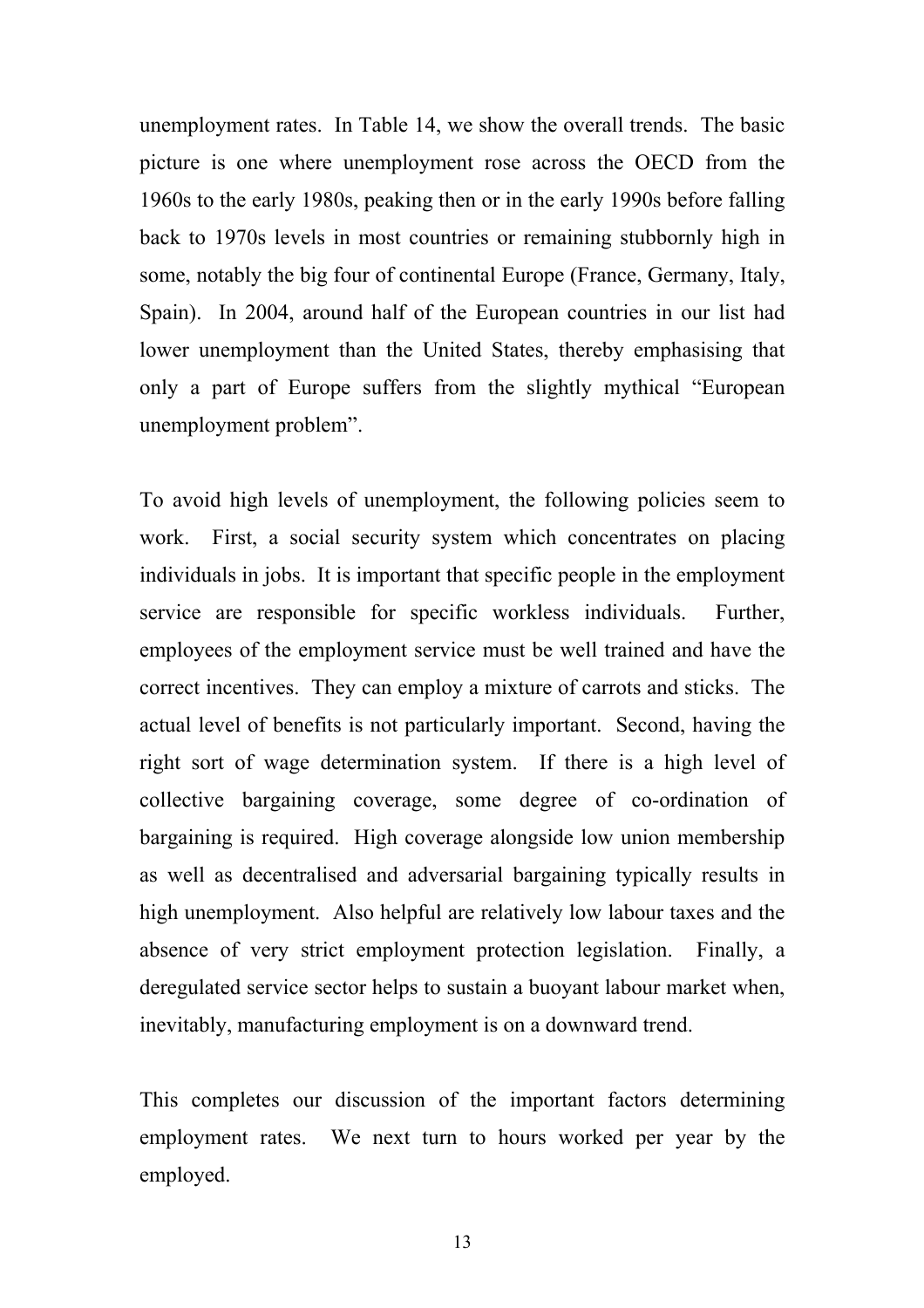### **4. Annual Hours Worked by the Employed**

Despite the huge variations in annual hours worked by the employed<sup>4</sup> across the OECD, less is known about this than about employment rates. As we have already seen in Table 4, except for Sweden and Norway where female participation was very high, annual hours in 1970 were between 1850 and 1950 in most countries for which data are available. Since that time, annual hours have fallen by anything from 100 to 150 in Sweden, Australia, Canada and the US to around 500 in France, Germany and the Netherlands.

We have already noted that variations in annual hours are driven, in the main, by holidays and paid vacations and by sickness and parental leave. Looking over time, we see from Table 15 that in many countries there has been a significant increase in the minimum annual paid leave governed by legislation. In both Italy and the UK, there was no legislation until the late 1990s when the European Working Time Directive (November 1993) was incorporated into national legislation. By and large this made little difference in practice because annual paid holiday typically exceeded four weeks in Italy and even as far back as 1981, average annual weeks of holiday for manual workers in the UK was 4.2 (see OECD, 1990, Table 6.1). Perhaps the most noteworthy point is that the US is unique among the developed OECD countries in having no legal minimum to annual paid leave.

Another contributory factor to changes in annual hours is the incidence of part-time work. This is not, of course, an explanation of changes in annual hours since it is merely one of the mechanisms by which the hours which people choose to work are expressed. In Table 16, we see the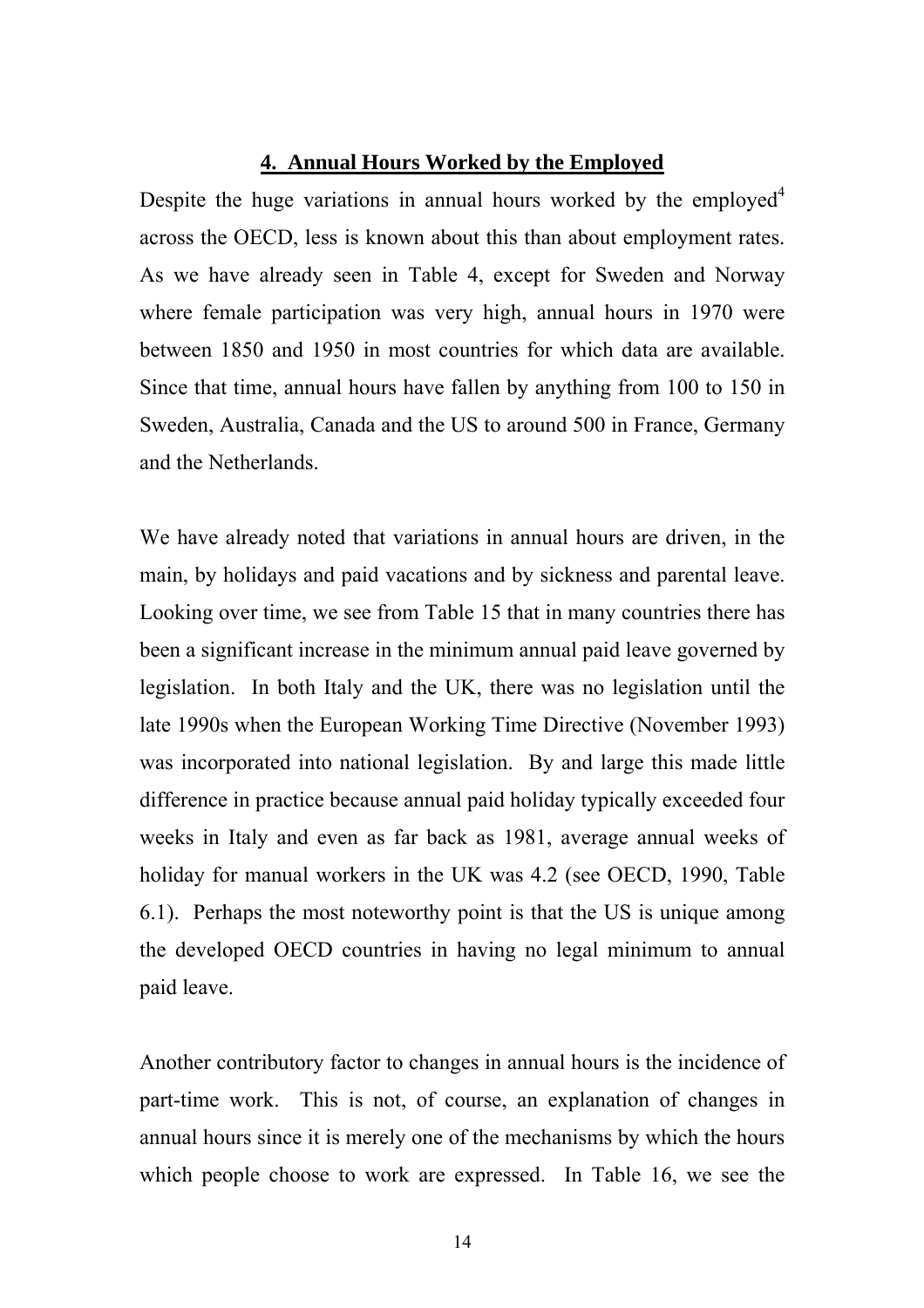history of part-time employment. In many countries, there has been an increase in part-time employment, but it remains below 20 per cent in most countries. The UK, Switzerland, the Netherlands, Japan and Australia have a significant proportion of part-time employment, mainly among women. Southern Europe generally has the lowest level of parttime work.

Turning to sickness and maternity leave, in Table 17 we present information on the percentage of employees in receipt of publicly provided sickness and maternity benefit. Interestingly, in many countries we see that this percentage has fallen from 1980 to 1999. Then in Table 18, column 1, we convert this into average weeks of leave which we then compare with some other measures. These are reasonably closely correlated although the fact that the average weeks in receipt of benefits exceeds the absence measure provided by Alesina et al. (2005) for the US suggests the latter is understated. Nevertheless, there are significant differences across countries in the amount of sickness/maternity absence and, presumably, a significant proportion of those differentials is due to the variations in the rules governing benefit payments.

So legislation on paid vacation leave and sickness/maternity benefits obviously has some impact on working hours, but what about the underlying forces at work, including those which drive the legislation?

In Table 19, we present some panel regressions. Looking first at the tax variables, there is a positive impact on hours from the marginal rate facing women on zero hours where their husband is working. This is consistent with the fact that high marginal tax rates at zero hours discourage low hours jobs. By contrast, the marginal rate facing married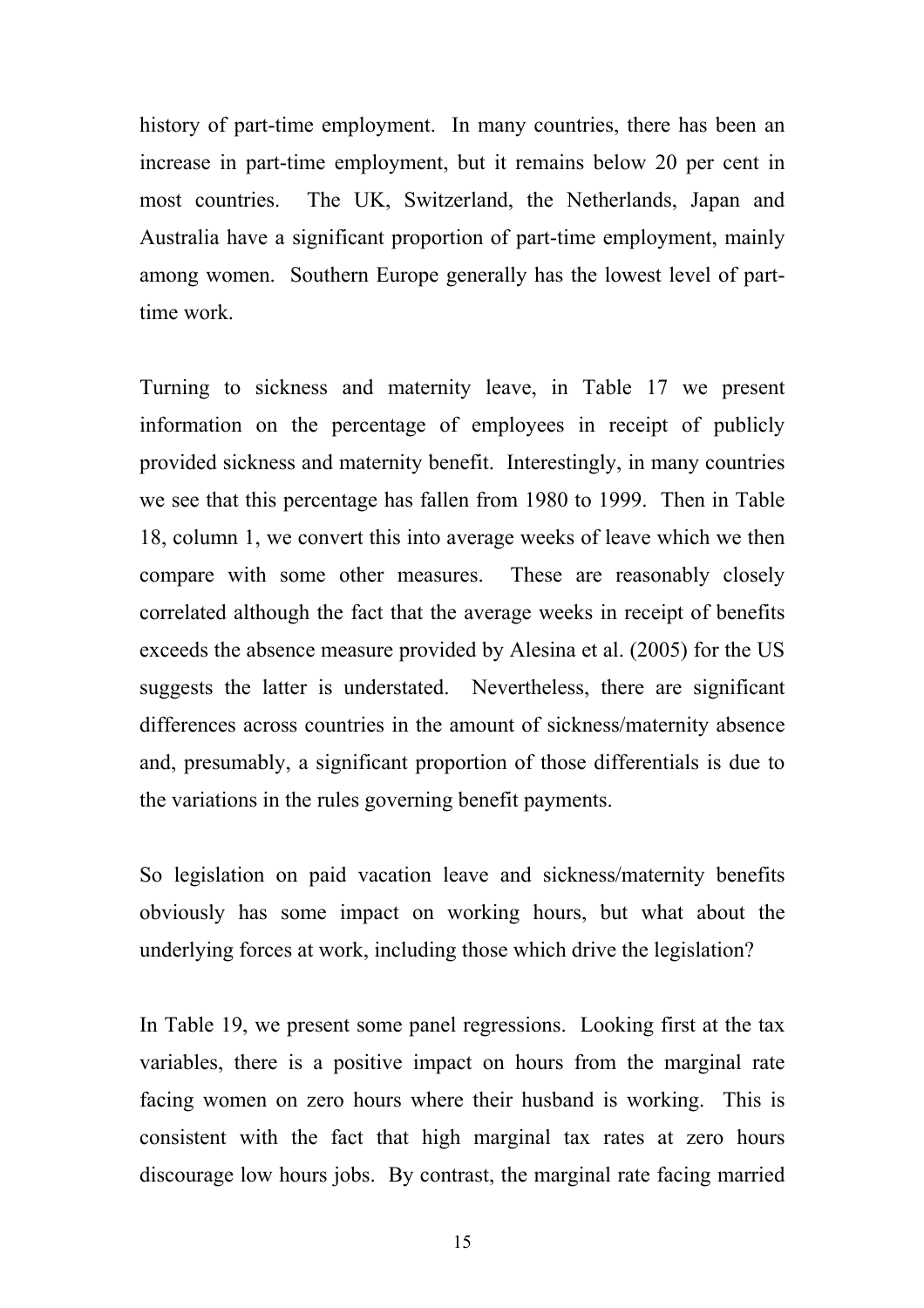women with working husbands earning two-thirds of the average wage has a negative impact on hours as might be expected. The same applies to the average tax wedge. However, the marginal tax rate facing a single earner appears to have a small positive effect, although it is hardly robust.

Employment protection has, if anything, a negative impact on hours, perhaps reflecting the fact that impressing managers with long hours is less of a requirement if jobs are secure<sup>5</sup>. Despite this, union density appears to have a robust positive impact on hours, consistent with the results reported in Bowles and Park (2005), Table 1, Column I. This is, however, inconsistent with the emphasis placed on the idea that trade unions encourage shorter working hours by Alesina et al. (2005).

The strong positive role of earnings dispersion also confirms the results of Bowles and Park (2005). In their view, this is strong evidence in favour of the "Veblen hypothesis". The idea here, espoused in The Theory of the Leisure Class by Thorsten Veblen (1934), is that households consume goods not only for their own sake but to impress their neighbours. This, of itself, will tend to raise working hours and if earnings are more dispersed, additional work effort is required to make the appropriate impression<sup>6</sup>. An alternative hypothesis, put forward by Bell and Freeman (2001), is that increased earnings dispersion induces longer hours because it raises the incentives to work harder in order to get promoted and move up the earnings rankings. Whatever the driving force, there does appear to be a strong effect of earnings dispersion on working hours.

Earnings dispersion itself is, of course, influenced by labour market institutions, even when the dispersion of skills is taken into account. For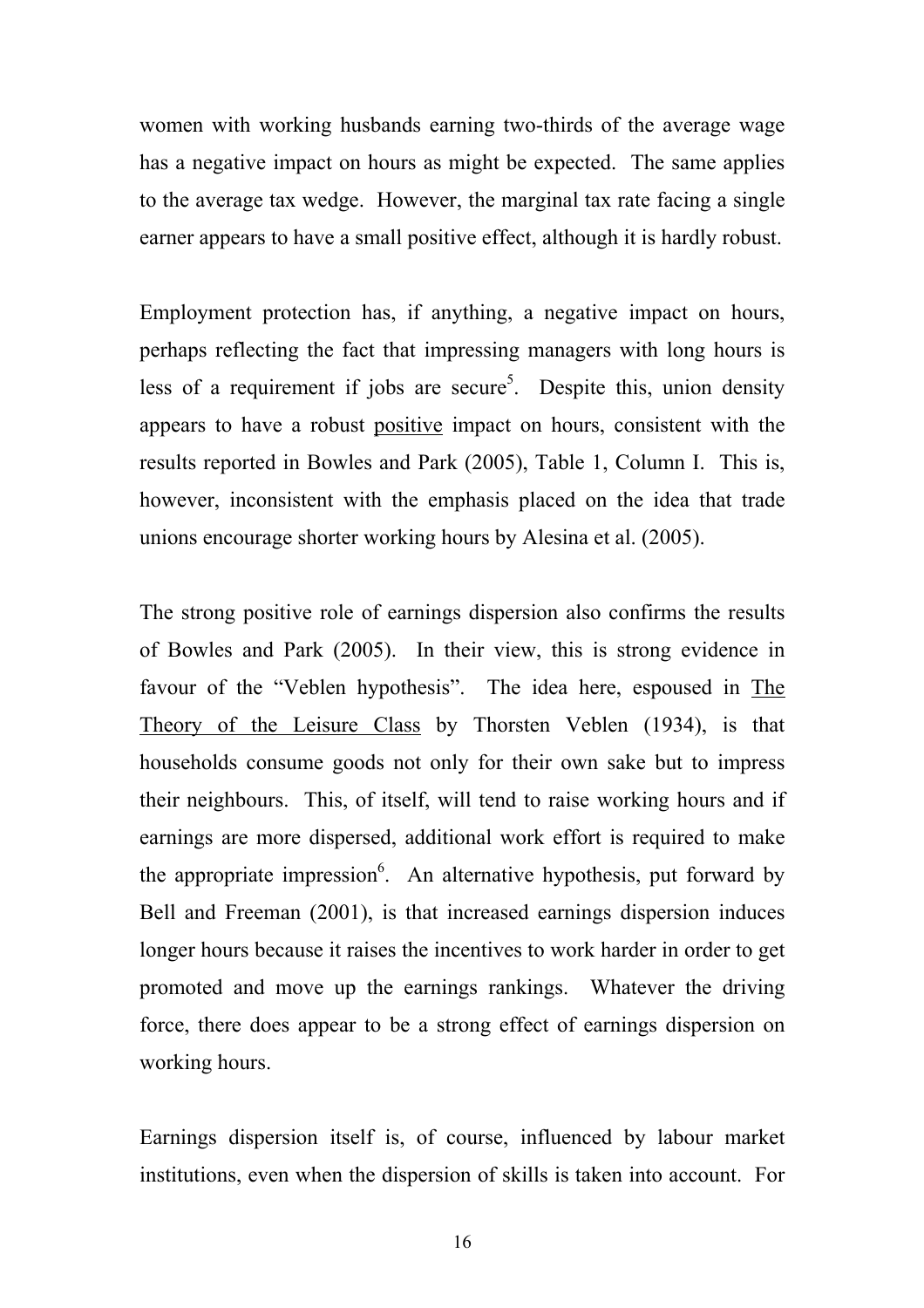example, Nickell (2004) reports a simple cross-country regression which finds that the 90/10 earnings ratio is significantly negatively influenced by union coverage even when controlling for skill dispersion captured by the dispersion of test scores reported in the International Adult Literacy Survey (OECD, 2000). Koeniger et al. (2004), in a more extensive analysis, find that both trade union density and employment protection tend to reduce earnings dispersion and hence hours. This indirect effect of union density via earnings dispersion is  $-0.16<sup>7</sup>$  which does not quite offset the positive union density effect in column 2.

Overall, therefore, we find that various aspects of the tax system, employment protection and union density impact on working hours. Perhaps the only surprising result is that union density is positively related to hours, even when taking account of its negative impact on earnings dispersion.

### **5. Summary and Conclusions**

The data we have been analysing are summarised in Table 20, where we show the history of labour input in the OECD countries. Before discussing various stories, it is worth remarking at the outset that simply comparing the US with "Europe" is a hopeless strategy because European labour markets are highly diverse. A second point to bear in mind is that large macroeconomic shocks have distorted the labour input series for some countries in some periods. Thus, in France, Germany, the Netherlands, Spain and the UK, there were particularly adverse macroeconomic shocks between 1973 and 1983. The same applies to Finland and Sweden in the early 1990s. By contrast, Ireland, the Netherlands and Spain were subject to strong favourable shocks in the 1990s.

17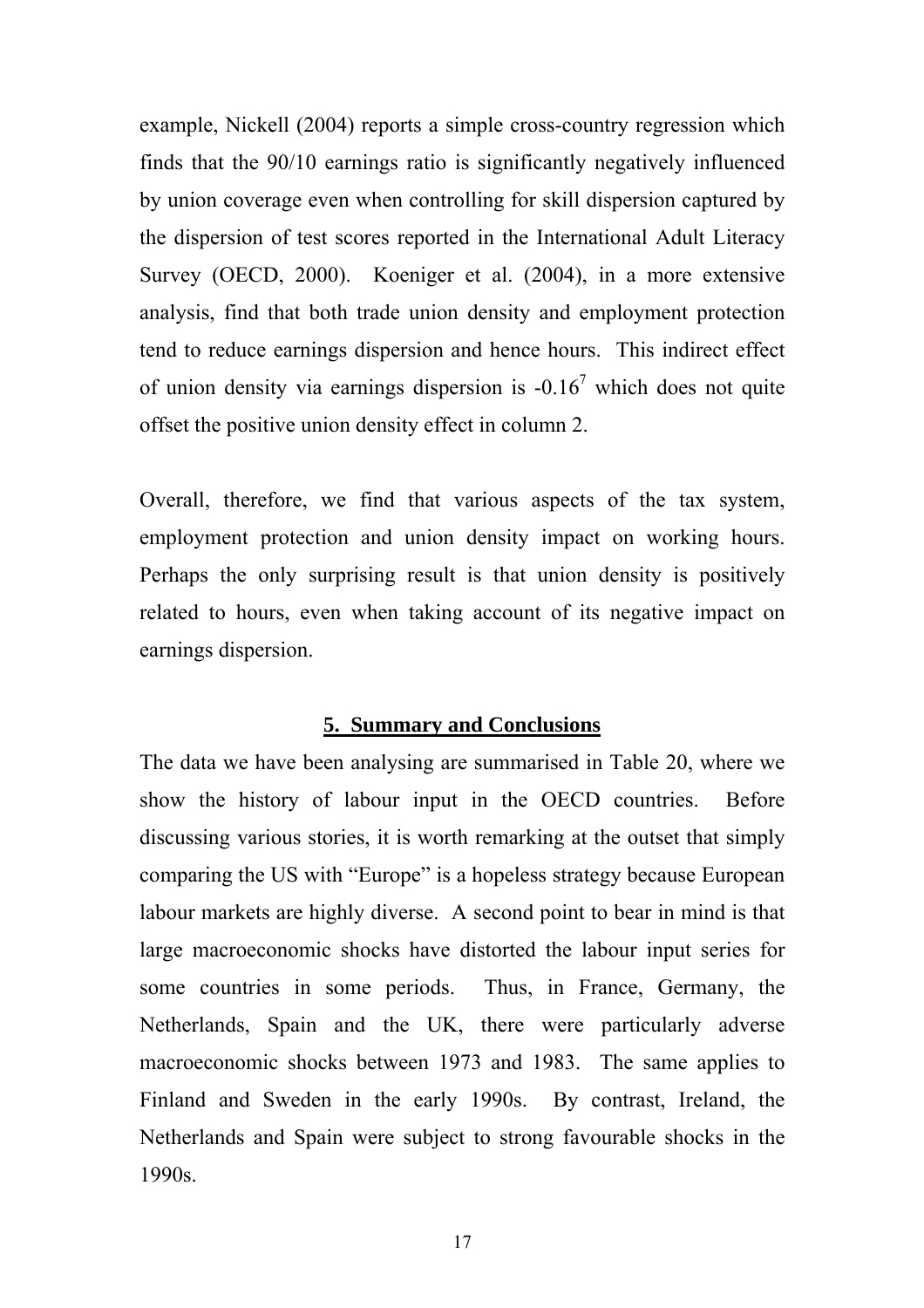The first story which is frequently used to explain cross-country variations in labour input is based on labour taxes, a recent example being Prescott (2004). The evidence we possess indicates that taxes cannot be the whole story. The tax story is inconsistent with the tax effects on labour inputs generated by microeconometric studies (Alesina et al. 2005) and those generated by cross-country studies (Nickell, 2003). For example, if we apply the tax data to the annual hours regressions in Table 19, we find that the contribution of tax changes to the changes in annual hours from the early 1980s to the late 1990s is very small, probably less than 10 per cent.

A second story would be in the same spirit as the tax story but adding in all the other elements of the social security system including early retirement benefits, sickness and disability benefits, unemployment benefits and so on. As we have seen, these are certainly good at explaining the changes in some aspects of the labour input, notably inactivity among men, both prime age and old, as well as a part of the changes in unemployment and female participation. But shifts in annual working hours are a major part of the story and here, while labour taxes have a significant impact, they explain only little of the overall picture.

A third story is that favoured by Alesina et al. (2005) who argue that the nexus of strong unions, generous welfare benefits and social democratic governments imply both high taxes and direct pressure towards less work. This latter is partly driven by work-sharing in response to adverse shocks and partly by the not unreasonable belief that long holidays are a good thing for workers, hence laws governing minimum levels of paid annual leave. In practice, all developed OECD countries bar the US have such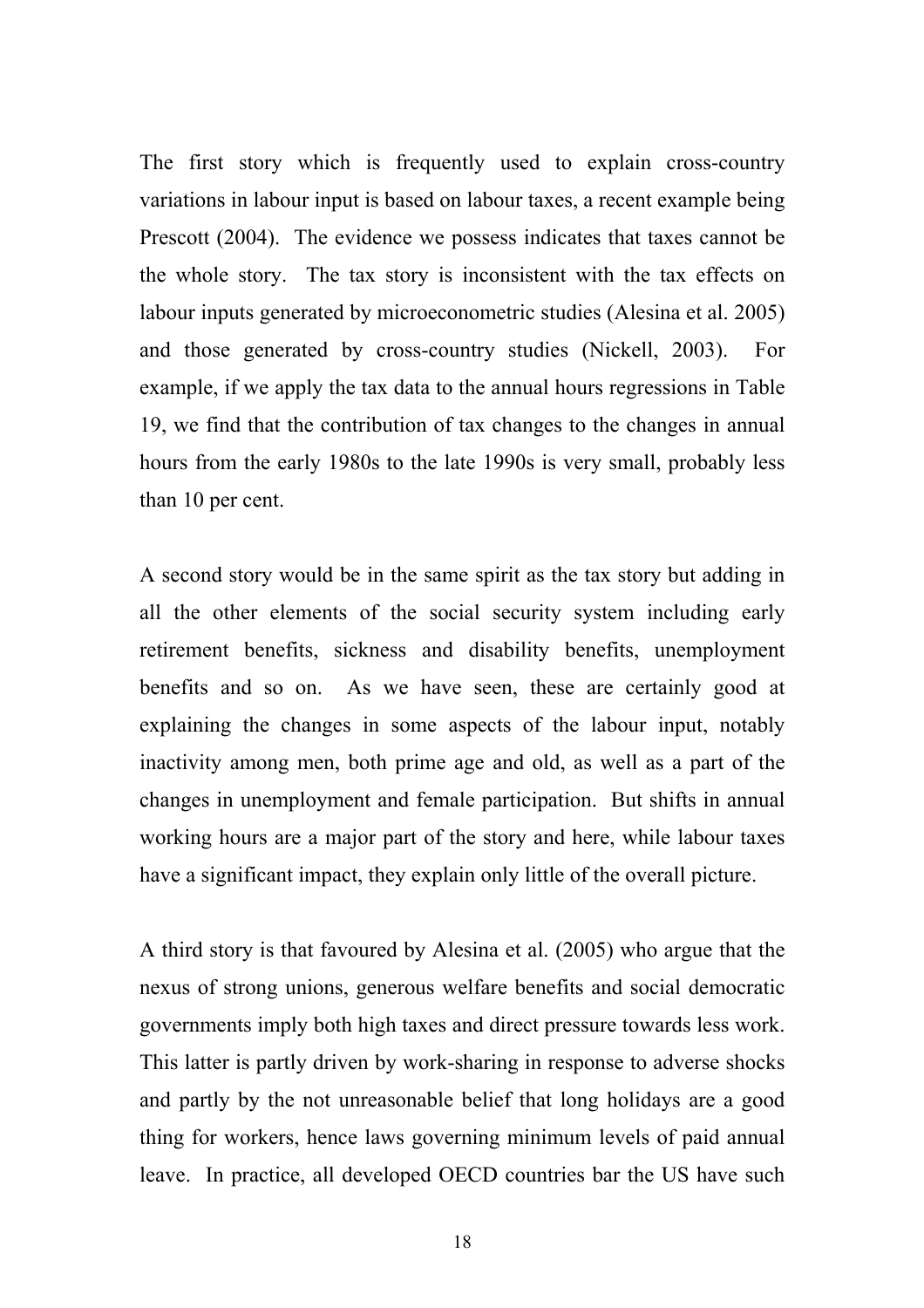laws, even those such as New Zealand and the UK where unionisation has collapsed. However, the work-sharing story applies clearly to Germany and particularly France, where incentives to reduce labour supply have consistently been applied in response to increases in unemployment, culminating in the imposition of the 35-hour week in France in the late 1990s.

However, it is hard to see how the same story applies to Sweden which has stronger unions, more generous welfare benefits, higher taxes and more social democratic governments than either France or Germany. Yet it has one of the highest employment rates in the OECD and only a small fall in labour input since the early 1970s. Thus, overall labour input in Sweden was 3% below that in France and Germany (average) in 1970 and 26% above in 2004. Both Italy and the Netherlands also had only small falls in labour input from 1973 to 2004, but for very different reasons. In both countries, labour input in 1973 was exceptionally low. In Italy this was because female participation was very low, with an employment rate of around 30%. Furthermore, the retirement age was 60 for men and 55 for women, at least five years younger than in any other European country. For example, it was 67 for both men and women in Denmark and Sweden. So it is no surprise that in 1973 and, indeed, even in the 1960s, Italy had the lowest employment rate in the OECD. And it still does. Add in only a modest fall in annual hours and we find only a small fall in overall labour input. There is no strong element of work-sharing here. Indeed, the Italian labour market model, with minimal welfare benefits and very strong employment protection, places a great deal of weight on the position of the male head of household, which is not to be undermined either by the presence of a high earning wife or by the loss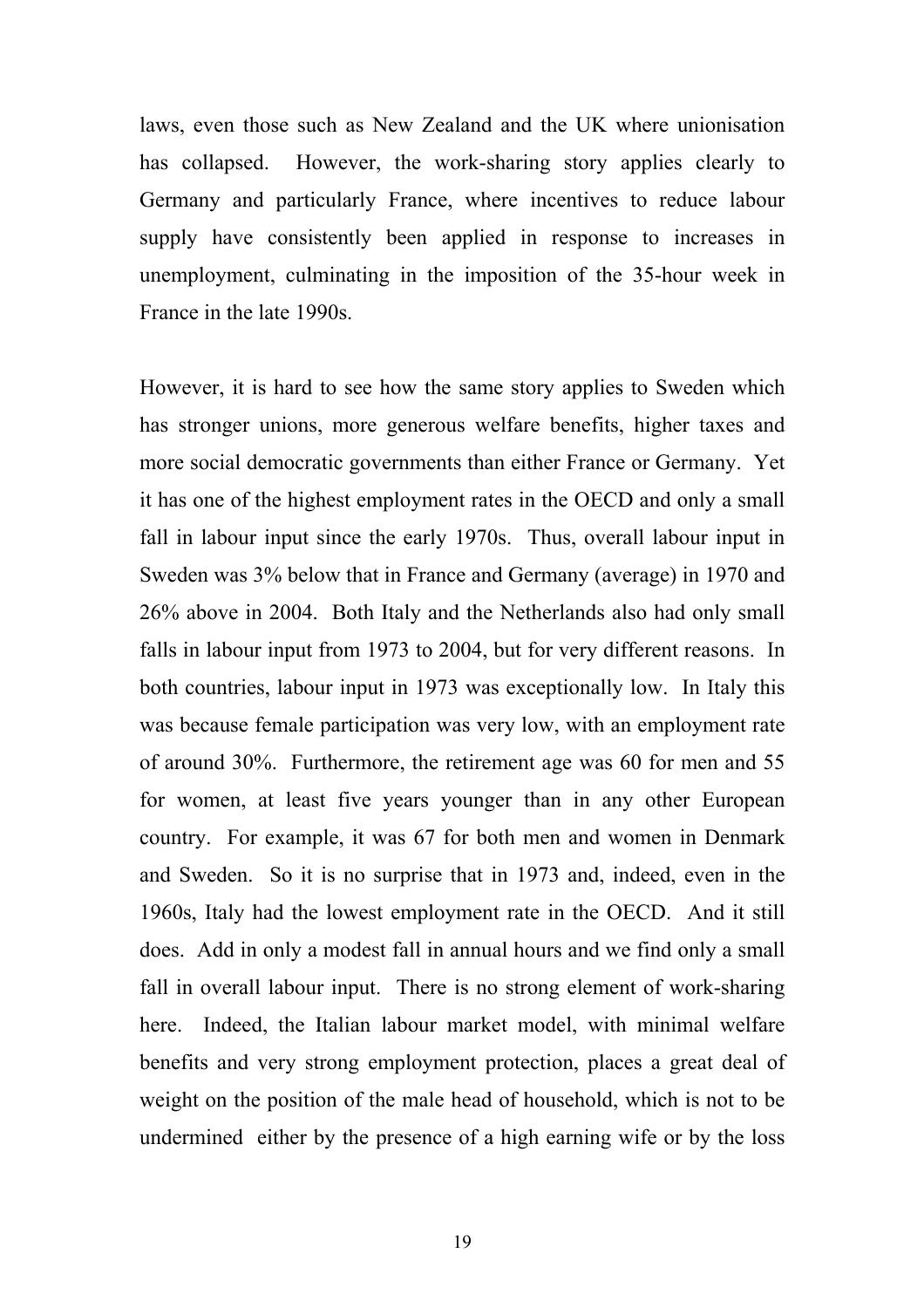of a job. Thus the unemployment rate of husbands at 2% was, in 1992, among the lowest in the OECD (see OECD, 1994, Table 1.19).

While the labour input in the Netherlands was also exceptionally low in 1973, the subsequent history is completely different. The employment rate of women in 1973 was extraordinarily low in the Netherlands at 28.6% but by 2004 it had risen to 65.7%. As a consequence the overall employment rate had risen by 17 percentage points, by far the largest increase in the OECD. But the majority of women in employment in the Netherlands work part-time, so average annual hours fell dramatically. The overall consequence of this was that the total labour input had barely changed by 2004.

From all these different histories, it is clear that there is no simple story which can explain what is going on. If we take groups of apparently similar countries, even then we find considerable within group variations. For example, in the "Anglo-Saxon" group, Australia, Canada, New Zealand, UK, US, all have a high level of labour input at present. Yet while Australia and Canada continue to have a strong union presence and Canadian labour taxes have risen significantly, their labour input has risen whereas, in the UK, union membership has collapsed since the 1970s and labour taxes have not increased, yet labour input has fallen by nearly 12% since 1973. Compared to this group, the Scandinavian group Denmark, Finland, Sweden has, and always has had, very high employment rates, very strong unions and very rapid increases in labour taxes. Yet their labour inputs have not fallen rapidly and are still only around 10 per cent lower than in the Anglo-Saxon group. By contrast, the major countries of Continental Europe, France and Germany, where unions are weaker and taxes have risen less rapidly, work-sharing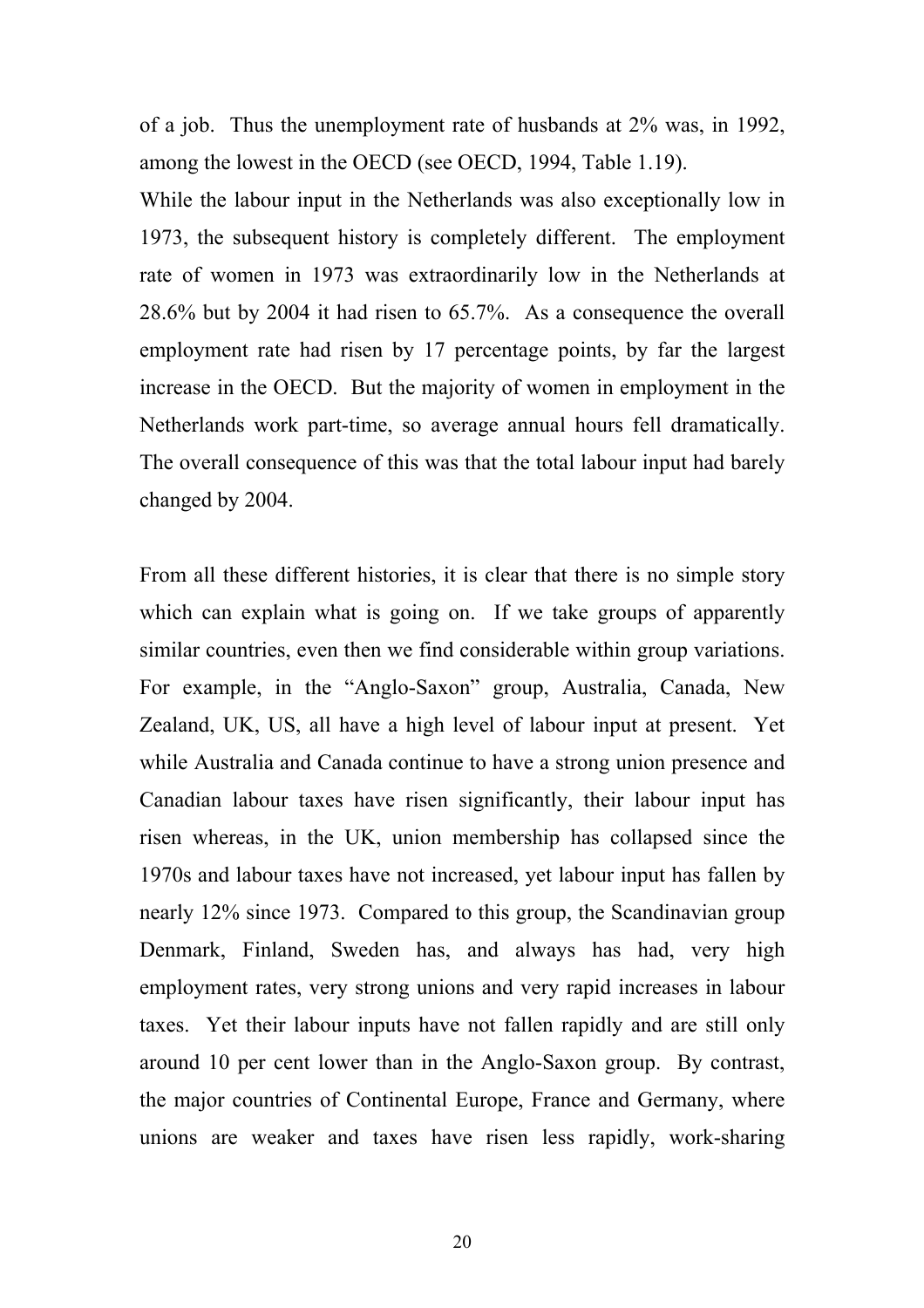strategies have been embraced wholeheartedly and labour inputs have fallen dramatically in the last thirty years.

The upshot of this is that there is no clear, simple story which will explain the cross-country pattern of labour inputs over the last forty years. The incentives embedded in the tax and social security systems of the different countries are clearly important and explain many features of the pattern. But they are far from being the whole story. Trade unions, and indeed the population at large, have embraced work-sharing strategies in response to adverse shocks in France and Germany. This has helped to drive down annual working hours by around 500 since the early 1970s. This liking for work-sharing strategies is not, however, shared in the more corporatist societies of Denmark, Sweden and Finland perhaps because they have a different view of how the economy works (see Saint-Paul, 2004). Here the tax/legal framework is used to enhance work/life balance, with very high labour force participation and relatively stable annual hours, which have fallen little over the last thirty years despite numerous adverse shocks.

Broadly speaking, we can discern three groups of countries, Anglo-Saxon, France/Germany, Scandinavia where there is some sort of coherent story to be told about their pattern of labour input and the role of taxes, benefits, unions and other labour market institutions. But further countries, such as Italy and the Netherlands, do not fit into any of these three groups, and different explanations of their labour input patterns are required. Overall, while it is plain that the tax/benefit system and unions and other labour market institutions are important in explaining labour input patterns across the OECD, other factors are involved which are not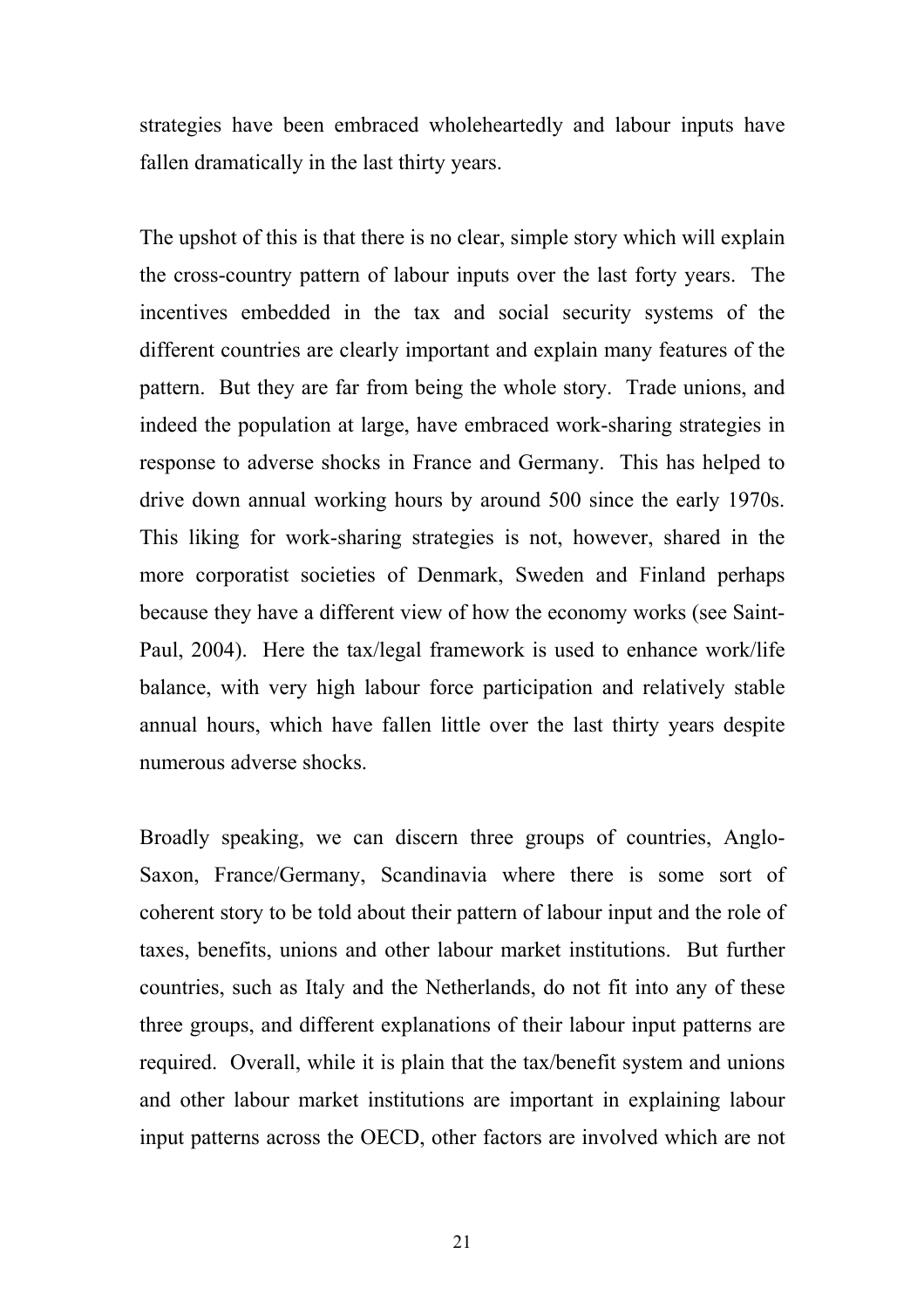easy to identify but lead to substantial differences from one country to another.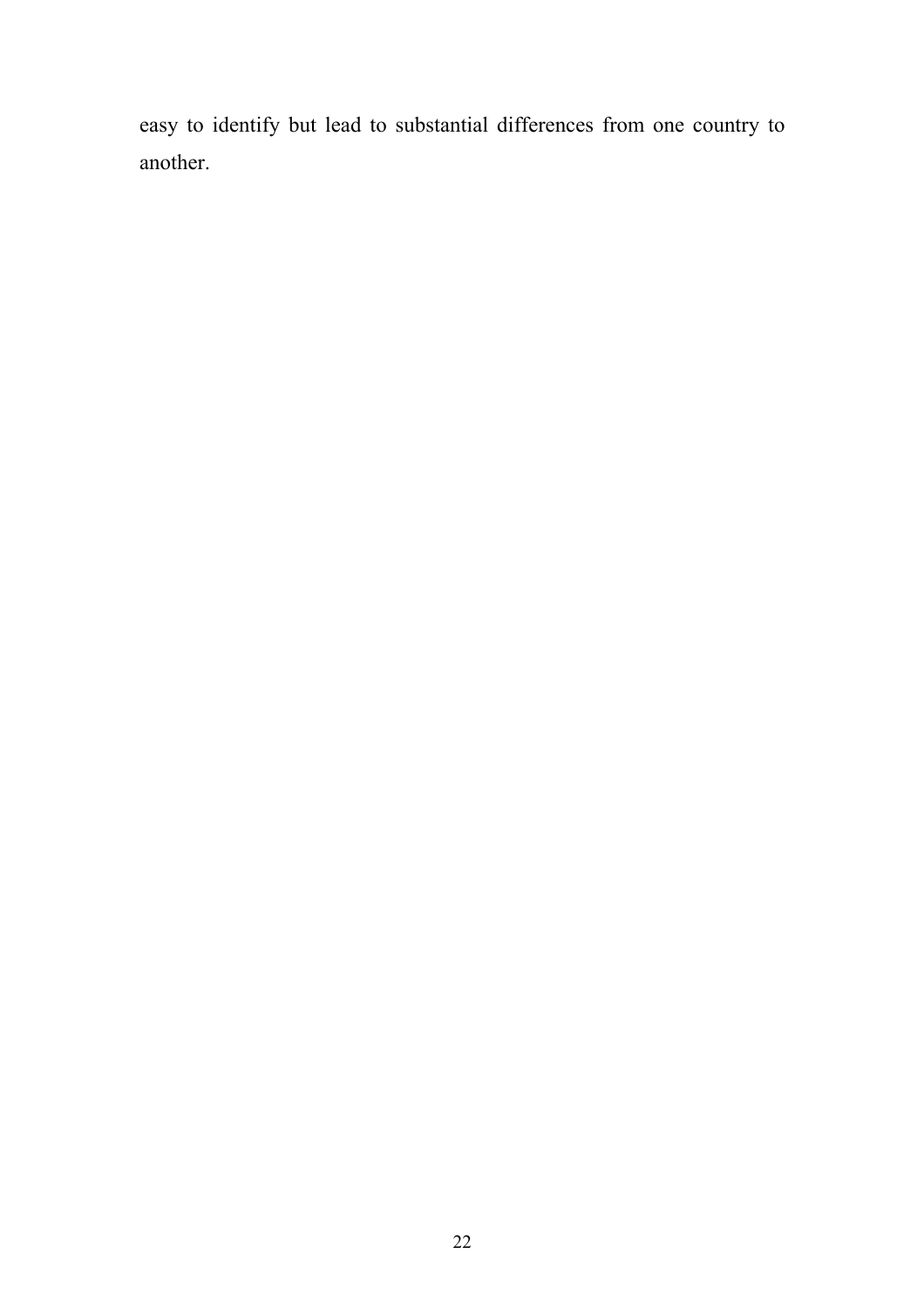|             | 1                       | $\overline{2}$      | 3                    |
|-------------|-------------------------|---------------------|----------------------|
|             | Weekly hours worked per | Employment/         | Annual hours         |
|             | person of working age   | Population of       | actually worked      |
|             | $(2x3 \div 100)$        | working age $(\% )$ | by workers $\div$ 52 |
| Austria     | 20.5                    | 68.2                | 30.1                 |
| Belgium     | 17.8                    | 59.7                | 29.8                 |
| Denmark     | 21.5                    | 76.4                | 28.1                 |
| Finland     | 22.5                    | 67.7                | 33.2                 |
| France      | 17.5                    | 62.2                | 28.1                 |
| Germany     | 18.2                    | 65.3                | 27.8                 |
| Ireland     | 20.8                    | 65.0                | 32.0                 |
| Italy       | 17.1                    | 55.6                | 30.8                 |
| Netherlands | 19.1                    | 74.5                | 25.7                 |
| Norway      | 19.9                    | 77.1                | 25.8                 |
| Portugal    | 22.2                    | 68.1                | 32.6                 |
| Spain       | 20.8                    | 59.5                | 34.9                 |
| Sweden      | 22.8                    | 74.9                | 30.4                 |
| Switzerland | 22.9                    | 78.9                | 29.0                 |
| UK          | 23.6                    | 72.7                | 32.5                 |
| Australia   | 24.3                    | 69.2                | 35.1                 |
| Canada      | 23.8                    | 71.5                | 33.3                 |
| Japan       | 23.6                    | 68.2                | 34.6                 |
| NΖ          | 25.3                    | 72.4                | 34.9                 |
| US          | 24.9                    | 71.9                | 34.6                 |

**Table 1**

# **Hours per Working Age Person Per Week and its Components (2002)**

### Sources:

Employment/Population: OECD Employment Outlook, 2004, Table B. Annual Hours: OECD Employment Outlook, 2004, Table F. Some alternatives to these data are presented in the Appendix.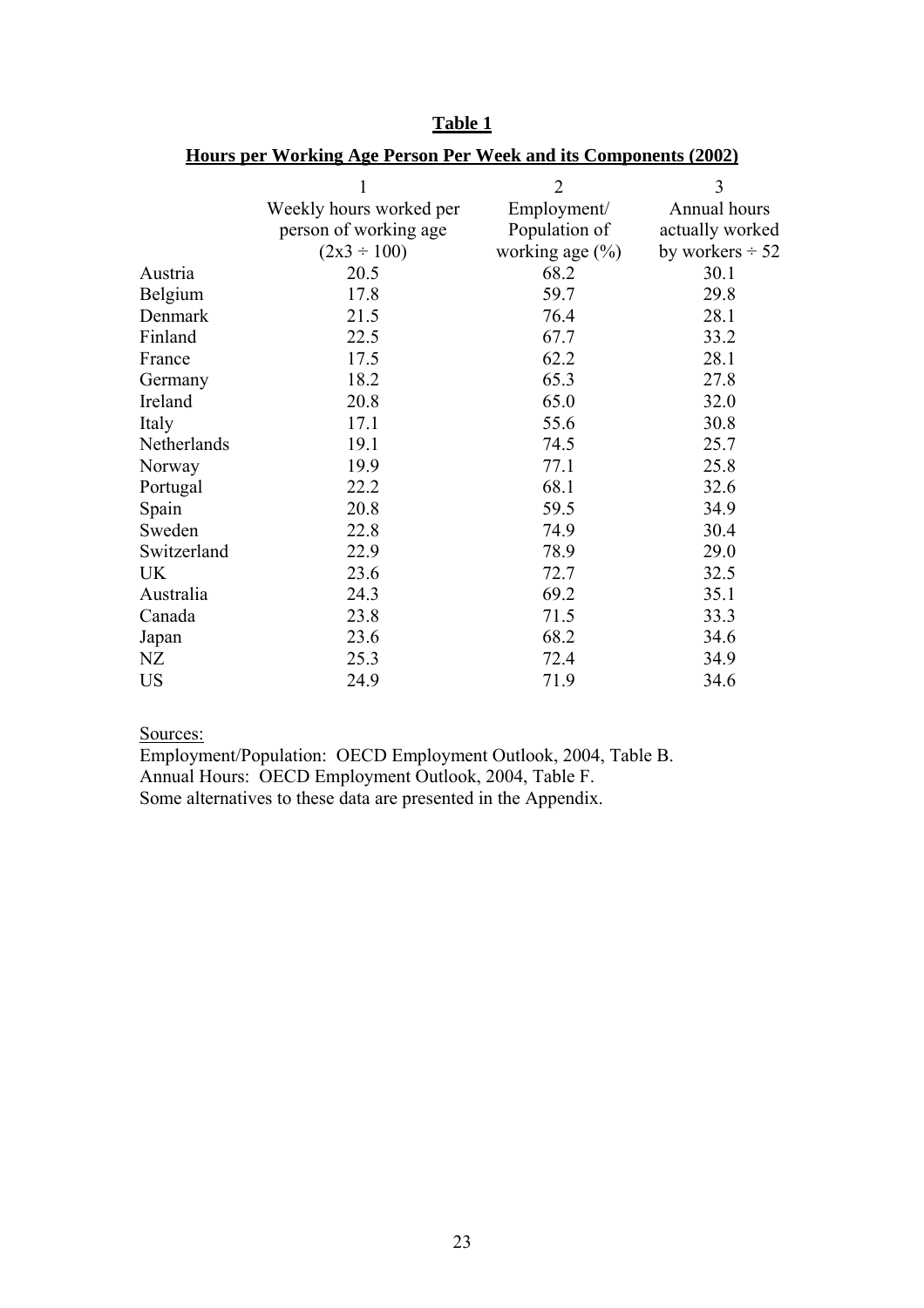|             | 1            | $\overline{2}$ | 3             | $\overline{4}$             | 5                  |
|-------------|--------------|----------------|---------------|----------------------------|--------------------|
|             |              |                |               | Components of weeks worked |                    |
|             | Annual hours | Average        | Weeks worked  | Vacations and              | Other <sup>b</sup> |
|             | actually     | weekly hours   | per year by   | holidays                   | absences           |
|             | worked by    | by those in    | those in work |                            | $(52-3.-4.)$       |
|             | workers      | work           | $(1 \div 2)$  |                            |                    |
| Austria     | 1567         | 38.4           | 40.8          | 7.2                        | 4.0                |
| Belgium     | 1547         | 36.3           | 42.6          | 7.1                        | 2.3                |
| Denmark     | 1462         | 36.3           | 40.3          | 7.4                        | 4.3                |
| Finland     | 1726         | 38.8           | 44.5          | 7.0                        | 0.5                |
| France      | 1459         | 36.2           | 40.3          | 7.0                        | 4.7                |
| Germany     | 1443         | 36.5           | 39.5          | 7.8                        | 4.7                |
| Ireland     | 1666         | 36.3           | 45.9          | 5.7                        | 0.4                |
| Italy       | 1599         | 37.4           | 42.8          | 7.9                        | 1.3                |
| Netherlands | 1338         | 31.8           | 42.1          | 7.5                        | 2.4                |
| Norway      | 1342         | 37.3           | 36.0          | 6.5                        | 9.5                |
| Portugal    | 1697         | 40.4           | 42.0          | 7.3                        | 2.7                |
| Spain       | 1813         | 38.8           | 46.7          | 7.0                        | (1.7)              |
| Sweden      | 1581         | 38.1           | 41.5          | 6.8                        | 3.7                |
| Switzerland | 1510         | 37.5           | 40.3          | 6.0                        | 5.7                |
| UK          | 1692         | 38.2           | 44.3          | 6.5                        | 1.2                |
| <b>US</b>   | 1800         | 39.4           | 45.7          | 3.9                        | 2.4                |
|             |              |                |               |                            |                    |

**Table 2 Annual Hours actually Worked and its Componentsa**

a. The data refer to all workers, both full-time and part-time, and to full year equivalents. So, hours per year refers to those working a full year. Numbers in parenthesis are negative.

b. Includes absences due to illness, maternity, labour disputes, training and other reasons.

Sources:

| OECD Employment Outlook, 2004, Table F.   |
|-------------------------------------------|
| OECD Employment Outlook, 2004, Table 1.5. |
| For US, Alesina et al. (2005), Table 1.   |
| OECD Employment Outlook, 2004, Table 1.5. |
| For US, Alesina et al. (2005), Table 3.   |
|                                           |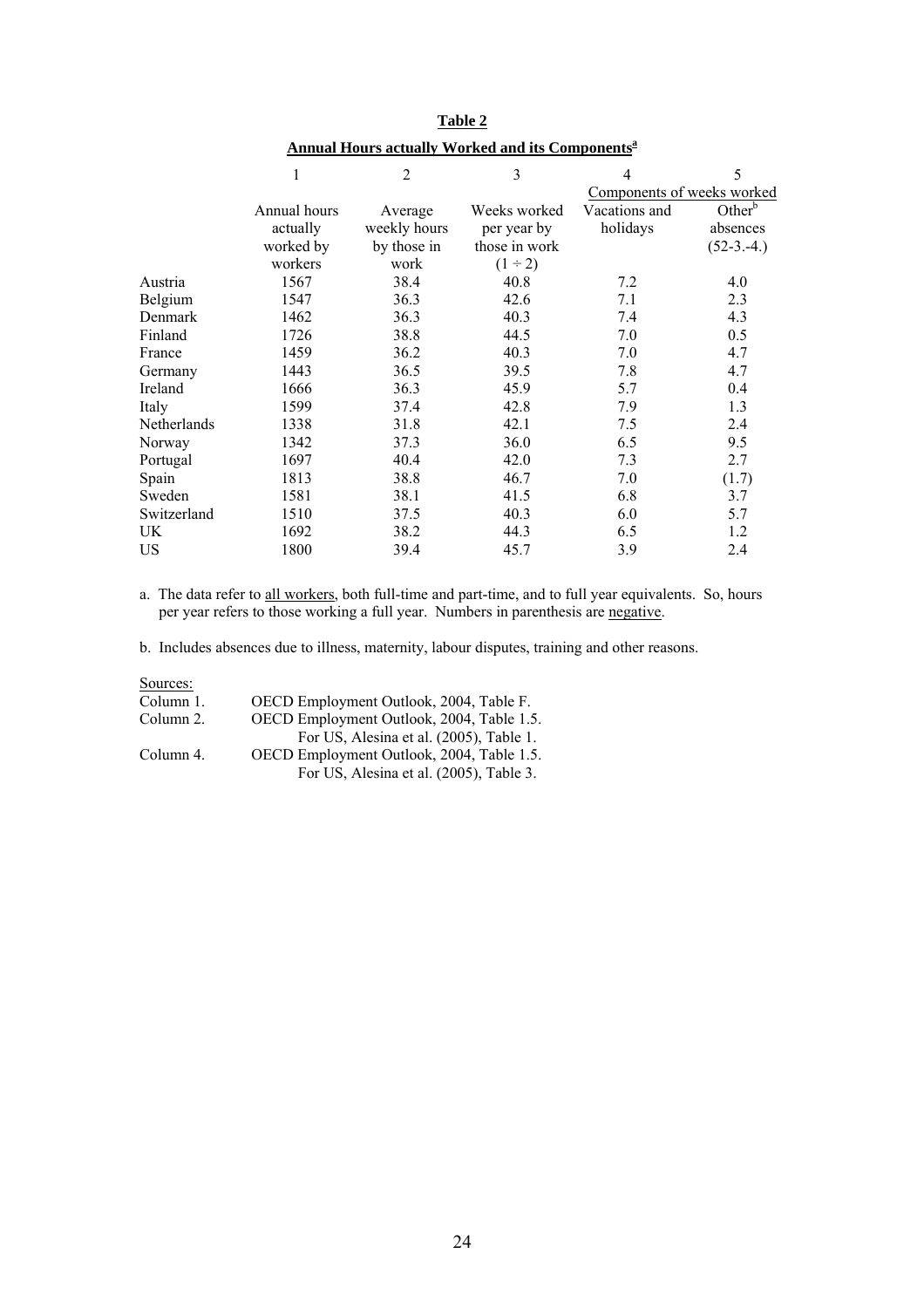|                    | 1964       | 1970       | 1973          | 1983        | 1990        | 2004        |
|--------------------|------------|------------|---------------|-------------|-------------|-------------|
| Austria            |            |            | 64.4(47.7)    | 62.9(47.1)  |             | 66.5(60.1)  |
| <b>Belgium</b>     |            |            | 60.7(39.9)    | 54.6 (47.1) | 54.4 (40.8) | 60.5(53.0)  |
| <b>Denmark</b>     |            |            | 75.2(61.2)    | 71.1(65.0)  | 75.4 (70.6) | 76.0(72.0)  |
| <b>Finland</b>     | 72.2(61.4) | 70.4(61.5) | 70.0(62.3)    | 73.2(69.0)  | 74.1 (71.5) | 67.2(65.5)  |
| <b>France</b>      |            | 66.6(46.4) | 65.9(47.9)    | 60.8(48.3)  | 60.8(50.9)  | 62.8(56.9)  |
| <b>Germany</b>     |            | 66.9(46.3) | 68.7(49.7)    | 62.2(47.8)  | 64.1 (52.2) | 65.5(59.9)  |
| <b>Ireland</b>     |            |            | 59.9 (32.8)   | 53.9 (33.6) | 52.1(36.6)  | 65.5(55.8)  |
| <b>Italy</b>       |            | 52.0(27.4) | 55.1(29.9)    | 54.5 (34.2) | 52.6(36.2)  | 57.4 (45.2) |
| <b>Netherlands</b> |            |            | 56.3 $(28.6)$ | 52.1(34.7)  | 61.1(46.7)  | 73.1(65.7)  |
| <b>Norway</b>      |            |            | 67.7(49.3)    | 73.9(63.0)  | 73.0(67.2)  | 75.6(72.7)  |
| Portugal           |            |            | 62.4(30.5)    | 65.8(49.8)  | 67.4(55.4)  | 67.8(61.7)  |
| <b>Spain</b>       |            |            | 61.0(32.5)    | 47.0(26.4)  | 51.8 (31.8) | 62.0(49.0)  |
| <b>Sweden</b>      | 70.8(53.0) | 72.3(58.3) | 73.6 (60.8)   | 78.5 (73.9) | 83.1 (81.0) | 73.5(71.8)  |
| <b>Switzerland</b> |            |            | 77.7(54.1)    | 73.8 (54.7) | 78.2 (66.4) | 77.4 (70.3) |
| UK                 |            |            | 71.4(52.7)    | 64.3 (52.6) | 72.5(62.8)  | 72.7(66.6)  |
| <b>Australia</b>   |            |            | 68.5 (46.4)   | 62.5(47.0)  | 67.9(57.1)  | 69.5(62.6)  |
| Canada             |            |            | 63.1(44.1)    | 63.8(53.1)  | 70.3(62.7)  | 72.6(68.4)  |
| Japan              |            | 67.9(52.8) | 70.8 (53.4)   | 71.1(55.7)  | 68.6 (55.8) | 68.7(57.4)  |
| <b>NZ</b>          |            |            | 64.4(39.1)    | 61.6(42.8)  | 67.5(58.6)  | 73.5(66.5)  |
| <b>US</b>          | 62.1(40.6) | 64.0(46.3) | 65.1(48.0)    | 66.2(56.1)  | 72.2(64.0)  | 71.2(65.4)  |

| <b>TABLE 3</b>                              |  |
|---------------------------------------------|--|
| Total Employment Rate (Women in brackets) % |  |

Source: OECD Employment Outlook, 1995, Table A; 2005, Table B and OECD Labour Market Statistics

Note: Vertical lines reflect breaks in the series

Definition: Total employment  $\div$  population of working age (15-64)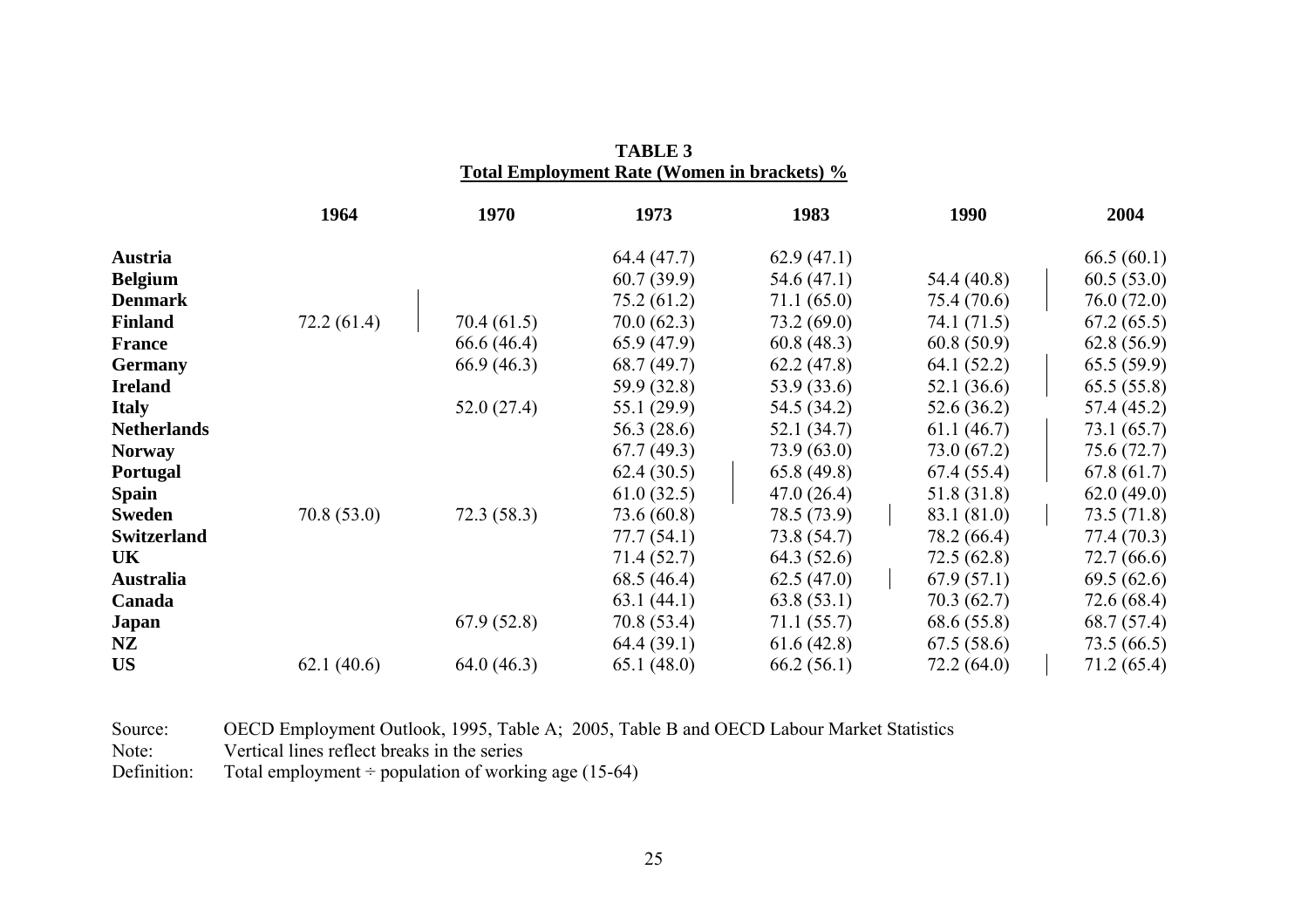|                          | 1964              | 1970 | 1973 | 1979 | 1983 | 1990 | 1995 | 2004     |
|--------------------------|-------------------|------|------|------|------|------|------|----------|
| Austria                  |                   |      |      |      |      |      |      | $1550^3$ |
| <b>Belgium</b>           |                   |      |      |      | 1696 | 1690 |      | 1522     |
| <b>Denmark</b>           |                   |      |      |      | 1597 | 1452 |      | 1454     |
| <b>Finland</b>           | 2075              | 1982 | 1915 | 1870 | 1823 | 1771 |      | 1736     |
| <b>France</b>            | 1939 <sup>1</sup> | 1902 | 1846 | 1755 | 1663 | 1610 | 1558 | 1441     |
| Germany <sup>2</sup>     | 2081              | 1956 | 1869 | 1758 | 1692 | 1566 | 1494 | 1426     |
| <b>Ireland</b>           |                   |      |      |      | 1902 | 1911 | 1823 | 1642     |
| <b>Italy</b>             | 1908              | 1868 | 1788 | 1697 | 1674 | 1656 | 1616 | 1585     |
| Netherlands <sup>1</sup> |                   | 1830 | 1724 | 1591 | 1530 | 1433 | 1359 | 1312     |
| <b>Norway</b>            | 1954              | 1784 | 1712 | 1514 | 1485 | 1432 | 1414 | 1363     |
| Portugal                 |                   |      |      |      |      | 1858 | 1799 | 1694     |
| <b>Spain</b>             |                   |      |      | 2022 | 1912 | 1824 | 1815 | 1799     |
| <b>Sweden</b>            | 1852              | 1730 | 1642 | 1530 | 1532 | 1561 | 1626 | 1585     |
| <b>Switzerland</b>       |                   |      |      |      |      |      | 1640 | $1556^3$ |
| UK                       |                   | 1939 | 1923 | 1815 | 1713 | 1767 | 1734 | 1669     |
| <b>Australia</b>         |                   |      |      | 1904 | 1853 | 1866 | 1872 | 1816     |
| Canada                   | 2000              | 1892 | 1860 | 1800 | 1745 | 1757 | 1744 | 1751     |
| Japan                    |                   |      | 2201 | 2126 | 2095 | 2031 | 1884 | 1789     |
| NZ                       |                   |      |      |      |      | 1810 | 1842 | 1826     |
| <b>US</b>                | 2013              | 1936 | 1922 | 1861 | 1851 | 1861 | 1873 | 1824     |
|                          |                   |      |      |      |      |      |      |          |

**TABLE 4 Average Annual Hours Worked Per Person in Employment**

<sup>1</sup> Dependent Employment

<sup>2</sup>West Germany

 $32003$ 

Source: OECD Labour Market Statistics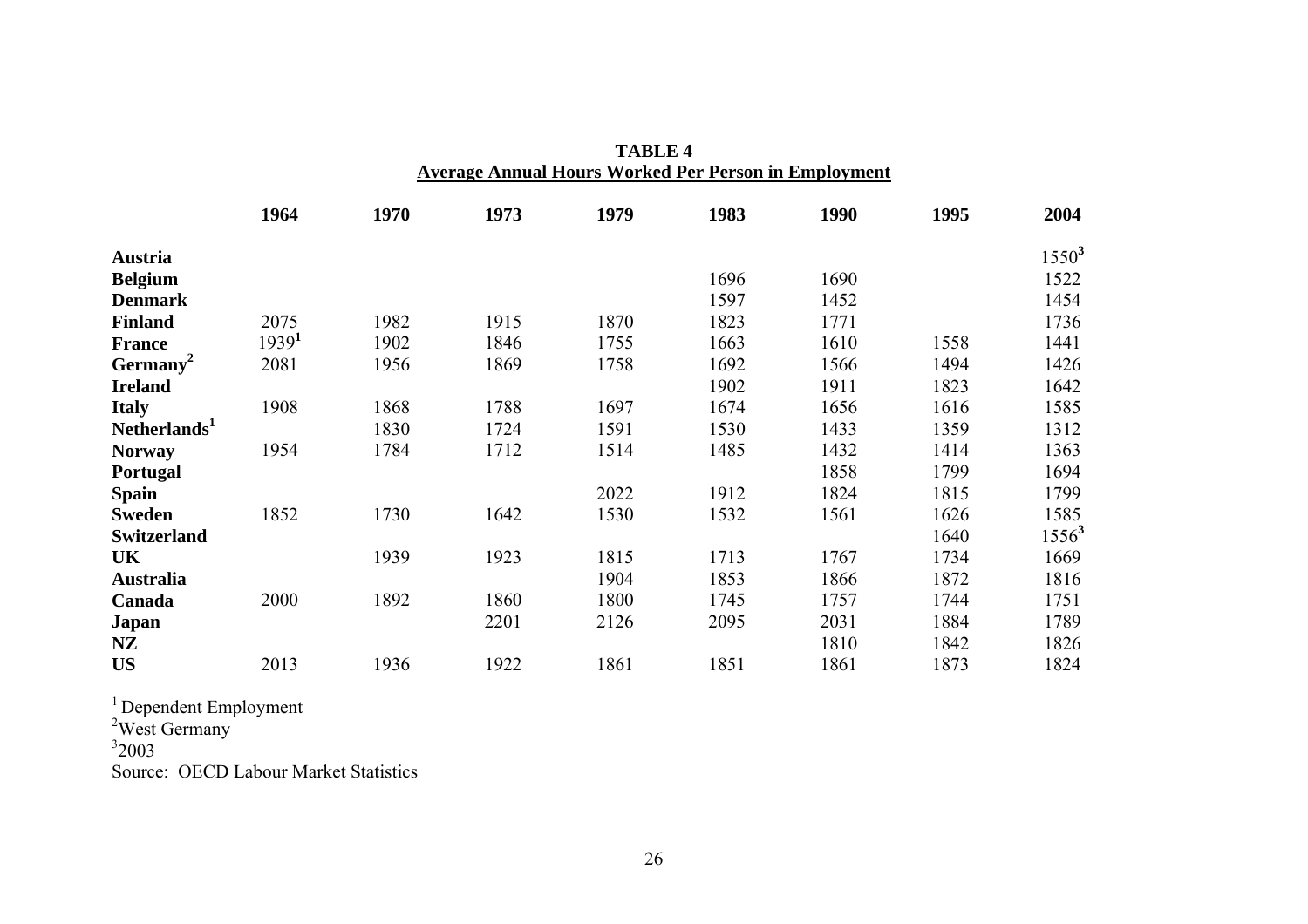|                    | Unemployment $(\% )$ |       |       | <b>Inactivity Rate</b> $(\% )$ |       |       | <b>Employment Rate (%)</b> |       |           |       |       |       |
|--------------------|----------------------|-------|-------|--------------------------------|-------|-------|----------------------------|-------|-----------|-------|-------|-------|
|                    |                      | Men   |       | Women                          |       | Men   |                            | Women |           | Men   |       | Women |
|                    | 25-54                | 55-64 | 25-54 | 55-64                          | 25-54 | 55-64 | 25-54                      | 55-64 | $25 - 54$ | 55-64 | 25-54 | 55-64 |
| <b>Europe</b>      |                      |       |       |                                |       |       |                            |       |           |       |       |       |
| Austria            | 4.3                  | 4.7   | 4.4   | 4.1                            | 8.6   | 61.4  | 20.6                       | 80.7  | 87.4      | 36.8  | 75.8  | 18.5  |
| <b>Belgium</b>     | 6.0                  | 4.1   | 7.4   | 2.8                            | 8.9   | 59.0  | 25.7                       | 78.2  | 85.7      | 39.3  | 68.8  | 21.2  |
| <b>Denmark</b>     | 4.4                  | 5.5   | 5.1   | 5.8                            | 8.7   | 26.7  | 15.1                       | 42.4  | 87.3      | 69.3  | 80.6  | 54.2  |
| <b>Finland</b>     | 7.0                  | 7.6   | 7.6   | 7.0                            | 10.0  | 44.3  | 15.4                       | 45.7  | 83.7      | 51.5  | 78.1  | 50.4  |
| <b>France</b>      | 7.4                  | 5.5   | 9.8   | 7.1                            | 6.4   | 55.7  | 20.2                       | 65.0  | 86.7      | 41.9  | 72.0  | 32.5  |
| <b>Germany</b>     | 9.8                  | 10.9  | 9.0   | 12.0                           | 6.7   | 45.2  | 18.0                       | 66.2  | 84.2      | 51.2  | 74.6  | 29.8  |
| <b>Ireland</b>     | 4.5                  | 2.9   | 3.1   | 1.5                            | 8.3   | 33.4  | 32.1                       | 65.5  | 87.6      | 64.7  | 65.8  | 34.0  |
| <b>Italy</b>       | 5.2                  | 4.1   | 9.2   | 4.0                            | 8.7   | 56.0  | 36.4                       | 79.6  | 86.5      | 42.2  | 57.8  | 19.6  |
| <b>Netherlands</b> | 3.7                  | 3.9   | 4.4   | 3.1                            | 6.3   | 41.3  | 22.0                       | 66.4  | 90.2      | 56.4  | 74.5  | 32.5  |
| <b>Norway</b>      | 4.3                  | 1.5   | 3.3   | 0.6                            | 9.9   | 25.7  | 17.2                       | 36.9  | 86.2      | 73.2  | 80.0  | 62.7  |
| Portugal           | 5.1                  | 6.0   | 7.1   | 5.1                            | 7.8   | 37.2  | 19.4                       | 55.2  | 87.4      | 59.1  | 74.9  | 42.5  |
| <b>Spain</b>       | 6.9                  | 6.0   | 13.8  | 9.4                            | 7.5   | 37.3  | 31.7                       | 72.8  | 86.1      | 58.9  | 58.9  | 24.6  |
| <b>Sweden</b>      | 5.7                  | 5.8   | 5.2   | 4.0                            | 9.9   | 24.0  | 14.7                       | 29.8  | 85.0      | 71.6  | 80.8  | 67.4  |
| <b>Switzerland</b> | 3.5                  | 3.1   | 4.6   | 3.4                            | 4.3   | 20.9  | 19.2                       | 44.3  | 92.3      | 76.7  | 77.1  | 53.8  |
| <b>UK</b>          | 3.8                  | 3.9   | 3.4   | 2.1                            | 9.0   | 32.0  | 23.2                       | 51.7  | 91.0      | 68.0  | 74.2  | 47.3  |
| EU                 | 6.5                  | 6.2   | 8.3   | 6.4                            | 7.6   | 44.8  | 24.5                       | 65.5  | 86.4      | 51.8  | 69.2  | 32.3  |
| Non-Europe         |                      |       |       |                                |       |       |                            |       |           |       |       |       |
| <b>Australia</b>   | 3.9                  | 4.2   | 4.3   | 3.3                            | 10.9  | 35.6  | 28.0                       | 56.9  | 85.7      | 61.7  | 68.9  | 41.7  |
| Canada             | 6.1                  | 6.1   | 5.9   | 5.7                            | 8.4   | 34.0  | 18.4                       | 51.0  | 86.0      | 62.0  | 76.8  | 46.2  |
| Japan              | 4.3                  | 5.3   | 4.5   | 3.0                            | 3.8   | 17.5  | 31.9                       | 49.9  | 92.1      | 78.1  | 65.0  | 48.6  |
| NZ                 | 2.5                  | 2.4   | 3.3   | 2.6                            | 8.4   | 21.8  | 24.8                       | 40.4  | 89.4      | 76.4  | 72.7  | 58.1  |
| <b>US</b>          | 4.6                  | 3.9   | 4.6   | 3.7                            | 9.5   | 31.3  | 24.7                       | 43.7  | 86.3      | 66.0  | 71.8  | 54.3  |

|  | TABLE 5 |                                                                   |
|--|---------|-------------------------------------------------------------------|
|  |         | Unemployment, Inactivity and Employment by Age and Gender in 2004 |

OECD Employment Outlook 2005, Table C

Notes: (i) The inactivity rate equals 100 minus the participation rate.

(ii) These data do not include those in prison. This makes little odds except in the US where counting those who are incarcerated would raise the inactivity rate among prime age men by close to 2 percentage points.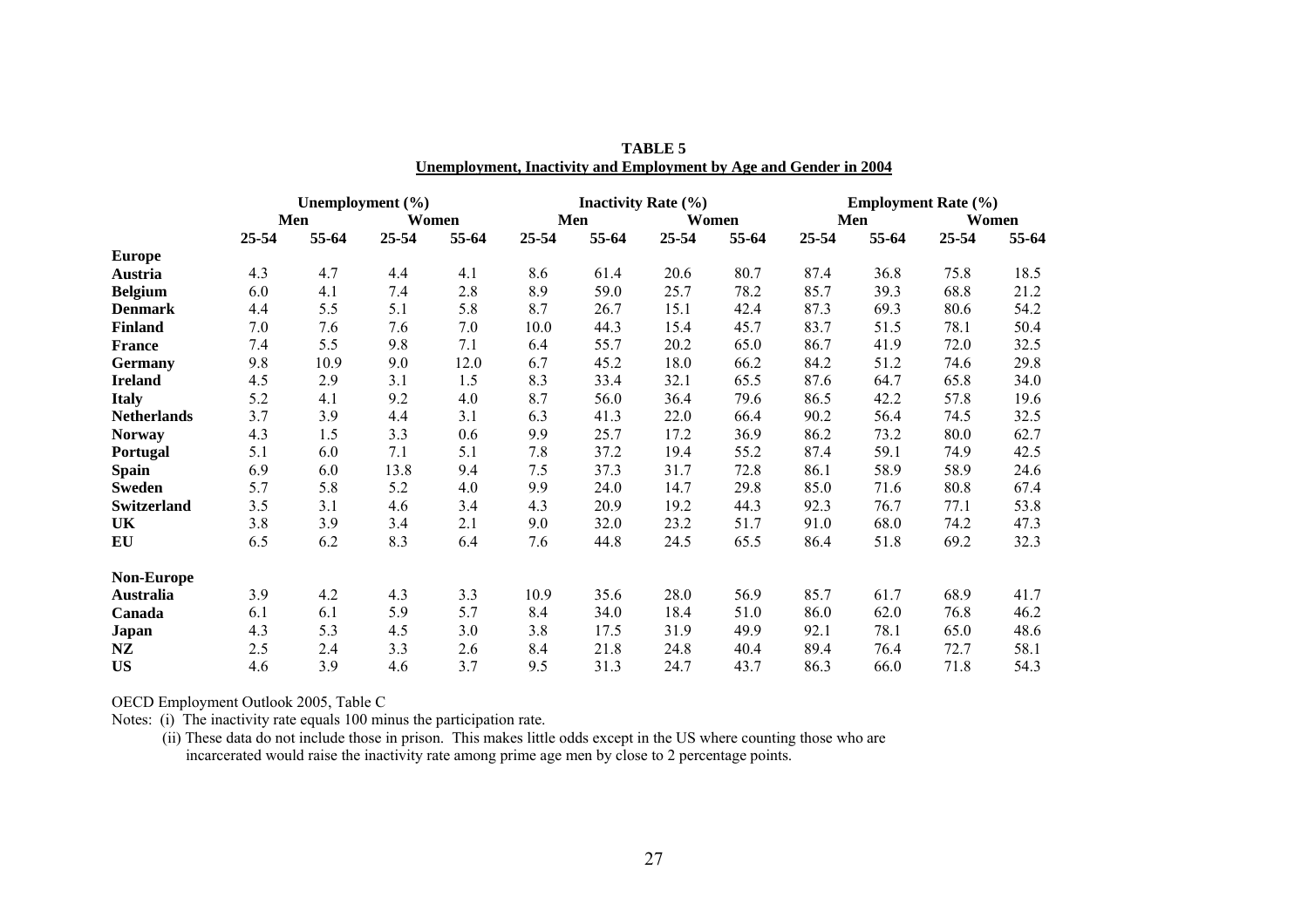|                    | 1964 | 1971             | 1979 | 1983 | 1990 | 1999 | 2004 |
|--------------------|------|------------------|------|------|------|------|------|
| <b>Austria</b>     |      |                  |      |      |      | 6.2  | 8.6  |
| <b>Belgium</b>     |      |                  |      | 5.6  | 7.8  | 8.2  | 8.9  |
| <b>Denmark</b>     |      |                  |      | 5.8  | 5.5  | 7.2  | 8.7  |
| <b>Finland</b>     | 4.7  | 7.2              | 7.7  | 6.5  | 7.1  | 9.4  | 10.0 |
| <b>France</b>      | 3.6  | 3.2              | 3.7  | 3.9  | 4.6  | 5.9  | 6.4  |
| <b>Germany</b>     |      | 3.7              | 5.1  | 5.7  | 8.8  | 6.4  | 6.7  |
| <b>Ireland</b>     |      | 2.8              | 5.0  | 4.4  | 8.2  | 8.4  | 8.3  |
| <b>Italy</b>       |      | 5.9              | 6.7  | 4.3  | 5.9  | 9.5  | 8.7  |
| <b>Netherlands</b> |      | 5.1              | 7.0  | 6.6  | 6.6  | 6.5  | 6.3  |
| <b>Norway</b>      |      |                  | 7.2  | 4.9  | 7.7  | 8.2  | 9.9  |
| Portugal           |      |                  | 5.0  | 4.5  | 5.7  | 7.2  | 7.8  |
| <b>Spain</b>       |      |                  | 4.4  | 5.5  | 5.6  | 7.1  | 7.5  |
| <b>Sweden</b>      | 3.7  | 5.3              | 4.7  | 5.0  | 5.3  | 9.7  | 9.9  |
| <b>Switzerland</b> |      |                  |      |      | 2.2  | 2.8  | 4.3  |
| <b>UK</b>          |      | 1.6 <sup>a</sup> | 2.5  | 4.6  | 5.2  | 8.4  | 9.0  |
| <b>Australia</b>   |      | 3.1              | 5.5  | 6.0  | 6.9  | 10.0 | 10.9 |
| Canada             |      |                  | 5.1  | 6.3  | 6.9  | 8.9  | 8.4  |
| Japan              | 3.4  | 2.3              | 2.8  | 2.9  | 2.5  | 2.9  | 3.8  |
| NZ                 |      |                  |      |      | 6.6  | 8.9  | 8.4  |
| <b>US</b>          | 4.3  | 4.5              | 5.6  | 6.2  | 6.6  | 8.3  | 9.5  |
| <b>EU 15</b>       |      |                  |      |      |      |      | 7.6  |

**TABLE 6 Inactivity Rates among Prime Age Men**

 $a = 1972$ 

Source: OECD Labour Market Statistics. For the UK in 1972, we use the UK General Household Survey.

Note: Individuals in institutions are not included in these data. The numbers are generally small except for men in the US who are incarcerated who comprise close to 2 per cent of the working population.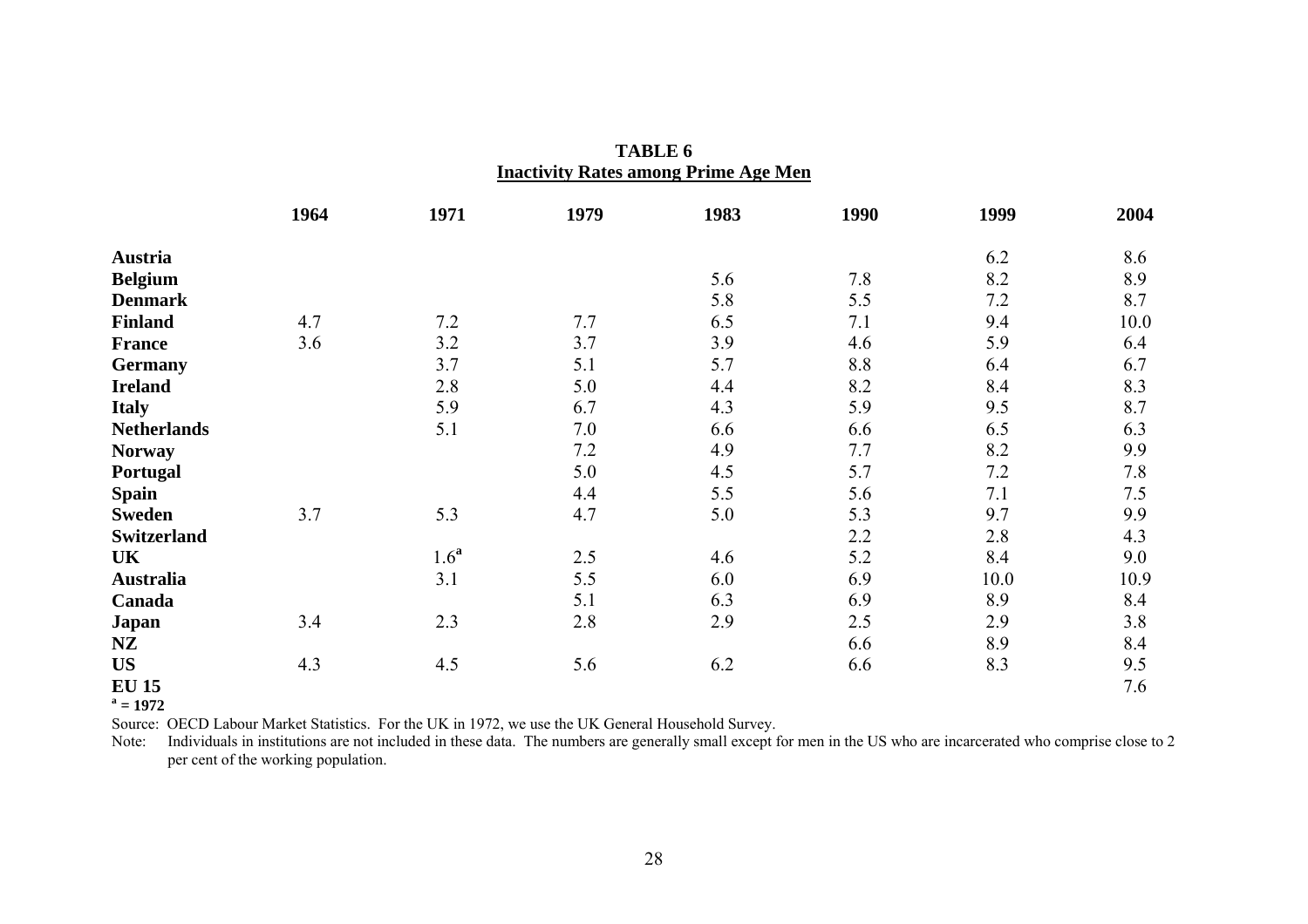#### Inactivity Rate of Older Men, 55-64

|             | 1964 | 1971 | 1979              | 1990  | 1995        | 1999        | 2004 |
|-------------|------|------|-------------------|-------|-------------|-------------|------|
| Belgium     |      |      | 49.4              | 64.6  | 64.1        | 63.2(51.0)  | 59.0 |
| Denmark     |      |      | $32.8^a$          | 30.9  | 32.1        | 38.1        | 26.7 |
| Finland     | 16.4 | 26.8 | 43.7              | 52.9  | 58.4 (44.8) | 55.0(42.2)  | 44.3 |
| France      | 20.6 | 25.4 | 30.1              | 60.7  | 58.8 (50.1) | 57.3 (46.8) | 55.7 |
| Germany     |      | 21.5 | 33.1              | 44.1  | 47.3 (35.4) | 46.2(34.1)  | 45.2 |
| Ireland     |      | 9.0  | 22.1              | 35.0  | 36.1(30.8)  | 35.6(25.0)  | 33.4 |
| Italy       |      | 40.7 | 62.4?             | 47.0  | 55.9 (35.8) | 56.7(55.0)  | 56.0 |
| Netherlands |      | 19.4 | 34.7              | 54.2? | 58.6 (49.6) | 51.6(31.1)  | 41.3 |
| Norway      |      | 16.7 | 18.0              | 27.2  | 27.7(24.4)  | 25.5(19.0)  | 25.7 |
| Portugal    |      | 18.3 | 24.4              | 33.5  | 39.3 (30.2) | 36.0(20.3)  | 37.2 |
| Spain       |      | 15.4 | 22.4              | 37.5  | 45.1(39.9)  | 42.2(27.8)  | 37.3 |
| Sweden      | 11.5 | 15.3 | 20.8              | 24.5  | 29.6(25.0)  | 27.7(22.7)  | 24.0 |
| UK.         |      | 11.6 | 30.0 <sup>a</sup> | 31.9  | 37.6(34.6)  | 36.5(30.8)  | 32.0 |
| Australia   |      | 15.6 | 30.5              | 36.8  | 39.1(39.1)  | 38.3 (34.4) | 35.6 |
| Canada      |      | 16.7 | 23.7 <sup>a</sup> | 36.0  | 41.1(39.7)  |             | 34.0 |
| Japan       | 13.5 | 12.9 | 14.8              | 16.7  | 15.2(11.2)  | 14.8(9.8)   | 17.5 |
| <b>US</b>   | 16.0 | 17.9 | 27.2              | 32.2  | 34.0(31.1)  | 32.1(30.0)  | 31.3 |

? refers to a significant break in the series.  $a = 1983$ .

The figures in parentheses in the 1995 column refer to the estimated inactivity rate were the pension system to be made actuarially neutral up to age 64 (see Blondal and Scarpetta, 1998, Table V.6.)

The figures in parentheses in the 1999 column refer to the estimated inactivity rate were early retirement schemes to be removed and actuarial neutrality to be introduced up to 64. We use the average of low case and high case in Table 3 of Duval (2003).

Source: OECD Employment Outlook. Table C, various issues, Blondal and Scarpetta (1998).

Tables V.1 and V.6 and Duval (2003), Table 3.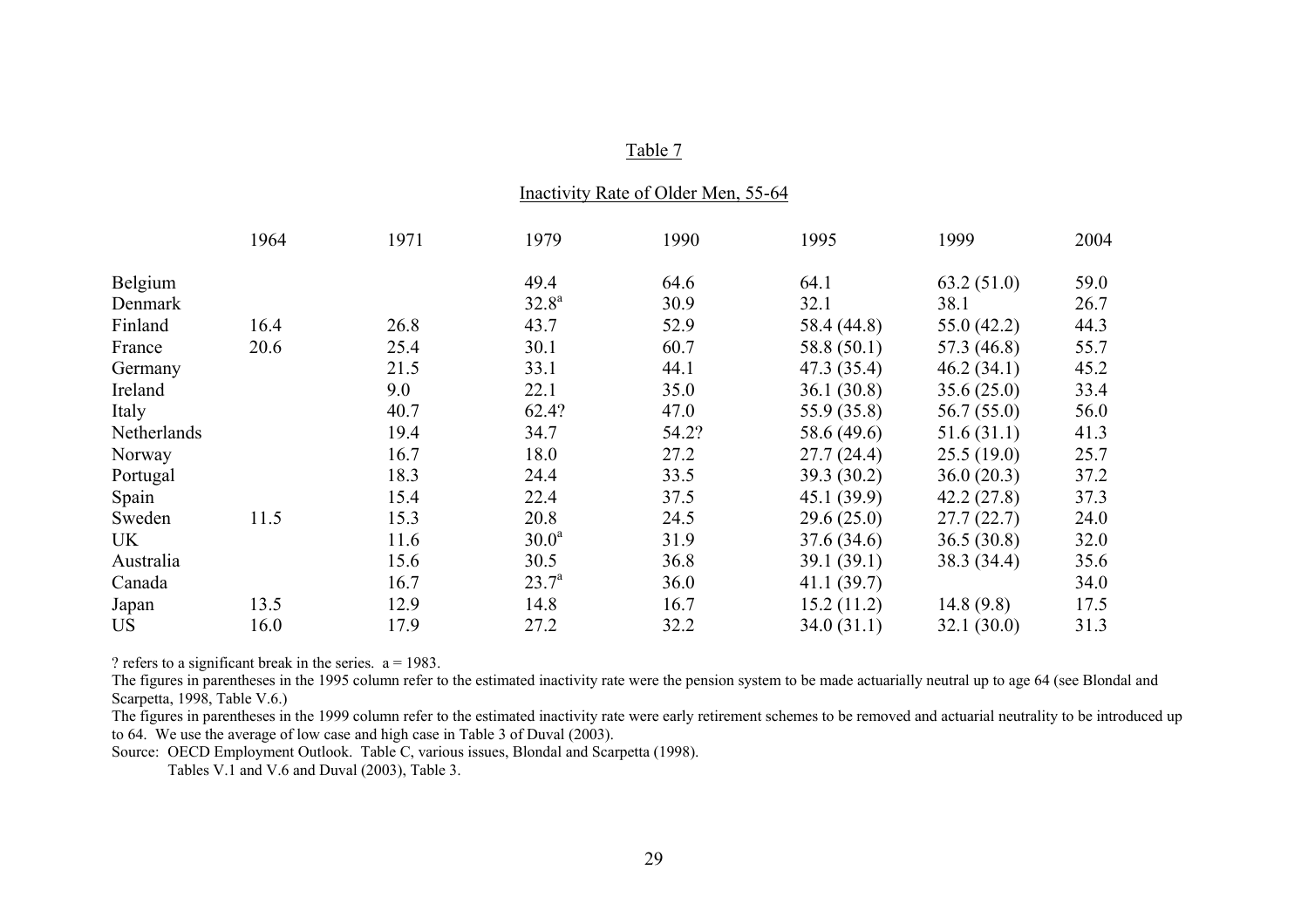# Implicit Tax Rates on Working for Five More Years (1999) (%)

At age 55 At age 60

|             | Normal          | Early Retirement | Normal          | <b>Early Retirement</b> |
|-------------|-----------------|------------------|-----------------|-------------------------|
|             | old age pension |                  | old age pension |                         |
| Australia   |                 |                  |                 |                         |
| Belgium     |                 | 57               | 47              | 72                      |
| Canada      |                 |                  | 13              | 13                      |
| Finland     | 12              | 70               | 22              | 75                      |
| France      | $-38$           | 56               | 83              | 83                      |
| Germany     | 10              | 48               | 24              | 51                      |
| Ireland     | 16              | 37               | 16              | 37                      |
| Italy       | 46              | 46               | 115             | 115                     |
| Japan       | <sub>n</sub>    | 6                | 39              | 39                      |
| Netherlands | 13              | 77               | 93              | 93                      |
| Norway      | 15              | 15               | 15              | 28                      |
| Portugal    |                 | 52               | 14              | 76                      |
| Spain       | 22              | 58               | 22              | 69                      |
| Sweden      | 18              | 21               |                 | 19                      |
| UK          | 8               | 22               | 14              | 22                      |
| <b>US</b>   |                 | 5                |                 | 5                       |

Source: Duval, R. (2003), Figures 4, 7, 8.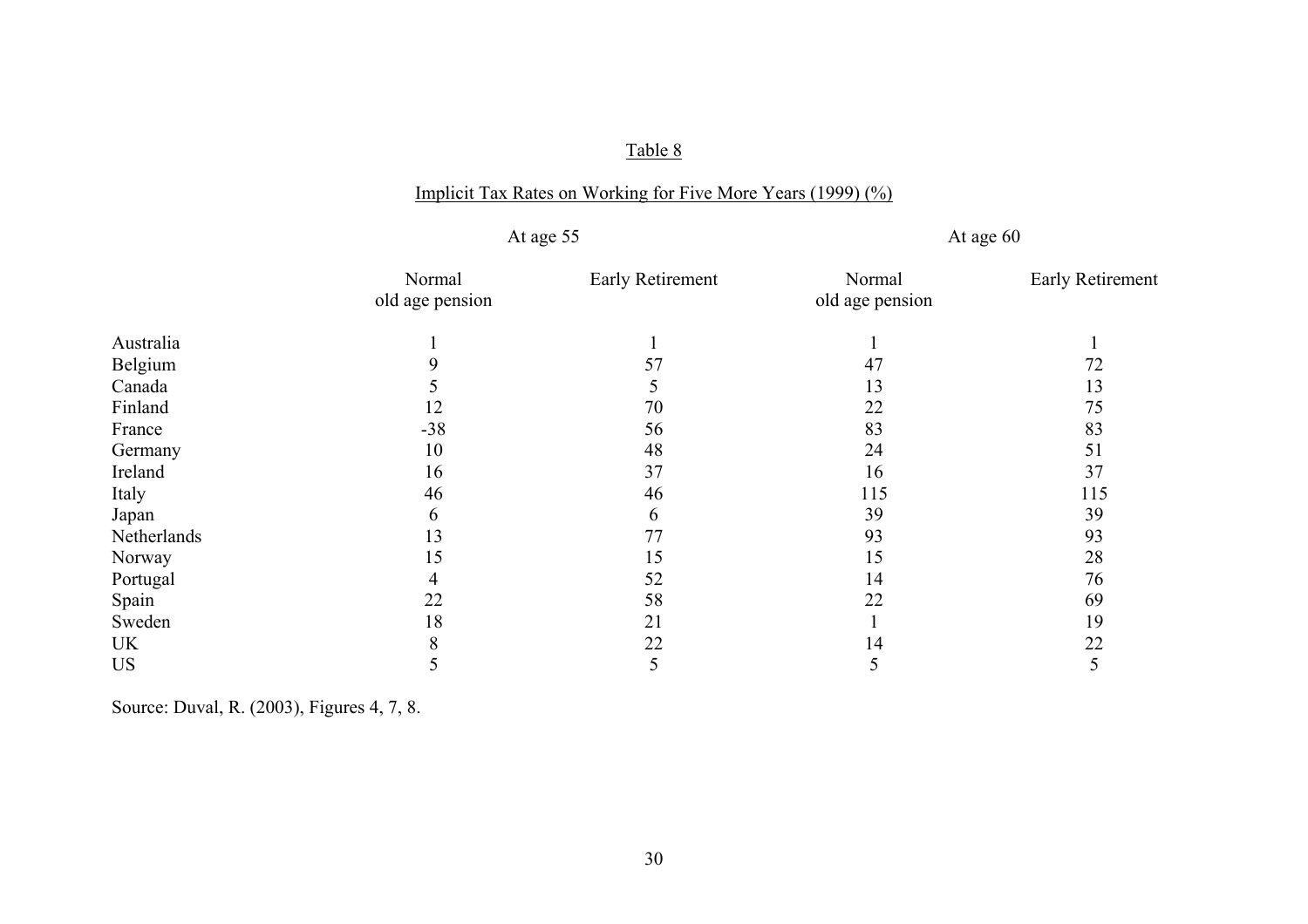Notes:

To compute implicit tax rates.

- Define expected pension wealth/earnings at age *R*.  $= PWY_R = \sum (s_i R_i)/(1+r)^{i-R}$  where *i R*  $S_i R_i$  )/(1+r)<sup> $i^{-}$ </sup> =  $\sum^{105} (s_i R_i)/(1 +$  $r =$  real interest rate,  $s_i$  = probability of being alive at age *i* conditional on being alive at *R* .
- Define net change in expected pension wealth over 5 year period of working  $= D P W Y_R$

$$
\frac{s_{R+S} P W Y_{R+S}}{(1+r)^5} - P W Y_R - \sum_{i=R}^{R+4} (s_i C_i / Y) / (1+r)^{i-R}
$$
  
C<sub>i</sub>/Y = total contributions to pension system over earnings at R.

• Average implicit tax rate =  $DPWY_R / 5$ .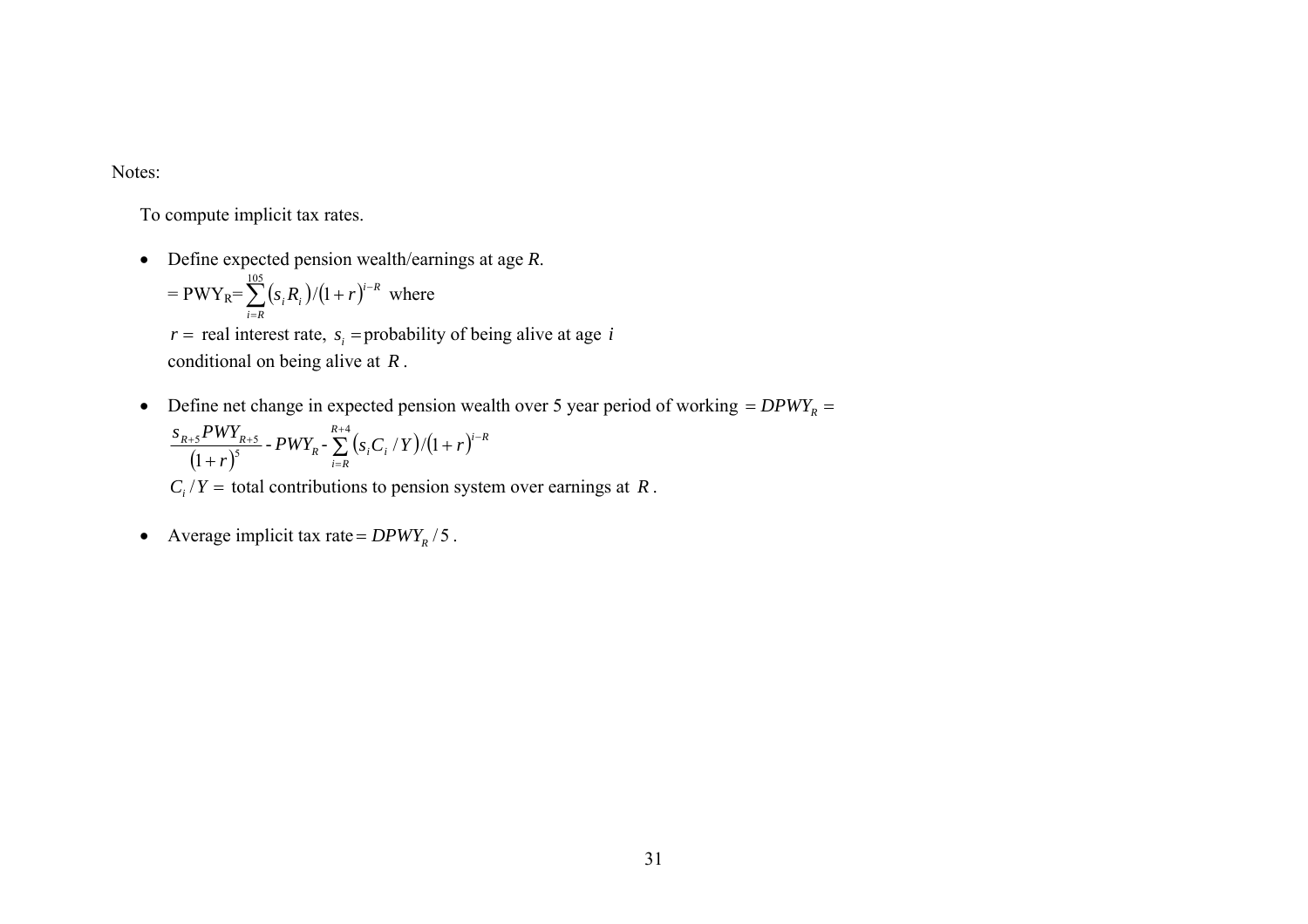| The Impact of Implicit Taxes on the Participation of Older Men 1967-99 |  |  |
|------------------------------------------------------------------------|--|--|
|                                                                        |  |  |

| Dependent Variable | Part.55-59-Part.50-54<br>Part.50-54 | Part.60-64-Paret.55-59<br>Part.55-59 |
|--------------------|-------------------------------------|--------------------------------------|
| Implicit           | $-0.11$                             | $-0.17$                              |
| <b>Tax Rate</b>    | (7.2)                               | (4.9)                                |
| Unemployment       | $-0.12$                             | $-0.90$                              |
| Rate (age 25-54)   | (1.9)                               | (6.0)                                |
| Standard           |                                     | 1.63                                 |
| Retirement         |                                     | (3.3)                                |
| Age                |                                     |                                      |
| Country effects    | $\sqrt{ }$                          | V                                    |
| Time effects       | $\sqrt{ }$                          | $\sqrt{ }$                           |
| Countries          | 22                                  | 22                                   |
| Observations       | 484                                 | 471                                  |
| $R^2$              | 0.92                                | 0.89                                 |

Source: Duval, R. (2003), Table 2.

Notes:  $\frac{1.44 \times 10^{-4} \text{ m/s}}{1.44 \times 10^{-4} \text{ m/s}}$ − *Part y Part x Part y* .  $\frac{1}{2}$  = change in participation rate from age *y* to age *x* as a proportion of the participation rate at age *y*.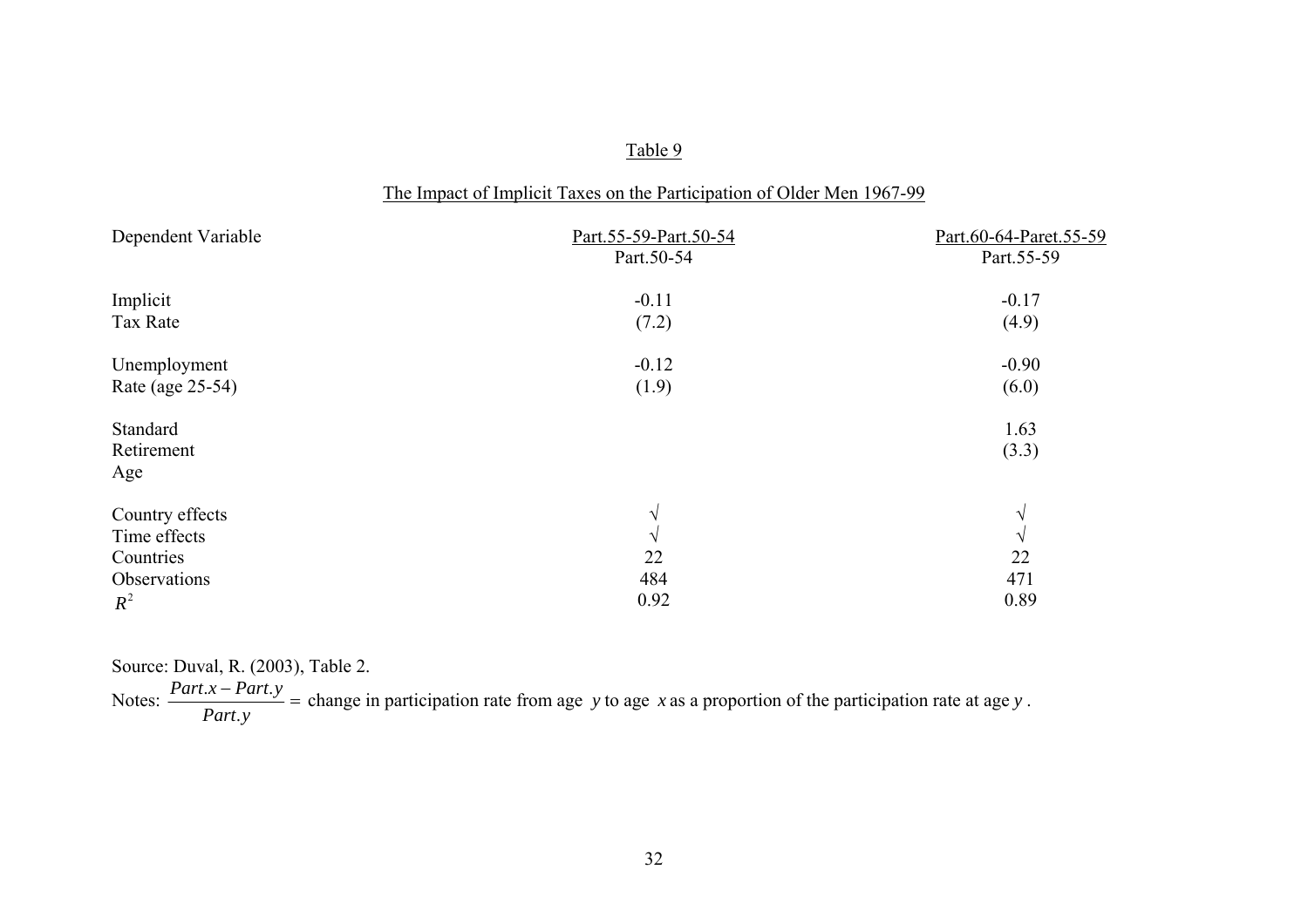|             | $max_{100}$ Nates Alliong 1 mile Age Wolffel (70) |      |       |       |       |      |      |  |  |
|-------------|---------------------------------------------------|------|-------|-------|-------|------|------|--|--|
|             | 1964                                              | 1971 | 1979  | 1983  | 1990  | 1995 | 2004 |  |  |
| Belgium     |                                                   |      |       | 45.9  | 39.2  | 31.8 | 25.7 |  |  |
| Denmark     |                                                   |      |       | 16.0  | 12.2  | 17.9 | 15.1 |  |  |
| Finland     | 31.9                                              | 28.2 | 18.8  | 14.2  | 13.6  | 14.9 | 15.4 |  |  |
| France      | 54.1                                              | 49.1 | 37.0  | 33.0  | 27.8  | 22.7 | 20.2 |  |  |
| Germany     | $\blacksquare$                                    | 51.8 | 44.6  | 41.7? | 36.6? | 27.9 | 18.0 |  |  |
| Ireland     | $\blacksquare$                                    | 77.1 | 72.4  | 67.2  | 54.6? | 45.4 | 32.1 |  |  |
| Italy       | ۰.                                                | 71.3 | 61.1  | 57.6  | 46.1  | 46.3 | 36.4 |  |  |
| Netherlands | ۰.                                                | 77.2 | 66.0  | 57.6? | 42.1? | 34.3 | 22.0 |  |  |
| Norway      |                                                   |      | 34.0  | 26.8  | 20.8? | 19.6 | 17.2 |  |  |
| Portugal    | ۰.                                                |      | 45.2? | 35.7  | 30.6? | 24.8 | 19.4 |  |  |
| Spain       |                                                   |      | 69.8  | 66.7  | 53.1  | 44.5 | 31.7 |  |  |
| Sweden      | 44.5                                              | 33.5 | 18.9  | 13.0? | 9.3?  | 13.8 | 14.7 |  |  |
| UK          | $\sim$                                            |      |       | 33.3  | 27.0  | 26.0 | 23.2 |  |  |
| Australia   | ۰.                                                | 55.4 | 48.6  | 46.5  | 33.4  | 30.8 | 28.0 |  |  |
| Canada      |                                                   |      | 41.5  | 34.4  | 24.6  | 24.1 | 18.4 |  |  |
| Japan       | 44.1                                              | 46.2 | 43.8  | 40.5  | 35.8  | 34.8 | 31.9 |  |  |
| <b>US</b>   | 55.6                                              | 49.7 | 37.7  | 32.9  | 26.0  | 24.4 | 24.7 |  |  |

Inactivity Rates Among Prime Age Women (%)

? refers to a significant break in the series.

Source: OECD Employment Outlook, Table C, various issues. OECD Labour Market Statistics.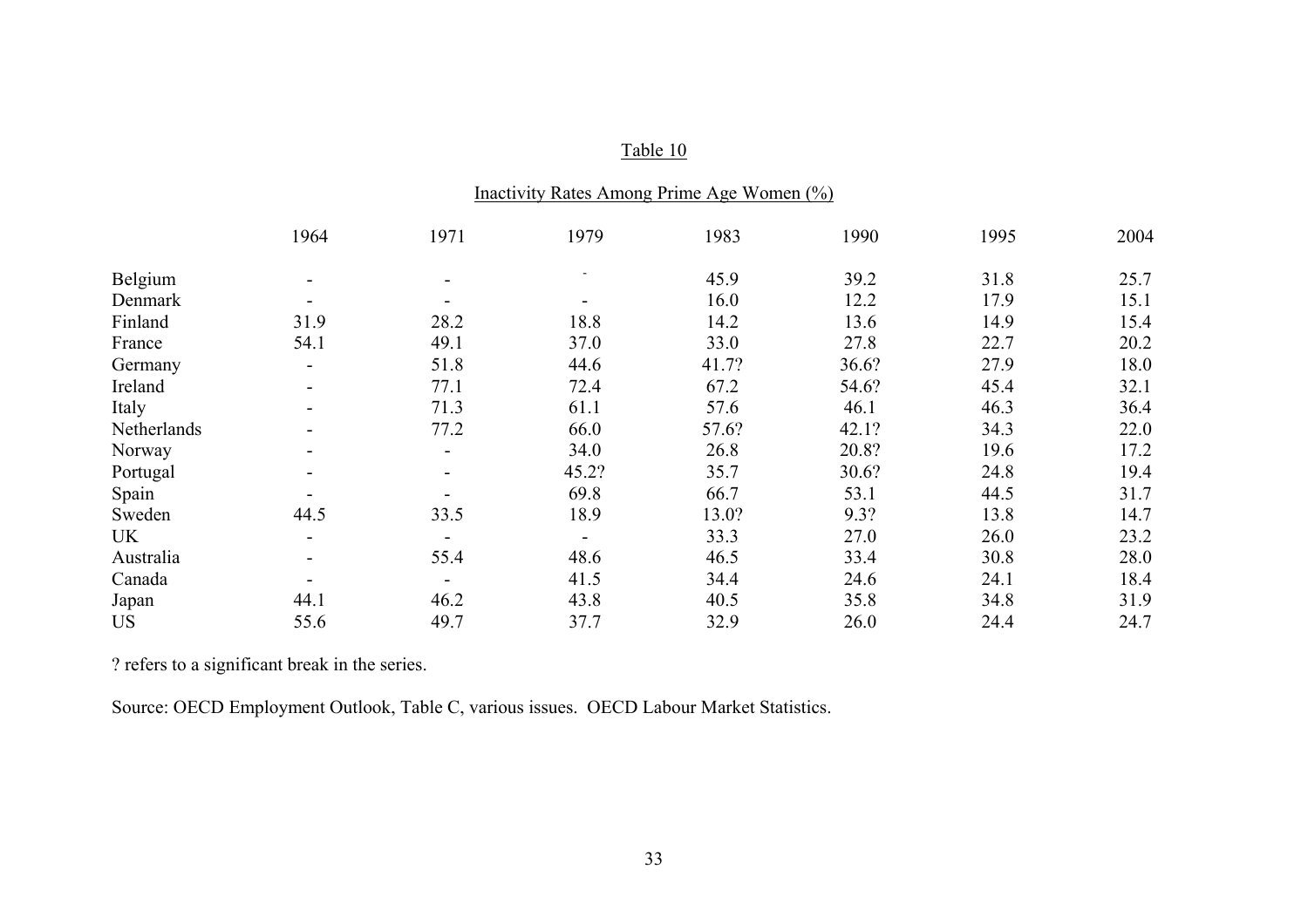|             |                  | Husband 100% AW<br>Wife 0% AW<br>Two children | Husband 100% AW<br>Wife 67% AW<br>Two children |         |  |
|-------------|------------------|-----------------------------------------------|------------------------------------------------|---------|--|
|             | 1981-86          | 1996-99                                       | 1981-86                                        | 1996-99 |  |
| Austria     |                  | $\theta$                                      |                                                | 43.0    |  |
| Belgium     | 44.5             | 48.2                                          | 52.3                                           | 55.9    |  |
| Denmark     | 41.5             | 48.0                                          | 30.9                                           | 51.3    |  |
| Finland     | $\overline{0}$   | $\overline{0}$                                | 32.3                                           | 45.1    |  |
| France      | 17.9             | 24.4                                          | 24.1                                           | 27.3    |  |
| Germany     | 39.0             | 49.5                                          | 40.2                                           | 53.1    |  |
| Ireland     | 7.1              | $\overline{0}$                                | 70.1                                           | 30.0    |  |
| Italy       | 8.6              | 9.5                                           | 28.0                                           | 34.0    |  |
| Netherlands | 34.4             | 5.1                                           | 34.1                                           | 45.5    |  |
| Norway      | 20.5             | 13.5                                          | 32.5                                           | 35.8    |  |
| Portugal    | 11.2             | 15.7                                          | 16.6                                           | 25.8    |  |
| Spain       | $\boldsymbol{0}$ | $\overline{0}$                                | 21.3                                           | 29.8    |  |
| Sweden      | $\boldsymbol{0}$ | $\overline{0}$                                | 29.8                                           | 38.8    |  |
| Switzerland | 26.6             | 22.3                                          | 33.3                                           | 30.7    |  |
| UK          | $\boldsymbol{0}$ | $\boldsymbol{0}$                              | 38.4                                           | 33.3    |  |
| Japan       | 21.9             | 18.4                                          | 18.1                                           | 16.3    |  |
| <b>USA</b>  | 30.8             | 31.6                                          | 30.8                                           | 29.9    |  |

### Percentage Marginal Tax Rates Facing Married Women

These include household income and social security taxes less cash transfers.

AW = Average Wage. Computed using the tax rules of each country by looking a the tax paid on an annual income for the wife of *X* and of  $X + 1$  where  $X$  is 0% or 67% of the average annual earnings of production workers, given the husband earns 100% of the average annual earnings of production workers. Author's calculations based on an OECD template.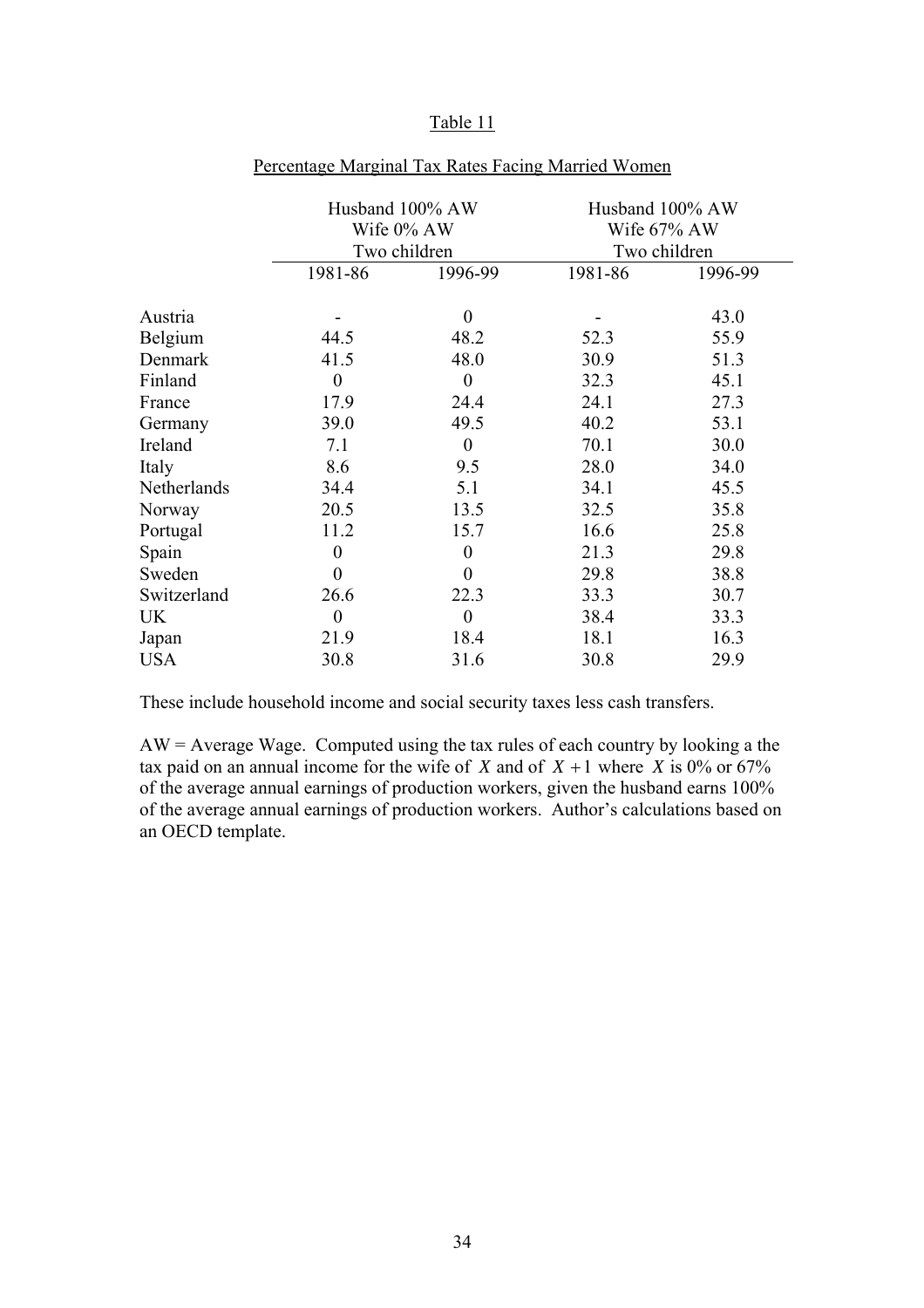|                                          | <b>Panel Regressions</b> |          |          |  |  |
|------------------------------------------|--------------------------|----------|----------|--|--|
|                                          | 1.                       | 2.       | 3.       |  |  |
| Marginal Tax Rate,                       | $-0.18$                  | $-0.14$  | $-0.11$  |  |  |
| Spouse $(100,0)$                         | (4.2)                    | (3.7)    | (3.4)    |  |  |
| Marginal Tax Rate,                       | $-0.15$                  | $-0.21$  | $-0.11$  |  |  |
| Spouse (1000,67)                         | (5.1)                    | (6.6)    | (3.8)    |  |  |
| Average Tax                              | 0.013                    | 0.24     | 0.13     |  |  |
| Wedge                                    | (0.3)                    | (4.3)    | (2.4)    |  |  |
| Employment                               | $-0.050$                 | $-0.070$ | $-0.065$ |  |  |
| Protection (index<br>$0-5)$              | (4.8)                    | (6.2)    | (6.3)    |  |  |
| <b>Union Density</b>                     | $-0.23$                  | $-0.090$ | 0.030    |  |  |
|                                          | (4.7)                    | (2.3)    | (0.8)    |  |  |
| <b>Business Sector</b>                   |                          | 0.31     | $-0.21$  |  |  |
| Labour<br>Productivity (log)             |                          | (6.5)    | (4.5)    |  |  |
| Male                                     |                          | 0.025    | $-0.026$ |  |  |
| unemployment rate<br>(log)               |                          | (3.7)    | (4.4)    |  |  |
| Real Expenditure                         |                          |          | 0.032    |  |  |
| on cash benefits per<br>child $(0-14)$   |                          |          | (4.6)    |  |  |
| Real Expenditure                         |                          |          | 0.022    |  |  |
| on parental leave<br>per child $(0-3)$   |                          |          | (4.2)    |  |  |
| Real Expenditure                         |                          |          | 0.033    |  |  |
| on family services<br>per child $(0-14)$ |                          |          | (3.5)    |  |  |
| Countries                                | 17                       | 17       | 17       |  |  |
| Observations                             | 315                      | 283      | 283      |  |  |
| Year dummies<br>Country dummies          |                          |          | V        |  |  |
| $R^2$                                    | 0.94                     | 0.96     | 0.97     |  |  |

# Participation Rate of Women (25-54) in the OECD (1981-2001)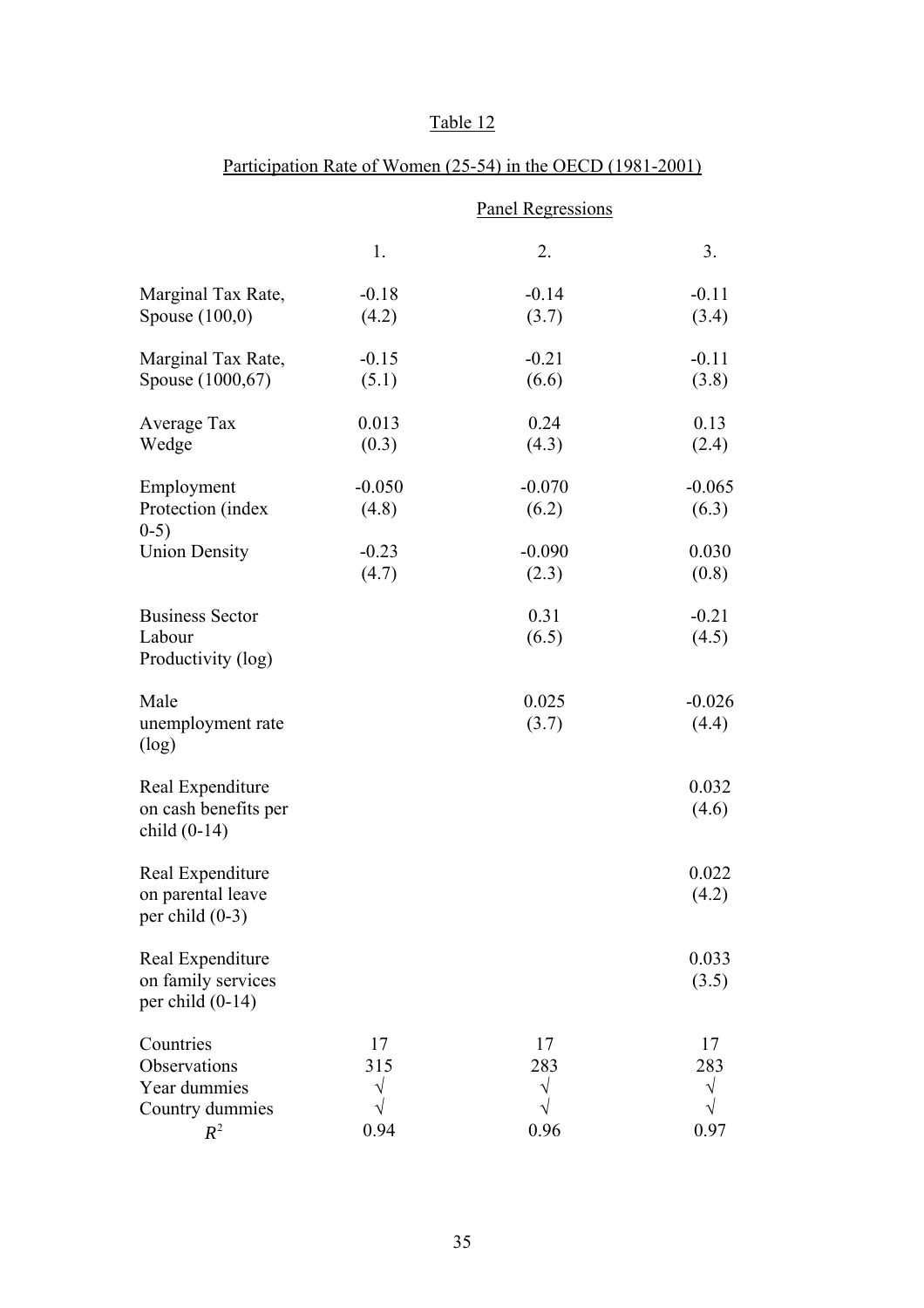Notes: Marginal tax rates: As in Table 11.

Average tax wedge: This is the average labour tax rate, the sum of the average payroll, income and consumption tax rates. Computed by taking the average tax rates from OECD Taxing Wages Statistics including employers' social security contributions and adding the average consumption tax rate ((Indirect taxes – subsidies)  $\div$  consumption) from OECD National Accounts.

Employment protection: An Index referring to regular employment. Details of its computation are variable in OECD Employment Outlook, 2004, Chapter 2. The numbers may be found in the first three columns of Table 2.A2.4.

Union density : ratio of employed union members to employees. See Nickell et al. 2005, p. 23.

Business sector labour productivity : output (in constant US dollars) per worker in the business sector. OECD male unemployment rate : OECD Labour Market Statistics.

Real expenditure on cash benefits: Annual public expenditure in real dollars on family cash benefits per child age  $0-14$  times  $10^{-3}$ .

Real expenditure on parental leave: Annual public expenditure in real dollars on maternity and parental leave per child aged 0-3 times  $10^{-3}$ 

Real expenditure on family services: Annual public expenditure in real dollars on family services per child aged 0-14 time 10<sup>-3</sup>.

These final three variables were most kindly provided by Sakiko Tanaka. (See Tanaka, 2005)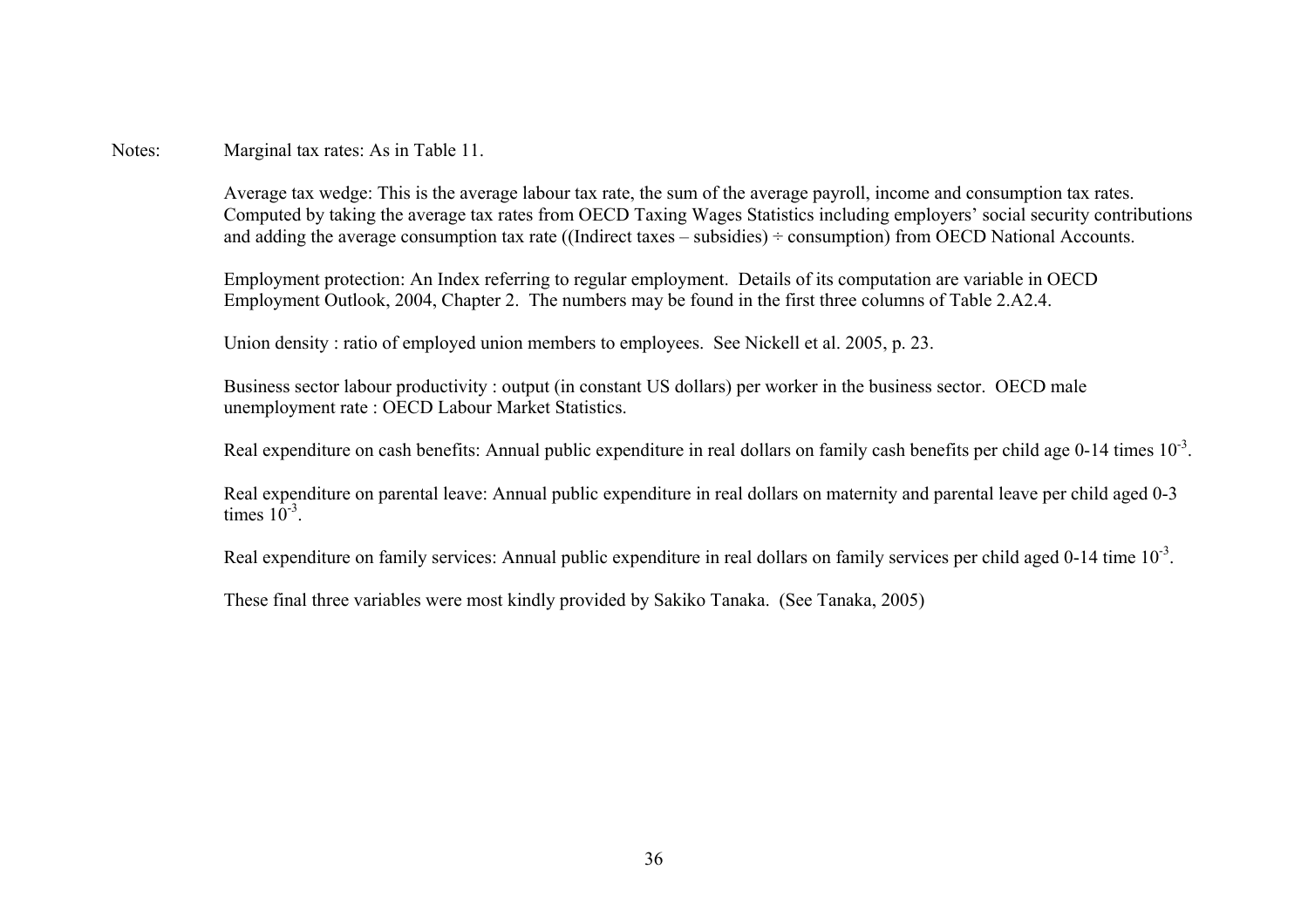|             | 1.                                                  | 2.                                                                 |                         |
|-------------|-----------------------------------------------------|--------------------------------------------------------------------|-------------------------|
|             | Percentage of<br>working women<br>who are part-time | Percentage of<br>working women<br>who are voluntarily<br>part-time | $(2 \div 1) \times 100$ |
| Austria     | 21.7                                                | 21                                                                 | 97                      |
| Belgium     | 32.1                                                | 21                                                                 | 65                      |
| Denmark     | 24.2                                                | 18                                                                 | 74                      |
| Finland     | 11.3                                                | 6                                                                  | 53                      |
| France      | 24.1                                                | 15                                                                 | 62                      |
| Germany     | 29.9                                                | 27                                                                 | 90                      |
| Ireland     | 26.4                                                | 17                                                                 | 64                      |
| Italy       | 20.9                                                | 11                                                                 | 53                      |
| Netherlands | 55.5                                                | 45                                                                 | 81                      |
| Portugal    | 15.1                                                | 5                                                                  | 33                      |
| Spain       | 16.2                                                | 8                                                                  | 49                      |
| Sweden      | 23.5                                                | 20                                                                 | 85                      |
| <b>UK</b>   | 41.4                                                | 30                                                                 | 72                      |
| Australia   | 40.0                                                | 26                                                                 | 65                      |
| Canada      | 28.9                                                | 17                                                                 | 59                      |
| Japan       | 36.7                                                | 37                                                                 | 100                     |
| <b>US</b>   | 20.2                                                | 10                                                                 | 50                      |

### Women's Part-Time Work: Voluntary or Involuntary, 1996

Note. In Europe voluntary includes women who say they did not want to work FT and did not say they worked PT because of education, sickness/disability or because they were unable to find a FT job. Outside Europe, the definition is broader.

Source: OECD Employment Outlook, 2001, Table 4.8.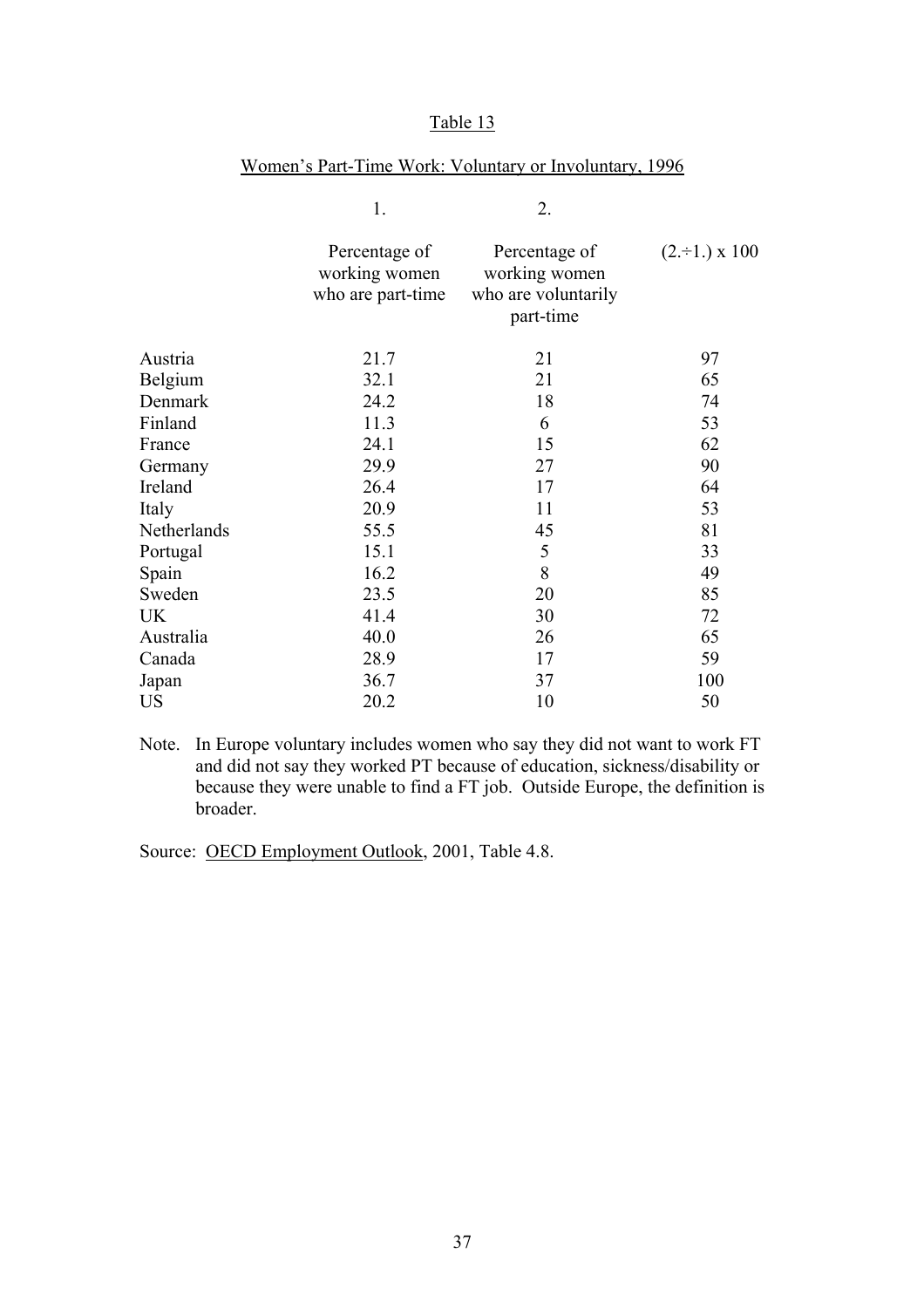|--|

|             | 1960-64 | 1965-72 | 1973-79 | 1980-87 | 1988-895 | 1996-99 | 2000-1 | 2002 | 2004 |
|-------------|---------|---------|---------|---------|----------|---------|--------|------|------|
|             |         |         |         |         |          |         |        |      |      |
| Austria     | 1.6     | 1.4     | 1.4     | 3.1     | 3.6      | 4.3     | 3.7    | 4.2  | 4.5  |
| Belgium     | 2.3     | 2.3     | 5.8     | 11.2    | 8.4      | 9.2     | 6.8    | 7.3  | 7.8  |
| Denmark     | 2.2     | 1.7     | 4.1     | 7.0     | 8.1      | 5.3     | 4.4    | 4.6  | 5.4  |
| Finland     | 1.4     | 2.4     | 4.1     | 5.1     | 9.9      | 12.2    | 9.4    | 9.1  | 8.9  |
| France      | 1.5     | 2.3     | 4.3     | 8.9     | 10.5     | 11.5    | 9.0    | 8.9  | 9.7  |
| Germany (W) | 0.8     | 0.8     | 2.9     | 6.1     | 5.6      | 7.4     | 6.4    | 6.8  | 7.7  |
| Ireland     | 5.1     | 5.3     | 7.3     | 13.8    | 14.7     | 8.7     | 4.0    | 4.4  | 4.5  |
| Italy       | 3.5     | 4.2     | 4.5     | 6.7     | 8.1      | 9.9     | 8.4    | 7.4  | 6.9  |
| Netherlands | 0.9     | 1.7     | 4.7     | 10.0    | 7.2      | 4.5     | 2.6    | 2.8  | 4.6  |
| Norway      | 2.2     | 1.7     | 1.8     | 2.4     | 5.2      | 3.8     | 3.6    | 3.9  | 4.4  |
| Portugal    | 2.3     | 2.5     | 5.5     | 7.8     | 5.4      | 6.0     | 4.1    | 5.0  | 6.7  |
| Spain       | 2.4     | 2.7     | 4.9     | 17.6    | 19.6     | 19.4    | 13.5   |      |      |
| Spain*      |         |         |         |         |          | 15.8    | 11.0   | 11.4 | 10.8 |
| Sweden      | 1.2     | 1.6     | 1.6     | 2.3     | 5.1      | 8.6     | 5.5    | 4.9  | 6.4  |
| Switzerland | 0.2     | 0.0     | 0.8     | 1.8     | 2.8      | 3.5     | 2.6    | 3.2  | 4.4  |
| <b>UK</b>   | 2.6     | 3.1     | 4.8     | 10.5    | 8.8      | 6.8     | 5.2    | 5.1  | 4.6  |
| Australia   | 2.5     | 1.9     | 4.6     | 7.7     | 8.7      | 7.9     | 6.5    | 6.4  | 5.5  |
| Canada      | 5.5     | 4.7     | 6.9     | 9.7     | 9.5      | 8.7     | 7.0    | 7.7  | 7.2  |
| Japan       | 1.4     | 1.3     | 1.8     | 2.5     | 2.5      | 3.9     | 4.9    | 5.4  | 4.7  |
| New Zealand | 0.0     | 0.3     | 0.7     | 4.7     | 8.1      | 6.8     | 5.7    | 5.2  | 3.9  |
| <b>USA</b>  | 5.5     | 4.3     | 6.4     | 7.6     | 6.1      | 4.8     | 4.4    | 5.8  | 5.5  |

#### Notes

As far as possible, these numbers correspond to the OECD standardised rates and confirm to the ILO definition. The exception here is Italy where we use the US Bureau of Labour Statistics "unemployment rates on US concepts". In particular we use the correction to the OECD standardised rates made by the Bureau prior to 1993. This generates a rate which is 1.6 percentage points below the OECD standardised rate after 1993. The rates referred to in Spain\* refer to recently revised ILO rates. For earlier years we use the data reported in Layard et al. (1991)). For later years we use the OECD Employment Outlook (2005, Table A).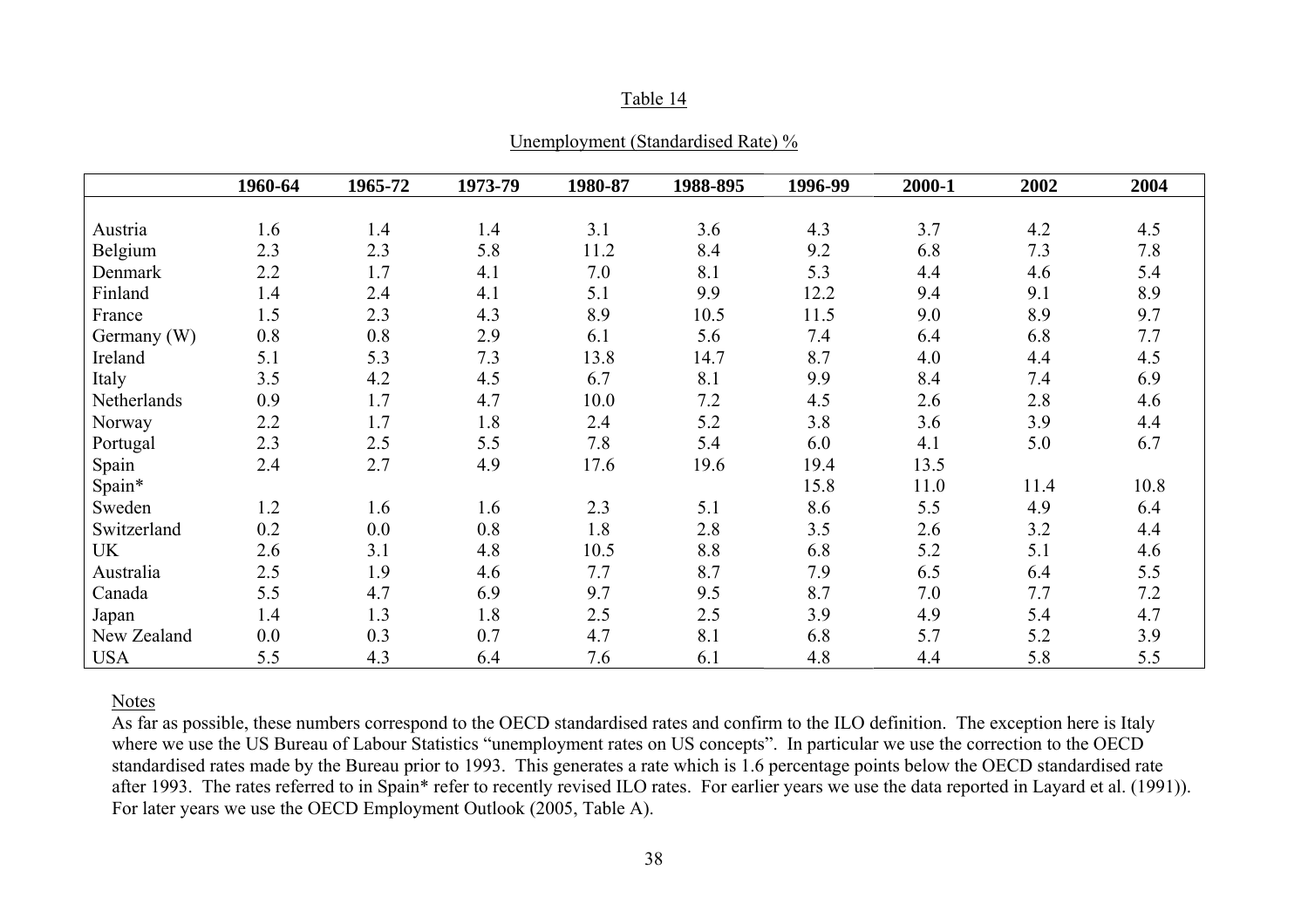## Minimum Annual leave Legislation<sup>a</sup>

|             | 1964                    | 1984             | 1992             | $2003^{\circ}$   | <b>Public</b><br><b>Holidays</b><br>$(1991)$ $(days)$ |
|-------------|-------------------------|------------------|------------------|------------------|-------------------------------------------------------|
| Austria     | 2                       | 4                | 5                | 5(5)             | 13                                                    |
| Belgium     | $\overline{2}$          | 4                | 4                | 4                | $10-13.5$                                             |
| Denmark     | 3                       | 5                | 5                | 5(6)             | 10                                                    |
| Finland     | $\overline{\mathbf{3}}$ | 4                | 5                | 4(5)             | $5-9$                                                 |
| France      | 3                       | 5                | 5                | 5(5)             | 11                                                    |
| Germany     | 2.5                     | $\overline{3}$   | 3                | 4(5.8)           | $11 + 4$ regional                                     |
| Ireland     | $\overline{2}$          | $\overline{3}$   | $\overline{3}$   | 4(4)             | 8                                                     |
| Italy       | 0 <sup>b</sup>          | 0 <sup>b</sup>   | 0 <sup>b</sup>   | 4(5.6)           | 11                                                    |
| Netherlands | 2.5                     | 3                | $\overline{4}$   | 4(6.2)           | 9                                                     |
| Norway      | 3                       | 4.2              | 4.2              | 4.2(5)           | 10                                                    |
| Portugal    |                         | $3-4.4$          | $3-4.4$          | 4.4(4.9)         | 13                                                    |
| Spain       |                         | 5                | 5                | 4.2              | 13                                                    |
| Sweden      | $\overline{4}$          | 5                | 5.4              | 5(6.6)           | 9                                                     |
| Switzerland |                         | $\overline{2}$   | 4                | na               | 8                                                     |
| UK          | 0                       | $\boldsymbol{0}$ | $\boldsymbol{0}$ | 4(4.9)           | $8 + 3$ regional                                      |
| Australia   | 3                       | 4                | 4                | 4                | 9                                                     |
| Canada      |                         | $\overline{2}$   | $\overline{2}$   | na               | 10                                                    |
| Japan       |                         | 1                | $\overline{2}$   | na               | 12                                                    |
| NZ          | $\overline{2}$          | 3                | $\overline{3}$   | na               | 11                                                    |
| <b>US</b>   | $\boldsymbol{0}$        | $\boldsymbol{0}$ | $\boldsymbol{0}$ | $\boldsymbol{0}$ | 10                                                    |

a. In weeks. If legislation is in days, divide by 5.

b. Right to paid annual leave established in legislation but length determined by collective bargaining

c. In parentheses is the average collectively agreed annual paid leave.

Sources: OECD (1994) Jobs Study II, Table 6.12. European Industrial Relations Observatory.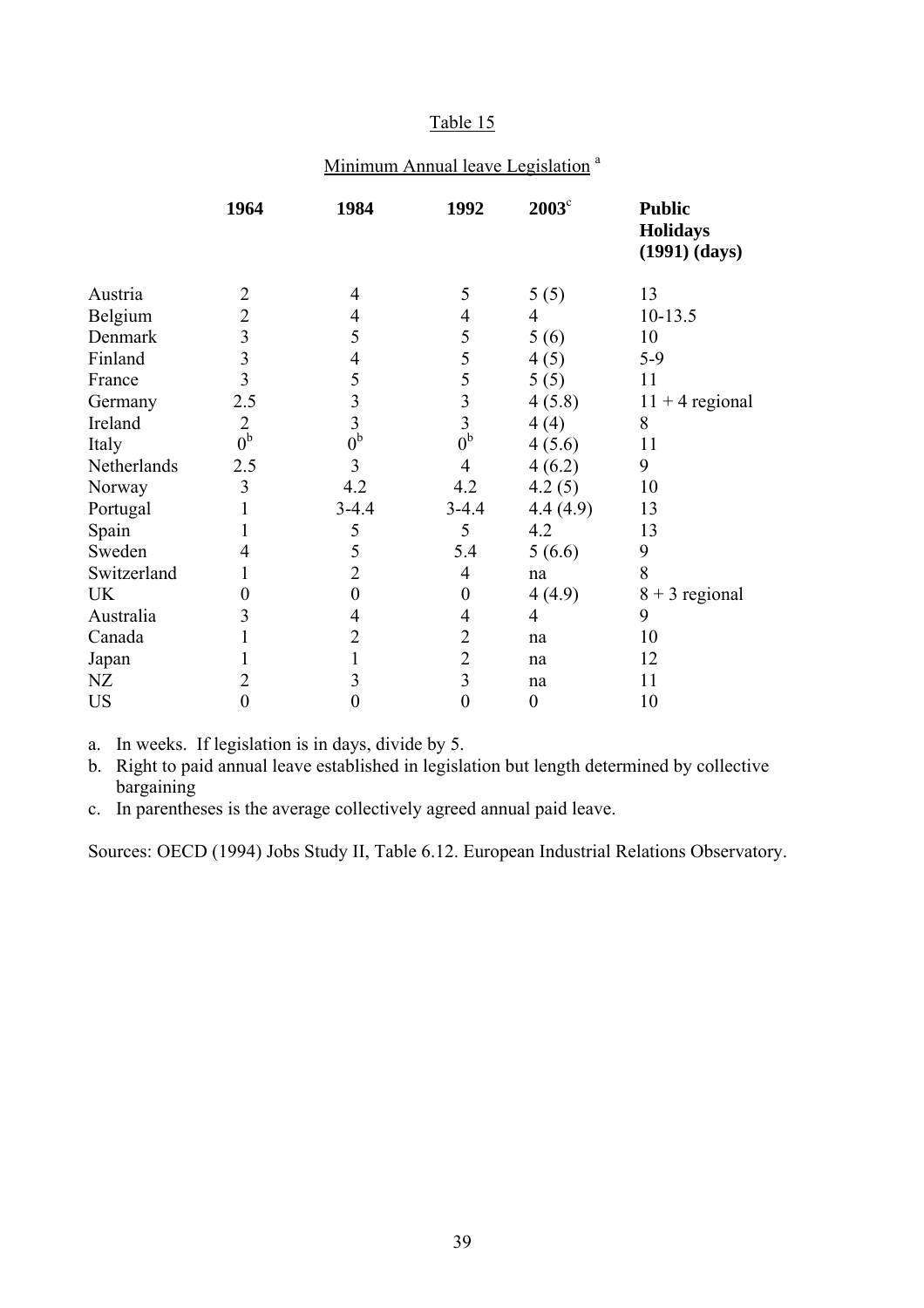| Table<br>l6 |
|-------------|
|-------------|

|             | <u>Part-Time Employment as a Proportion of Total Employment (%)</u> |      |      |      |      |       |  |
|-------------|---------------------------------------------------------------------|------|------|------|------|-------|--|
|             | 1973                                                                | 1979 | 1983 | 1990 | 1995 | 2003  |  |
| Austria     | 6.4                                                                 | 7.6  | 8.4  |      | 11.1 | 13.6  |  |
| Belgium     | 3.8                                                                 | 6.0  | 8.1  | 13.5 | 14.5 | 17.7  |  |
| Denmark     |                                                                     | 22.7 | 23.8 | 19.2 | 16.7 | 15.8  |  |
| Finland     |                                                                     | 6.7  | 8.3  | 7.6  | 8.4  | 11.3  |  |
| France      | 5.9                                                                 | 8.2  | 9.7  | 12.2 | 12.5 | 12.9  |  |
| Germany     | 10.1                                                                | 11.4 | 12.6 | 13.4 | 14.2 | 19.6  |  |
| Ireland     |                                                                     | 5.1  | 6.6  | 10.0 | 13.0 | 18.8  |  |
| Italy       | 6.4                                                                 | 5.3  | 4.6  | 8.9  | 10.5 | 12.0  |  |
| Netherlands |                                                                     | 16.6 | 21.4 | 28.2 | 27.3 | 34.5  |  |
| Norway      | 20.8                                                                | 25.3 | 29.0 | 21.8 | 27.5 | 21.0  |  |
| Portugal    |                                                                     | 7.8  |      | 7.6  | 8.6  | 10.0  |  |
| Spain       |                                                                     |      |      | 4.6  | 7.1  | 7.8   |  |
| Sweden      |                                                                     | 23.6 | 24.8 | 14.5 | 15.1 | 14.1  |  |
| Switzerland |                                                                     |      |      | 22.1 | 23.8 | 25.12 |  |
| UK          | 16.0                                                                | 16.4 | 19.4 | 20.1 | 22.2 | 23.3  |  |
| Australia   | 11.9                                                                | 15.9 | 17.5 | 22.6 | 30.8 | 27.9  |  |
| Canada      | 9.7                                                                 | 12.5 | 15.4 | 17.0 | 18.6 | 18.9  |  |
| Japan       | 13.9                                                                | 15.4 | 16.2 | 19.2 | 21.3 | 26.0  |  |
| NZ          | 11.2                                                                | 13.9 | 15.3 | 19.7 | 21.5 | 22.3  |  |
| <b>US</b>   | 15.6                                                                | 16.4 | 18.4 | 14.1 | 13.3 | 13.2  |  |

#### Part-Time Employment as a Proportion of Total Employment (%)

## Source: OECD

### Note

Part-time employment refers to persons who usually work less than 30 hours per week in their main job.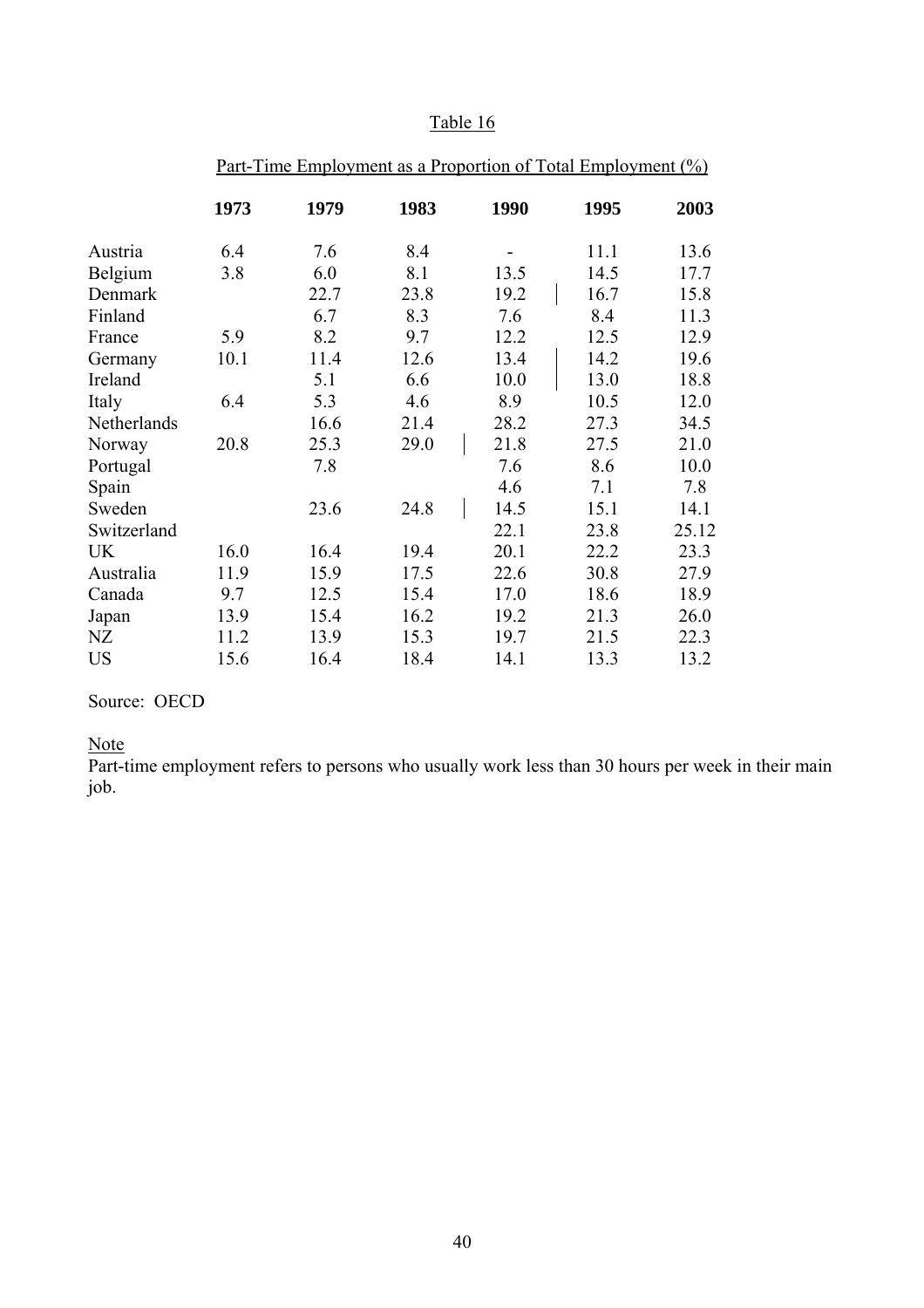|             | Sickness benefit |      |                | Maternity/Paternity<br>benefit |      | Total |
|-------------|------------------|------|----------------|--------------------------------|------|-------|
|             | 1980             | 1999 | 1980           | 1999                           | 1980 | 1999  |
| Austria     | 3.8              | 2.9  | 1.8            | 2.9                            | 5.6  | 5.8   |
| Belgium     | 2.4              | 1.8  | 0.2            | 0.4                            | 2.6  | 2.2   |
| Denmark     | 5.8              | 6.0  | 0.6            | 2.1                            | 6.4  | 8.1   |
| France      | 3.7              | 3.0  | 0.8            | 3.2                            | 4.5  | 6.2   |
| Germany     | 4.1              | 3.8  | 0.3            | 0.3                            | 4.4  | 4.1   |
| Ireland     | 5.8              | 3.0  | 0.4            | 0.4                            | 6.2  | 3.4   |
| Netherlands | 6.2              | 4.8  | $\overline{0}$ | $\overline{0}$                 | 6.2  | 4.8   |
| Spain       | 0.5              | 0.7  | $\theta$       | $\theta$                       | 0.5  | 0.7   |
| Sweden      | 6.1              | 7.9  | 2.0            | 2.8                            | 8.1  | 10.7  |
| UK          | 1.8              | 1.3  | 0.5            | 0.4                            | 2.3  | 1.7   |
| Australia   | 1.6              | 2.1  | $\overline{0}$ | $\overline{0}$                 | 1.6  | 2.1   |
| Canada      | 0.2              | 0.3  | 0.3            | 0.6                            | 0.5  | 0.9   |
| Japan       | 3.1              | 1.8  | 0.1            | 0.2                            | 3.2  | 2.0   |
| NZ          | 0.7              | 2.1  | $\overline{0}$ | $\overline{0}$                 | 0.7  | 2.1   |
| US          | 2.8              | 2.9  | $\overline{0}$ | $\overline{0}$                 | 2.8  | 2.9   |

Sickness and Maternity/Paternity Benefit Recipients as a Percentage of Employees

Sources: Benefit recipients/Population of working age, OECD Employment Outlook, 2003, Table 4.A1.1. Employment/Population, OECD Labour Market Statistics.

Divide the former by the latter.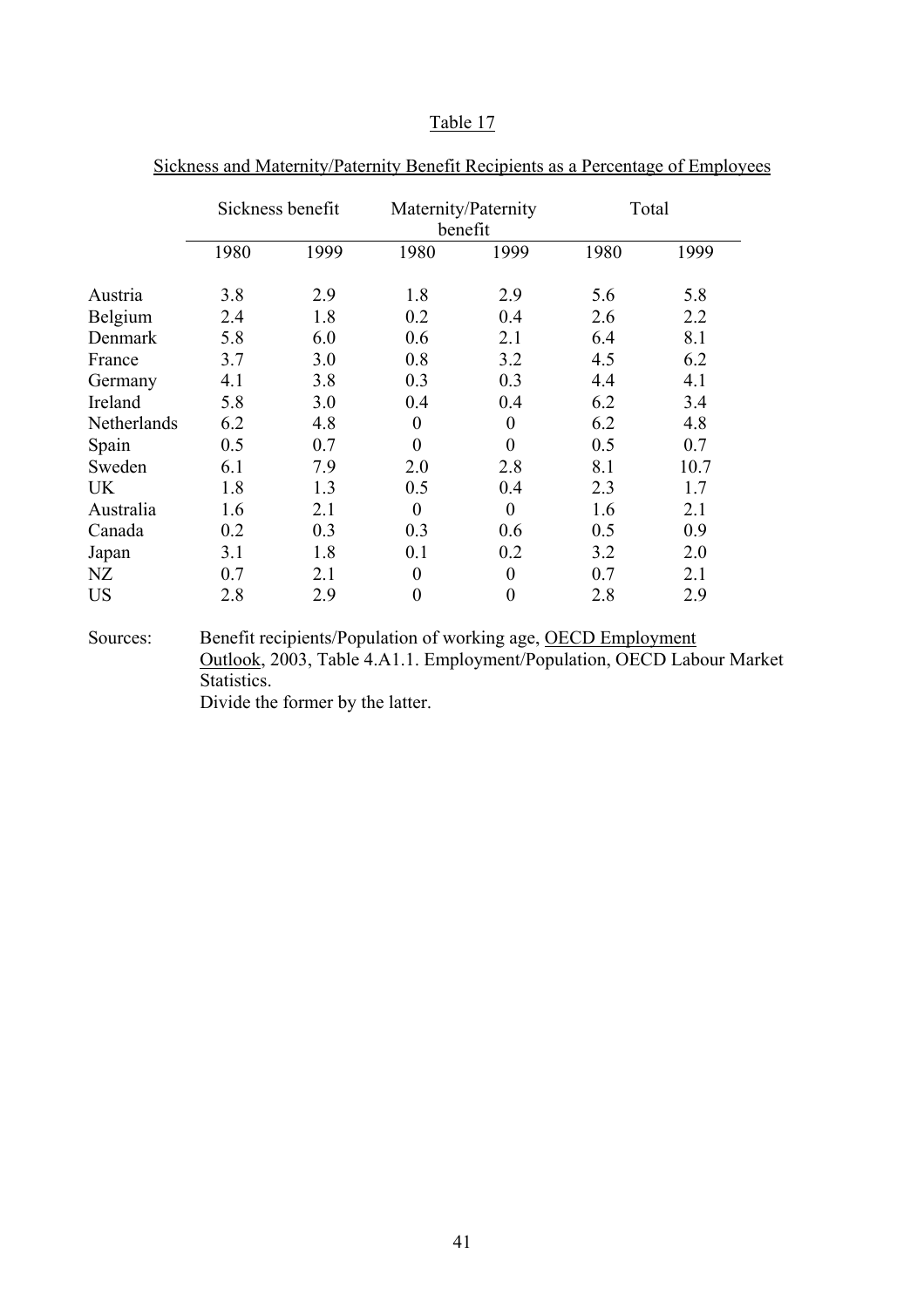### Estimates of Weeks per Year for Employees accounted for by Sickness and Maternity/Paternity Leave

|             | Proportion of <sup>a</sup><br>employees who are<br>sickness or<br>maternity benefit<br>recipients time 52 | Other absences b<br>(table 2) | Absences due to <sup>c</sup><br>sickness and<br>maternity |  |
|-------------|-----------------------------------------------------------------------------------------------------------|-------------------------------|-----------------------------------------------------------|--|
|             | 1999                                                                                                      | 2002                          | 2002                                                      |  |
| Austria     | 3.0                                                                                                       | 4.0                           | 5.2                                                       |  |
| Belgium     | 1.1                                                                                                       | 2.3                           | 4.2                                                       |  |
| Denmark     | 4.2                                                                                                       | 4.3                           | 3.6                                                       |  |
| France      | 3.2                                                                                                       | 4.7                           | 3.8                                                       |  |
| Germany     | 2.1                                                                                                       | 4.7                           | 2.8                                                       |  |
| Ireland     | 1.8                                                                                                       | 0.4                           | 2.0                                                       |  |
| Netherlands | 2.5                                                                                                       | 2.4                           | 4.4                                                       |  |
| Spain       | 0.4                                                                                                       | (1.7)                         | 2.4                                                       |  |
| Sweden      | 5.6                                                                                                       | 3.7                           | 7.6                                                       |  |
| UK          | 0.9                                                                                                       | 1.2                           | 3.2                                                       |  |
| Australia   | 1.1                                                                                                       |                               |                                                           |  |
| Canada      | 0.5                                                                                                       |                               |                                                           |  |
| Japan       | 1.0                                                                                                       |                               |                                                           |  |
| NΖ          | 1.1                                                                                                       |                               |                                                           |  |
| <b>US</b>   | 1.5                                                                                                       | 2.4                           | 0.9                                                       |  |
|             |                                                                                                           |                               |                                                           |  |

## Sources: a) Table 17, final column x 52/100

- b) Table 2, column 5
- c) OECD Employment Outlook, 2004, Table 1.5. Weeks of absence due to sickness and maternity are derived by doubling the last column of Table 1.5. This adjustment reflects the OECD best guess of the correction for under-reporting. For the US, we take the number from Alesina et al. (2005), Table 3.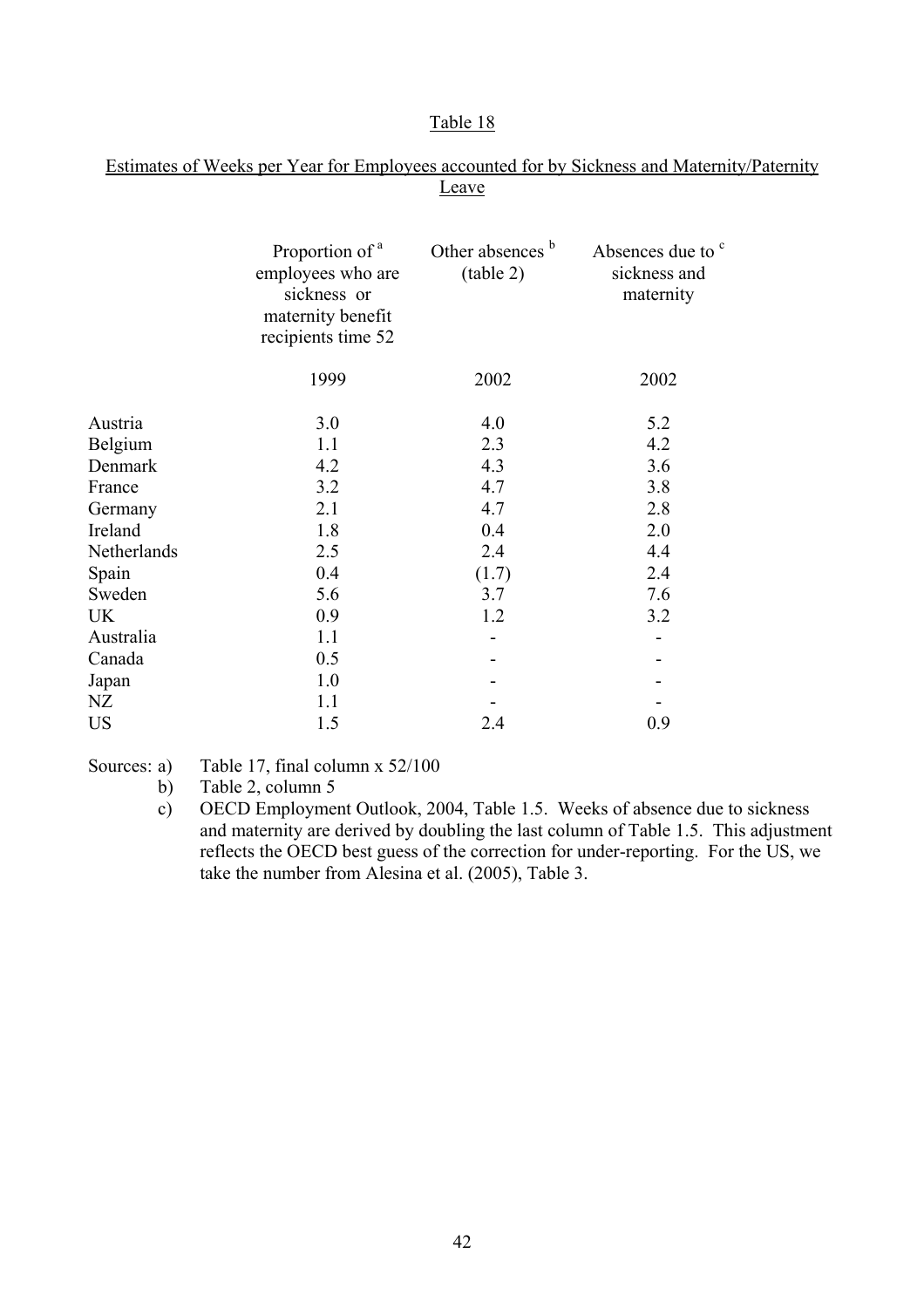|                                                                       | Dependent Variable, log (hours) |                   |                        |  |
|-----------------------------------------------------------------------|---------------------------------|-------------------|------------------------|--|
|                                                                       | 1.                              | 2.                | 3.                     |  |
| Marginal tax rate,<br>spouse $(100,0)$                                | 0.086<br>(2.1)                  | 0.17<br>(4.1)     | 0.14<br>(4.0)          |  |
| Marginal tax rate,<br>spouse $(100,67)$                               | $-0.072$<br>(2.7)               | $-0.16$<br>(3.8)  | $-0.14$<br>(3.7)       |  |
| Average tax wedge                                                     | $-0.16$<br>(3.4)                | $-0.033$<br>(0.6) | $-0.12$<br>(2.4)       |  |
| Employment-<br>protection (index, 0-5)                                | $-0.012$<br>(1.2)               | $-0.12$<br>(3.5)  | $-0.038$<br>(1.2)      |  |
| Marginal tax rate,<br>single $(100)$                                  | 0.055<br>(1.9)                  | 0.062<br>(1.9)    | $-0.021$<br>(0.7)      |  |
| Union density                                                         | 0.11<br>(2.3)                   | 0.21<br>(2.5)     | 0.21<br>(1.8)          |  |
| $Ln\left(\frac{50^{th} percentile}{10^{th} percentile}\right)$        |                                 | 0.70<br>(7.4)     | 0.79<br>(9.9)          |  |
| $Ln\left(\frac{90^{th} \, percentile}{50^{th} \, percentile}\right)$  |                                 | 0.22<br>(2.2)     | 0.17<br>(2.0)          |  |
| Business sector labour<br>productivity (log)                          |                                 |                   | 0.37<br>(7.3)          |  |
| Male unemployment<br>rate $(log)$                                     |                                 |                   | 0.013<br>(2.0)         |  |
| Countries<br>Observations<br>Year dummies<br>Country dummies<br>$R^2$ | 17<br>276<br>0.94               | 15<br>177<br>0.94 | 15<br>186<br>V<br>0.97 |  |

Table 19 Annual Hours Worked by the Employed in the OECD (1981-99)

**Notes** 

Marginal tax rate, single. Computed using tax rules by looking at taxes paid by a single person on an annual income of *x* and of  $x + 1$  where *x* is the annual average earnings of production workers.

50/10, 90/50 percentile ratios in the earnings distribution. OECD.

Other variables are defined in Table 12.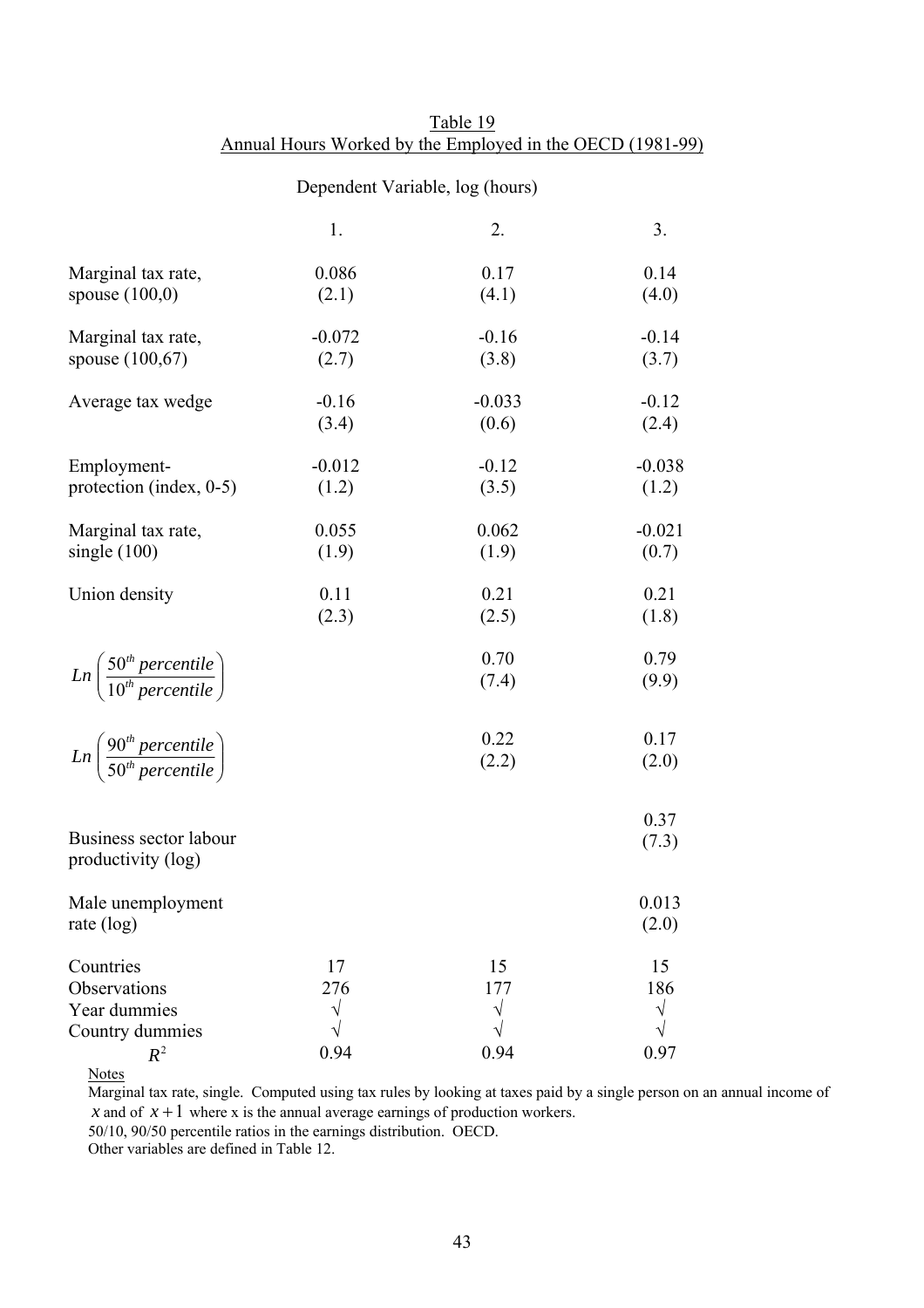# Total Labour Input

# Weekly hours worked per person of working age

|             | 1964 | 1970 | 1973 | 1983 | 1990 | 2004 | % change from<br>1983 (1973) |
|-------------|------|------|------|------|------|------|------------------------------|
| Austria     |      |      |      |      |      | 19.8 |                              |
| Belgium     |      |      |      | 17.8 | 17.7 | 17.7 | $-0.6$                       |
| Denmark     |      |      |      | 22.0 | 21.1 | 21.3 | $-1.5$                       |
| Finland     | 28.8 | 26.8 | 25.8 | 25.7 | 25.2 | 22.4 | $-12.8(-13.2)$               |
| France      |      | 24.4 | 23.4 | 19.4 | 18.8 | 17.4 | $-10.3$ $(-25.6)$            |
| Germany     |      | 25.2 | 24.7 | 20.2 | 19.3 | 18.0 | $-10.9(-27.1)$               |
| Ireland     |      |      |      | 19.1 | 19.1 | 20.7 | 8.4                          |
| Italy       |      | 18.7 | 18.9 | 17.4 | 16.8 | 17.5 | $0.6(-7.4)$                  |
| Netherlands |      |      | 18.7 | 15.3 | 16.8 | 18.4 | $20.3(-1.6)$                 |
| Norway      |      |      | 22.3 | 21.1 | 20.1 | 19.8 | $-6.2$ $(11.2)$              |
| Portugal    |      |      |      |      | 24.0 | 22.1 |                              |
| Spain       |      |      |      | 17.3 | 18.2 | 21.4 | 23.7                         |
| Sweden      | 25.2 | 24.1 | 23.2 | 23.1 | 24.9 | 22.4 | $-3.0(-3.4)$                 |
| Switzerland |      |      |      |      |      | 23.2 |                              |
| <b>UK</b>   |      |      | 26.4 | 21.2 | 24.6 | 23.3 | $9.9(-11.7)$                 |
| Australia   |      |      |      | 22.3 | 24.4 | 24.3 | 9.0                          |
| Canada      |      |      | 22.6 | 21.4 | 23.8 | 24.4 | 14.0(8.0)                    |
| Japan       |      |      | 30.0 | 28.6 | 26.8 | 23.6 | $-17.5(-21.3)$               |
| NZ          |      |      |      |      | 23.5 | 25.8 |                              |
| <b>US</b>   | 24.0 | 23.8 | 24.1 | 23.6 | 25.8 | 25.0 | 5.9(3.7)                     |
|             |      |      |      |      |      |      |                              |

Source: Based on Tables 3 and 4. Annual hours  $\div$  52 x employment rate.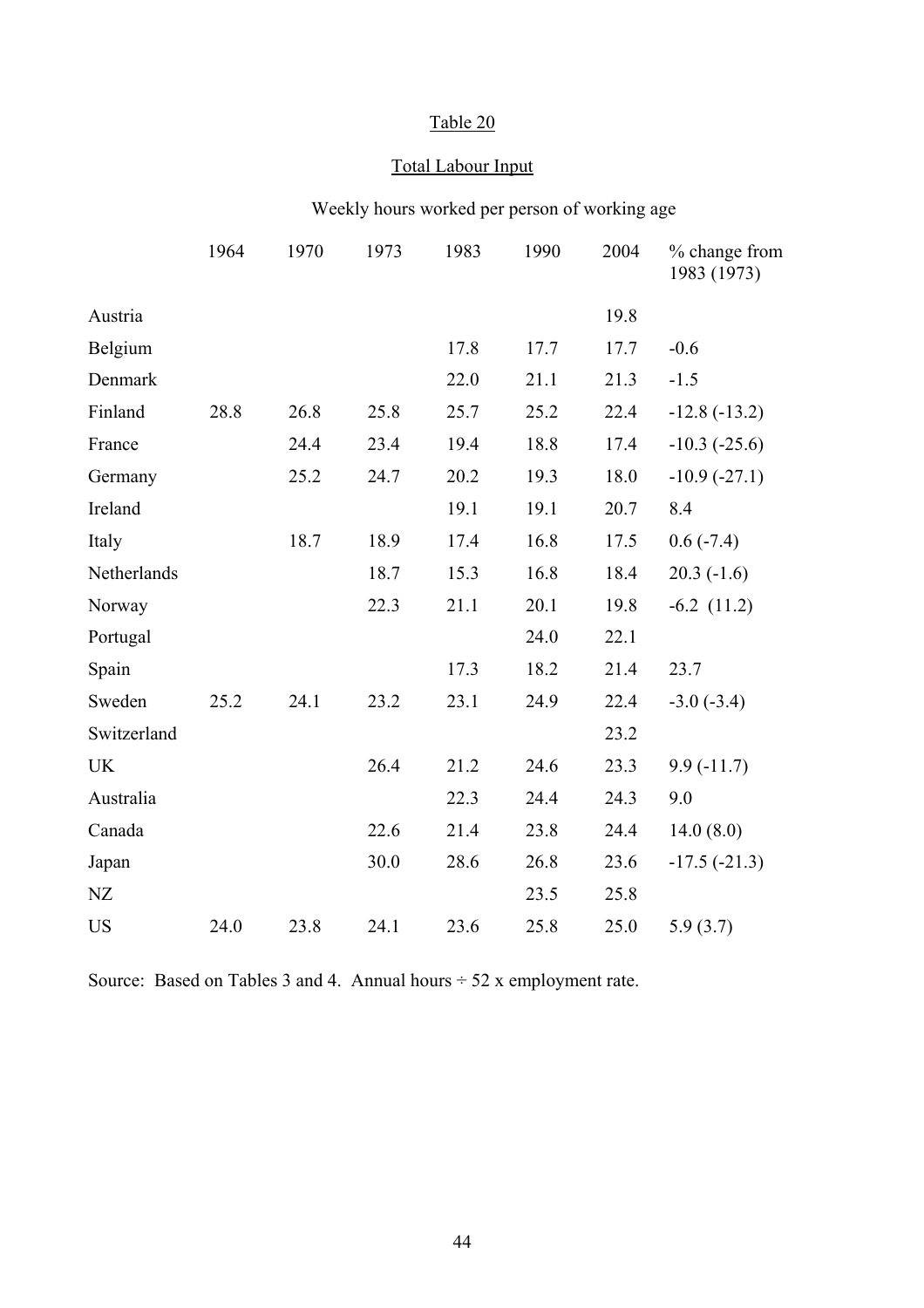#### APPENDIX

#### Appendix Table 1

### Alternative to Table 2

|              |                          |                                                  | $\overline{\phantom{a}}$ |
|--------------|--------------------------|--------------------------------------------------|--------------------------|
|              |                          |                                                  |                          |
| $\mathbf{1}$ | $\overline{\phantom{0}}$ | $\sim$ $\sim$ $\sim$ $\sim$ $\sim$ $\sim$<br>- - |                          |
|              |                          |                                                  |                          |

| Average<br>weekly hours | worked by                                            | Holidays<br>and |          | Other Absences                 |  |
|-------------------------|------------------------------------------------------|-----------------|----------|--------------------------------|--|
| by those in<br>work     | those in work<br>$(52-3-4)$ and<br>(annual<br>hours) | weeks           | Total    | Of which<br>sickness/maternity |  |
| 38.4                    | 41.5 (1594)                                          | 7.2             | 3.3      | 2.6                            |  |
| 36.3                    | 42.0 (1525)                                          | 7.1             | 2.9      | 2.1                            |  |
| 36.3                    | 40.7 (1477)                                          | 7.4             | 3.9      | 1.8                            |  |
| 38.8                    | 40.6 (1575)                                          | 7.0             | 4.4      | 2.1                            |  |
| 36.2                    | 42.3 (1531)                                          | 7.0             | 2.7      | 1.9                            |  |
| 36.5                    | 42.0 (1533)                                          | 7.8             | 2.2      | 1.4                            |  |
| 36.3                    | 44.7 (1623)                                          | 5.7             | 1.6      | 1.0                            |  |
| 37.4                    | 42.0 (1571)                                          | 7.9             | 2.1      | 1.0                            |  |
| 31.8                    | 40.6 (1291)                                          | 7.5             | 3.9      | 2.2                            |  |
| 37.3                    | 39.6 (1477)                                          | 6.5             | 5.9      | 3.6                            |  |
| 40.4                    | 43.7 (1765)                                          | 7.3             | 1.7      | 1.2                            |  |
| 38.8                    | 43.3 (1680)                                          | 7.0             | 1.7      | 1.6                            |  |
| 38.1                    | 39.2 (1494)                                          | 6.8             | 6.0      | 3.8                            |  |
| 37.5                    | 43.3 (1628)                                          | 6.0             | 2.6      | 1.1                            |  |
| 38.2                    | 42.1 (1608)                                          | 6.5             | 3.4      | 1.6                            |  |
| 39.4                    | 46.2 (1820)                                          | 3.9             | 1.9      | 1.0                            |  |
|                         |                                                      | Annual weeks    | vacation |                                |  |

Sources: Column 1. OECD Employment Outlook, 2004, Table 1.5. US, Alesina et al. (2005) Table 3. Column 3. OECD Employment Outlook, 2004, Table 1.5. US, Alesina et al. (2005) Table 3 Column 4. OECD Employment Outlook, 2004, Table 1.5, cols. (h) + (i). US, Alesina et al. (2005), Table 3, col. 5.

This table is based on a different method of computing annual weeks worked.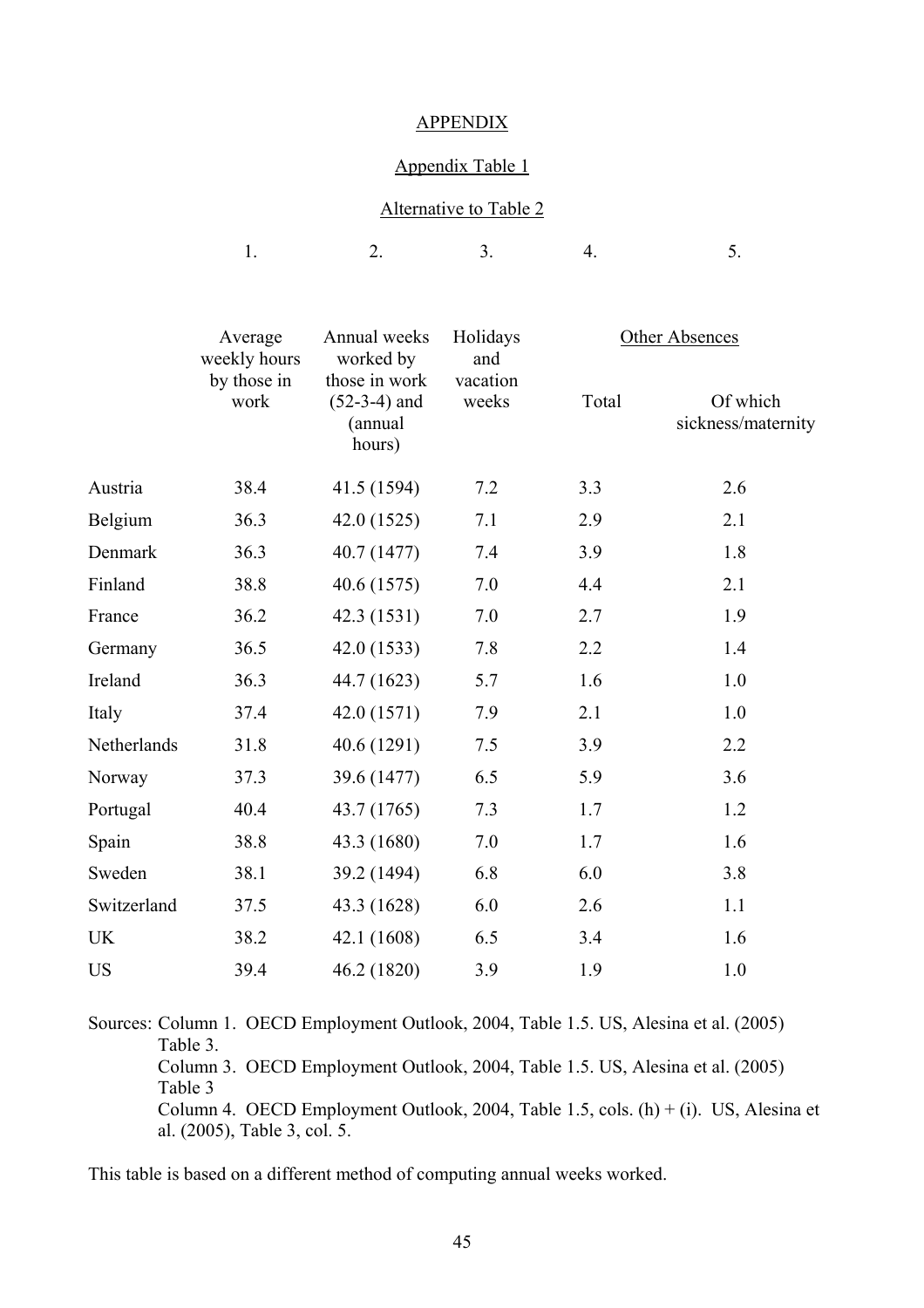#### Appendix Table 2

#### Another Alternative to Table 2

|             | 1.                      | 2.                                                                | 3.                                | 4.             | 5.                             |
|-------------|-------------------------|-------------------------------------------------------------------|-----------------------------------|----------------|--------------------------------|
|             | Ave. weekly<br>hours by | Annual<br>weeks                                                   | Holidays and<br>vacation<br>weeks | Other Absences |                                |
|             | those in work           | worked by<br>those in work<br>$(52-3-4)$ and<br>(annual<br>hours) |                                   | Total          | Of which<br>sickness/maternity |
| Austria     | 38.4                    | 39.1 (1501)                                                       | 7.2                               | 5.9            | 5.2                            |
| Belgium     | 36.3                    | 39.9 (1448)                                                       | 7.1                               | 5.0            | 4.2                            |
| Denmark     | 36.3                    | 38.9 (1408)                                                       | 7.4                               | 5.7            | 3.6                            |
| Finland     | 38.8                    | 38.5 (1494)                                                       | 7.0                               | 6.5            | 4.2                            |
| France      | 36.2                    | 40.4 (1462)                                                       | 7.0                               | 4.6            | 3.8                            |
| Germany     | 36.5                    | 40.6 (1473)                                                       | 7.8                               | 3.6            | 2.8                            |
| Ireland     | 36.3                    | 43.7 (1586)                                                       | 5.7                               | 2.6            | 2.0                            |
| Italy       | 37.4                    | 41.0(1533)                                                        | 7.9                               | 3.1            | 2.0                            |
| Netherlands | 31.8                    | 38.4 (1221)                                                       | $7.5$                             | 6.1            | 4.4                            |
| Norway      | 37.3                    | 36.0 (1343)                                                       | 6.5                               | 9.5            | 7.2                            |
| Portugal    | 40.4                    | 41.8 (1689)                                                       | 7.3                               | 2.9            | 2.4                            |
| Spain       | 38.8                    | 41.7 (1618)                                                       | 7.0                               | 3.3            | 3.2                            |
| Sweden      | 38.1                    | 35.4 (1349)                                                       | 6.8                               | 9.8            | 7.6                            |
| Switzerland | 37.5                    | 42.3 (1586)                                                       | 6.0                               | 3.7            | 2.2                            |
| UK          | 38.2                    | 40.5 (1547)                                                       | 6.5                               | 5.0            | 3.2                            |
| <b>US</b>   | 39.4                    | 45.2 (1781)                                                       | 3.9                               | 2.9            | 2.0                            |

Sources: Columns 1. and 3. As previous Table.

Columns 4. and 5. OECD Employment Outlook, 2004, Table 1.5 cols. (h) + (i) + (j) and 2 x col. (j). US, Alesina et al. (2005), Table 3 col.  $3 + 2x$  col. 5 and 2 x col. 5.

In this table, the survey data on sickness and maternity are doubled. This is an adjustment suggested by OECD staff. In our view, some of these numbers seem implausible.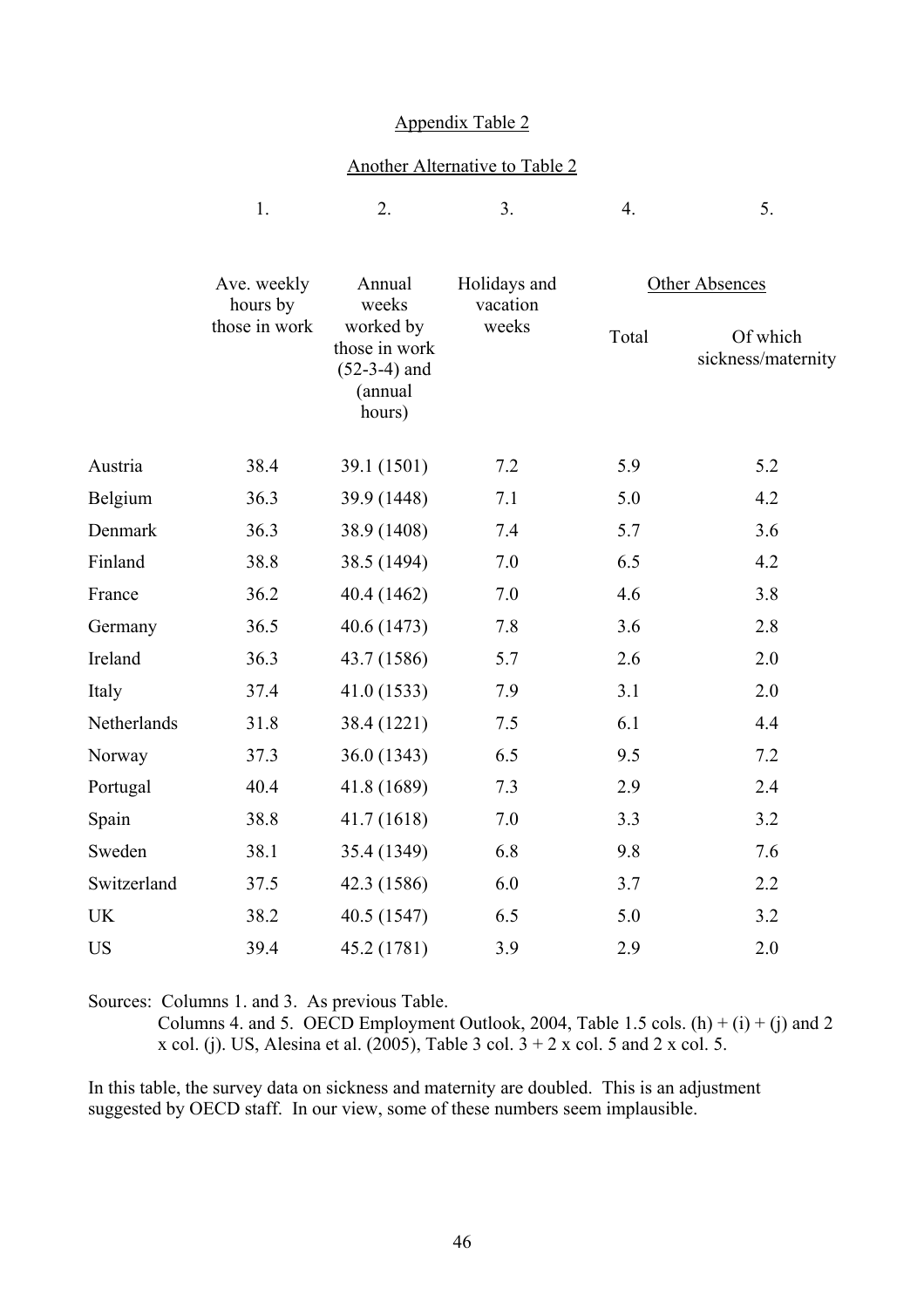### Footnotes

- 1. Thus, they work more hours per year, on average, than workers in any other OECD country aside from the Czech Republic, Greece, Mexico, Poland, the Slovak Republic (OECD, 2005, Table F). However US annual hours are of the same order of magnitude as those in Australia and New Zealand.
- 2. This, of course, refers only to market work. It is sometimes argued that a great deal of market activity in some countries is replicated by non-market activities in others, partly for tax reasons. For example, far more time in Germany is spent on food preparation in the home than in the US, where a far higher proportion of food expenditure is in restaurants (see Freeman and Schettkat, 2001). However, the data reported in Alesina et al. (2005), Table 17, indicates that the Germans spend much less time in the home on child care and housework than Americans and that they spend more or less equal amounts of time on leisure activities.
- 3. Labour productivity may be affected by changes in female participation, and unemployment rates may easily be influenced by omitted factors which also affect participation.
- 4. Annual hours refers to the hours worked in a year by workers who work for the whole year (or full year equivalent workers). They may work part-time, however. Also, it refers to hours actually worked, not hours paid for.
- 5. Perhaps because, if jobs are secure, unauthorised absence is less likely to be punished by job loss.
- 6. Bowles and Park (2005) provide a formal model of this effect.
- 7. In Koeniger (2004), Table 3, columns (5), (6), we find the coefficient on union density is 0.32 in the 90/50 equation and -0.13 in the 50/10 equation. So the total effect of union density Table 19, column 2 is  $0.21 - (0.32 \times 0.22 + 0.13 \times 0.70) = 0.21 - 0.16 = 0.05$ .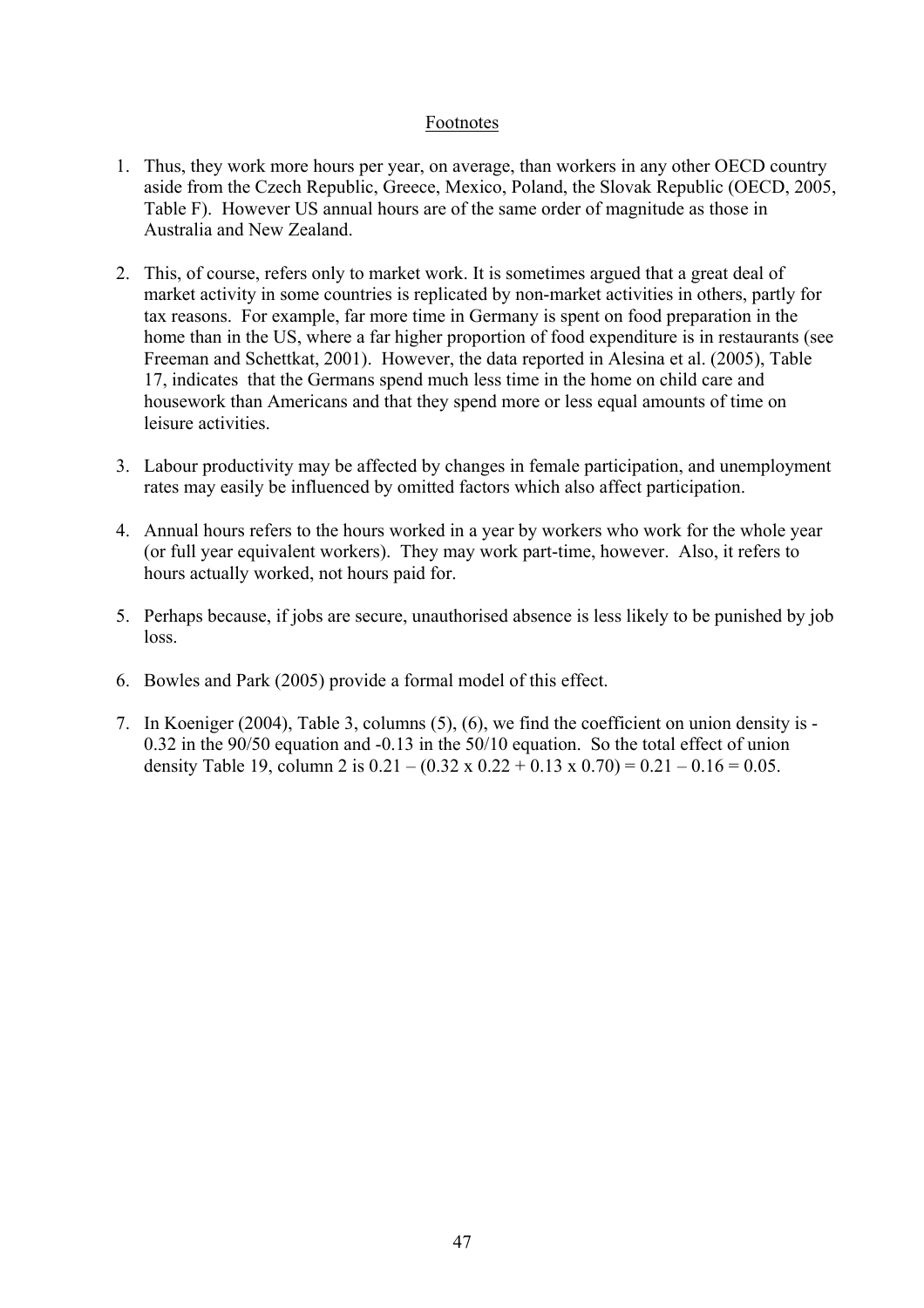#### **References**

- Alesina, A. F., Glaeser, E. L. and Sacerdote, B. (2005), "Work and Leisure in the US and Europe: Why so Different?" CEPR Discussion Paper 5140, Centre for Economic Policy Research, London.
- Blöndal, S. and Scarpetta, S. (1998), "The Retirement Decision in OECD Countries", OECD Economics Department W.P. 202, OECD, Paris.
- Bound, J. and Burkhauser, R.V. (1999), "Economic Analysis of Transfer Programs Targeted on People with Disabilities" in Ashenfelter, O. and Card, D (eds.), *Handbook of Labor Economics* (Amsterdam: North Holland)
- Bowles, S. and Park, Y. (2005), "Emulation, Inequality and Work Hours: Was Thorsten Veblen Right", *Economic Journal*, (*Features*) 115, November, F397 – F412.
- Daveri, F. and Tabellini, G. (2000), "Unemployment, Growth and Taxation in Industrial Countries", *Economic Policy*, April, 49-90
- Davis, S. J. and Henrekson, M. (2004), "Tax Effects on Work Activity, Industry Mix and Shadow Economy Size: Evidence from Rich-Country Comparisons", NBER Working Paper No 10509, National Bureau of Economic Research, Cambridge, Mass.
- Duval, R. (2003), "Retirement Behaviour in OECD Countries: Impact of Old-Age Pension Schemes and other Social Transfer Programmes", *OECD Economic Studies*, 37, OECD, Paris
- Faggio, G. and Nickell, S. (2003), "The Rise in Inactivity Among Adult Men" in Dickens, R., Gregg, P. and Wadsworth, J. (eds.), *The Labour Market under New Labour* (Basingstoke, Hants: Palgrave MacMillan)
- Freeman, R.B. and Schettkat, R. (2001), "Marketization of Production and the US-European Employment Gap", *Oxford Bulletin of Economics and Statistics* (Special Issue) 63, 647-670
- Jaumotte, F. (2003), "Labour Force Participation of Women: Empirical Evidence on the Role of Policy and Other Determinants in OECD Countries", *OECD Economic Studies*, 37, 52-108
- Koeniger, W., Leonardi, M. and Nunziata, L. (2004), "Labour Market Institutions and Wage Inequality", IZA Discussion Paper 1291, September (IZA Bonn).
- Layard, R., Nickell, S. and Jackman, R. (1991), *Unemployment: Macroeconomic Performance and the Labour Market* (Oxford: Oxford University Press)
- Nickell, S. (1997), "Unemployment and Labor Market Rigidities: Europe versus North America", *Journal of Economic Perspectives*, 11(3), Summer, 55-74.
- Nickell, S. (2003), "Labour Market Institutions and Unemployment in OECD Countries", *DICE Report, Journal for Institutional Comparisons* 1 (2),